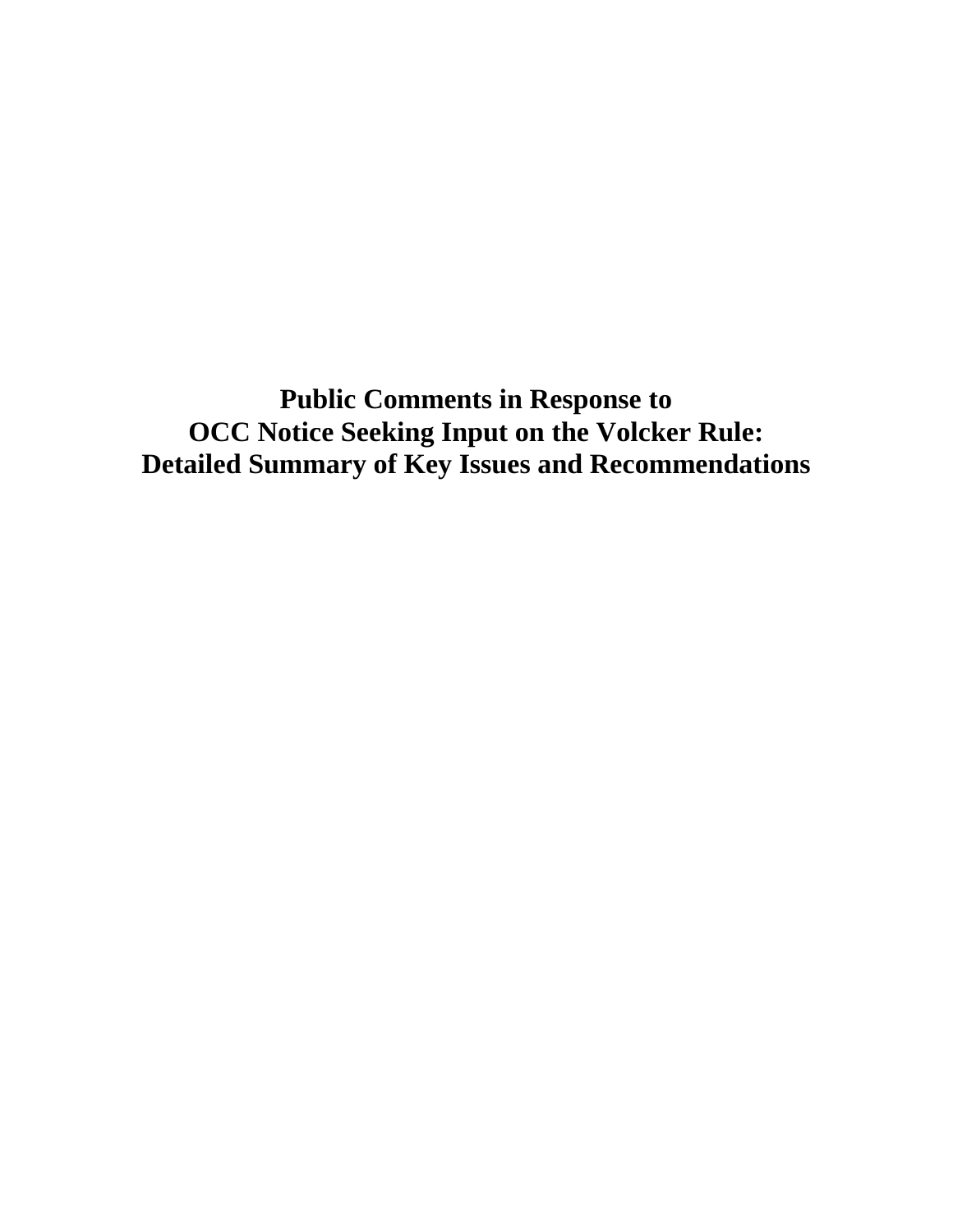# **Table of Contents**

| Narrow the Definition of "Affiliate" and/or "subsidiary" to Exclude Entities that a Banking |
|---------------------------------------------------------------------------------------------|
|                                                                                             |
|                                                                                             |
|                                                                                             |
|                                                                                             |
|                                                                                             |
|                                                                                             |
|                                                                                             |
|                                                                                             |
|                                                                                             |
|                                                                                             |
|                                                                                             |
|                                                                                             |
|                                                                                             |
|                                                                                             |
|                                                                                             |
| Eliminate the Rebuttable Presumption that Financial Positions Held for Fewer than 60 Days   |
|                                                                                             |
|                                                                                             |
|                                                                                             |
|                                                                                             |
|                                                                                             |
|                                                                                             |
|                                                                                             |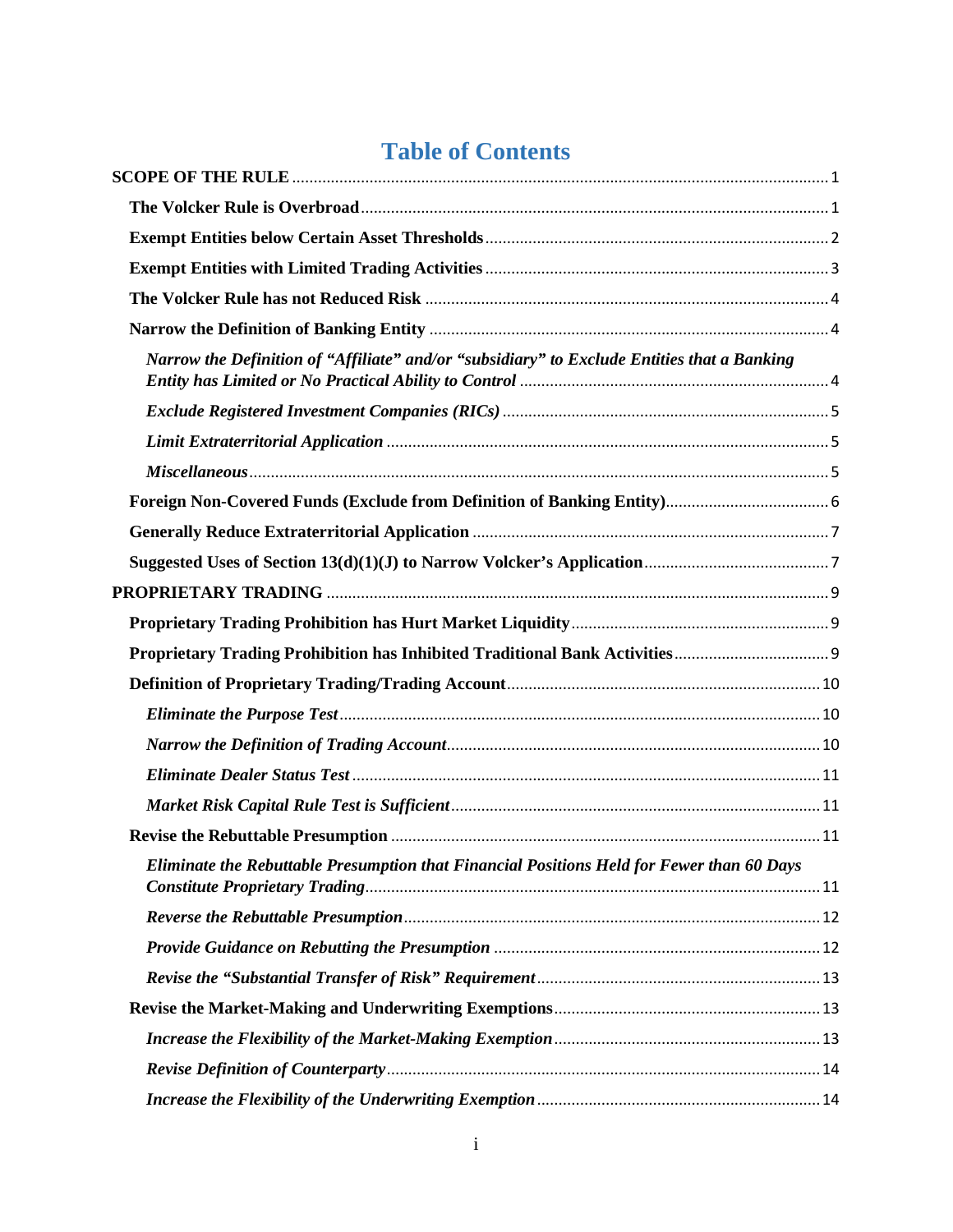| Provide Banks Additional Flexibility to Adjust their Determinations of the Reasonable Amount of |  |
|-------------------------------------------------------------------------------------------------|--|
| For Over-the-Counter Derivatives, Focus on Ensuring that Banks Appropriately Hedge the          |  |
|                                                                                                 |  |
|                                                                                                 |  |
|                                                                                                 |  |
| Banks Should Not be Required to Maintain Ongoing Calibration of a Hedge Over Time 17            |  |
| Eliminate the Requirement to Maintain Documentation of the Specific Assets and Risks Being      |  |
|                                                                                                 |  |
|                                                                                                 |  |
| Revise the Exemptions for Trading in Domestic and Foreign Government Obligations 18             |  |
|                                                                                                 |  |
|                                                                                                 |  |
|                                                                                                 |  |
|                                                                                                 |  |
| Revise the Liquidity Management Exclusion and Generally Exempt ALM Activities  20               |  |
|                                                                                                 |  |
|                                                                                                 |  |
|                                                                                                 |  |
|                                                                                                 |  |
|                                                                                                 |  |
| Focus the Covered Fund Definition on the Characteristics of Hedge/PE Funds 22                   |  |
|                                                                                                 |  |
|                                                                                                 |  |
|                                                                                                 |  |
|                                                                                                 |  |
|                                                                                                 |  |
|                                                                                                 |  |
|                                                                                                 |  |
|                                                                                                 |  |
|                                                                                                 |  |
|                                                                                                 |  |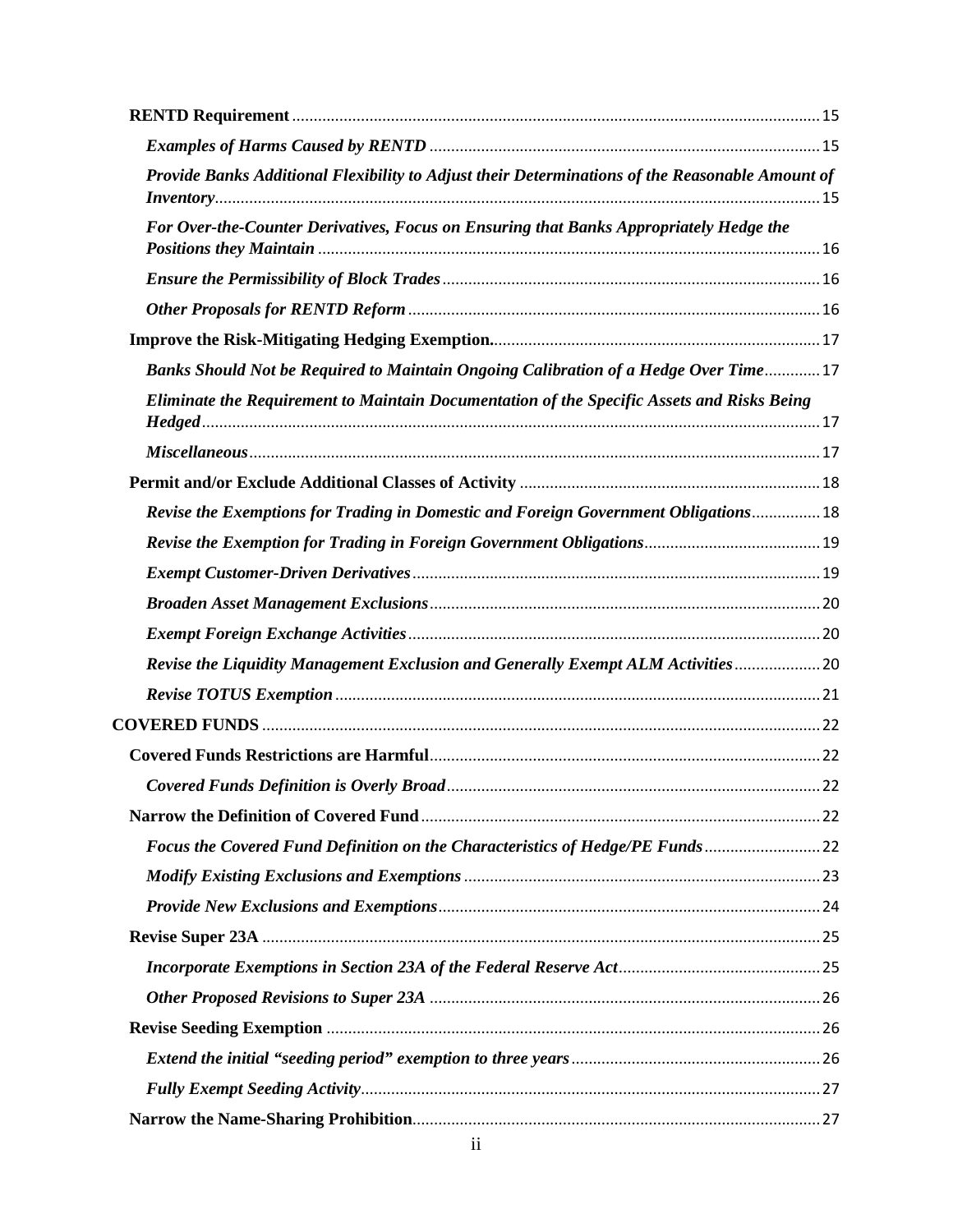| <b>COMPLIANCE PROGRAM AND METRICS REPORTING REQUIREMENTS 28</b>                 |  |
|---------------------------------------------------------------------------------|--|
|                                                                                 |  |
|                                                                                 |  |
|                                                                                 |  |
|                                                                                 |  |
|                                                                                 |  |
| Eliminate or Revise Enhanced Compliance Program (including CEO Attestation)  29 |  |
|                                                                                 |  |
| Eliminate CEO Attestation or Other Aspects of Enhanced Compliance Program 30    |  |
| Include Only Trading Assets/Liabilities in Enhanced Compliance Threshold 30     |  |
|                                                                                 |  |
|                                                                                 |  |
|                                                                                 |  |
|                                                                                 |  |
|                                                                                 |  |
|                                                                                 |  |
|                                                                                 |  |
|                                                                                 |  |
|                                                                                 |  |
|                                                                                 |  |
|                                                                                 |  |
| COMMENTS SUPPORTING MAINTAINING OR STRENGTHENING THE VOLCKER                    |  |
|                                                                                 |  |
|                                                                                 |  |
|                                                                                 |  |
|                                                                                 |  |
|                                                                                 |  |
|                                                                                 |  |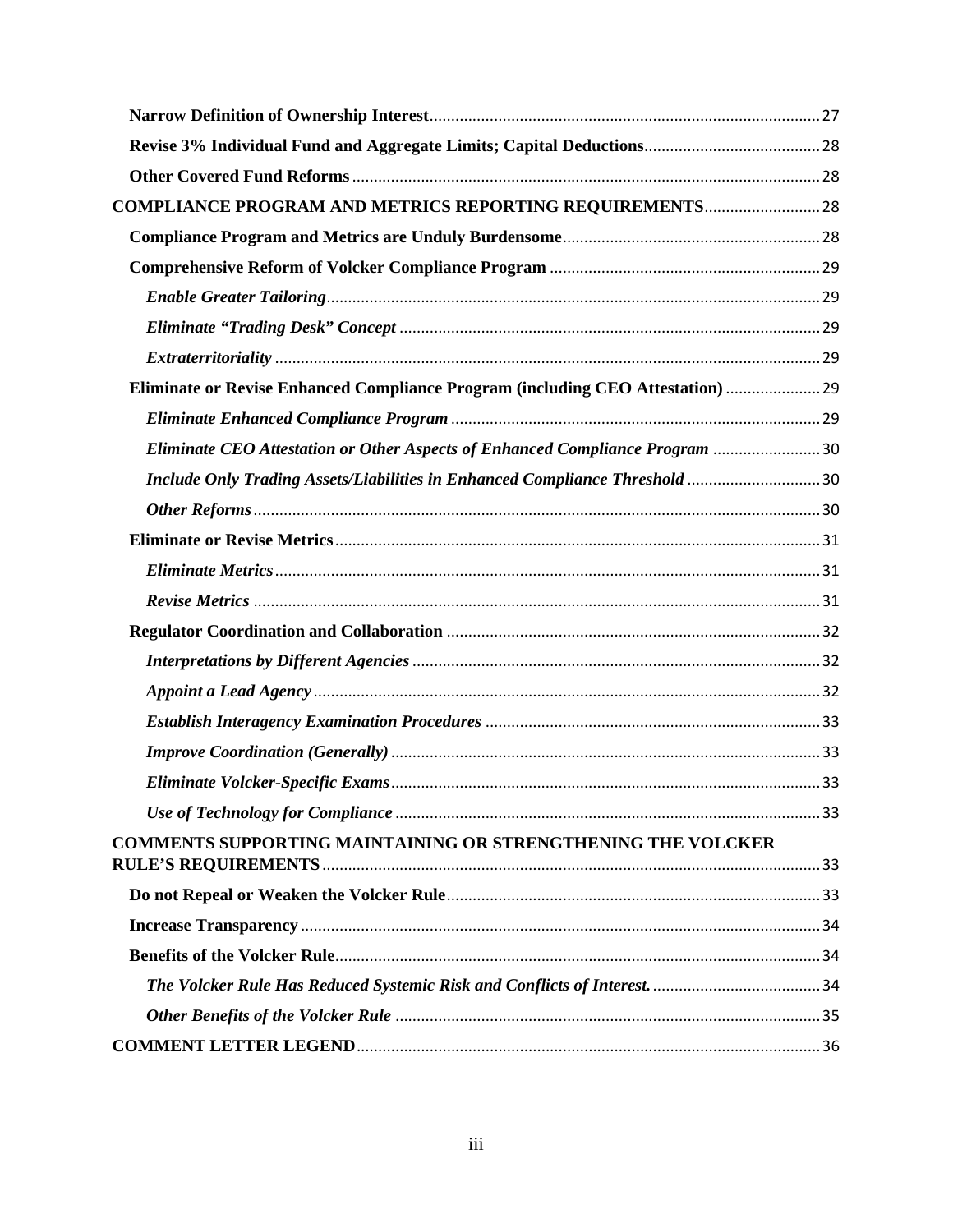# **Public Comments in Response to OCC Notice Seeking Input on the Volcker Rule: Detailed Summary of Key Issues and Recommendations**

This document provides a detailed summary of key issues and recommendations from comment letters the OCC received in response to its notice seeking input on the Volcker Rule. OCC staff prepared this summary based on public comment letters that are available on regulations.gov. This document is a staff summary of the substantive comments received and does not reflect the views of the OCC.

The OCC received 87 unique comment letters and over 8,400 standardized letters from a variety of commenters, including banks, industry trade associations, investment funds, research and advocacy organizations, a foreign regulator (Japan's Financial Services Agency/Bank of Japan), consumer groups, and individuals. In addition, the OCC was copied on a letter from Senators Brown and Merkley to the Treasury Department. The letter concerned the OCC's notice seeking input and has been included in this summary. We have used abbreviations for commenter names in the summary. The abbreviations along with respective commenter names are included in a legend at the end of this document.

Banks, trade associations, investment funds, and the foreign regulator overwhelmingly favored amending the rule to narrow its scope and application, minimize its complexities, and reduce compliance burden. Consumer groups, a state bank, and individual commenters strongly opposed changes to the Volcker Rule on the grounds that the rule is necessary to protect taxpayers from another financial crisis. Many of those commenters also argued that there is no justification for changing the rule at this time because it has not had negative effects on bank profits, market liquidity, or economic prosperity. Research and advocacy organizations were divided in their support for amending the Volcker Rule. The last section of the document summarizes comments that supported maintaining or strengthening the Volcker Rule's requirements. Those comments also are included as "Comments Supporting Maintaining or Strengthening the Volcker Rule's Requirements" in other sections of the summary.

# **SCOPE OF THE RULE**

### <span id="page-4-1"></span><span id="page-4-0"></span>**The Volcker Rule is Overbroad**

- Regional banks engage in few of the trading activities that the Volcker Rule was designed to address and the Agencies should mitigate the undue burden placed upon them. *Regional Banks at 3*
- The Volcker statute was originally aimed at restricting the kind of activities that only the largest banks on Wall Street engaged in (citing statements by Paul Volcker). *CEI at 2*
- Volcker was intended to prevent excessive risk taking that could destabilize the financial markets, yet it applies to all banking entities, regardless of size or business model. *FSR at 1*
	- o Specific examples of unintended consequences and supporting data regarding the burdensome impact of certain aspects of Volcker and how it impairs safety and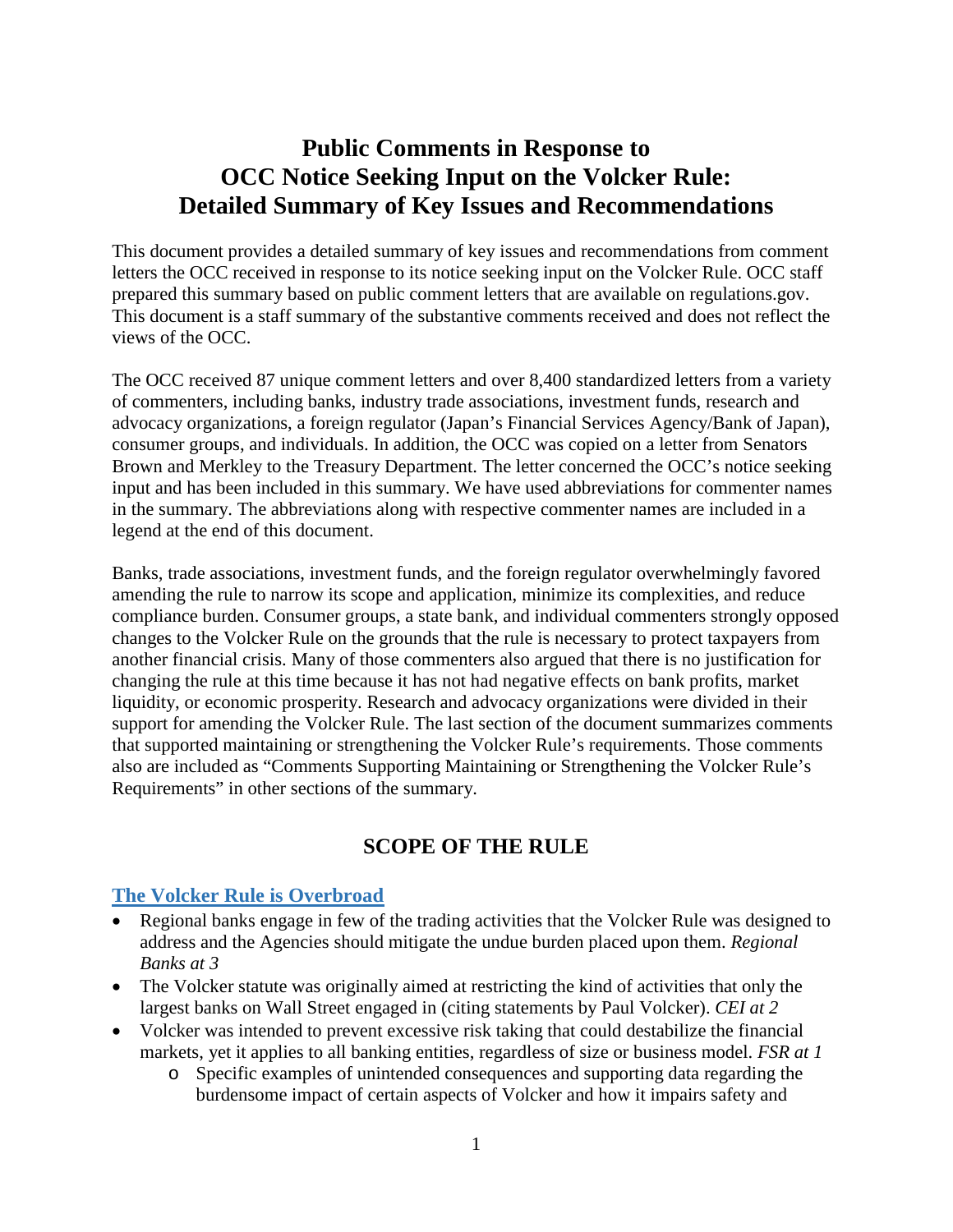soundness is difficult to share in a public comment. But, many of our members expressed strong willingness to share such non-public data and specific examples through the supervisory/examination process. *FSR at 4*

- Volcker has an expansive extraterritorial outreach, well beyond what is necessary to accomplish its statutory purpose. *CS Prop at 3*
- Current Volcker regulations are contrary to the intent of the statute because they do not adequately distinguish between traditional banking businesses and speculative activity. *TCH at 5-6, 8*
- Investors have declined to expand their investments in the parent of an industrial loan company, because they are concerned about becoming subject to Volcker. *EnerBank at 2*
- Volcker is too broad as evidenced by the foreign excluded funds issue (and the regulatory relief provided on 7/21/17). *EBF at 1-2*
- Volcker was never meant to apply to RICs and similar funds organized outside the U.S., but such funds have been affected. *ICI at 1*
- Volcker was not meant to cover a community bank writing covered call options on grandfathered equity investments. *NSB at 1-2*
- Volcker has caused banks to stop making loans to residential and commercial real estate developers. *Del Duca*
- Agencies should conduct a rigorous economic analysis of Volcker and the cumulative impact assessment of major regulatory initiatives undertaken since the financial crisis. Such analysis is/was required by law and would provide info to Congress as they consider repeal or amendment of the Volcker statute. *Chamber at 8 – 10*

# <span id="page-5-0"></span>**Exempt Entities below Certain Asset Thresholds**

## *Exempt Entities with \$10 Billion or Less in Assets*

- Exempt community banks with less than \$10 billion in assets. *NSB at 2, PCI at 1, Chatham at 3*
- Exempt all community banks from the Volcker Rule; community banks do not engage in the type of activities the rule was designed to address and that the regulatory burden falls hardest on community banks. *CBA-Ill at 2*
- At a minimum, exempt banking entities with total assets of \$10 billion or fewer or trading assets of \$ 1 billion or fewer. Further narrow Volcker by aligning its application with the designation of systemically important financial institutions. *CEI at 7-8*
	- o Small banks benefit from proprietary trading and are more likely to use trading for hedging purposes, as opposed to making speculative bets. Small banks benefit from hedging more than large banks. Volcker discourages small banks from hedging using derivatives. *CEI at 4-7*
- Comments Supporting Maintaining or Strengthening the Volcker Rule's Requirements:
	- o Do not provide further relief from Volcker for banking entities with \$10 billion or less in assets. Such entities are already subject to a simplified compliance program. *Better Markets at 13*
	- o Do not exempt community banks. Community banks do not generally engage in proprietary trading, so exempting them provides no benefit. *BSB at 1*
	- o Eliminating community banks from the scope of the Volcker Rule is not warranted. While community banks have not generally engaged in risky trading activities,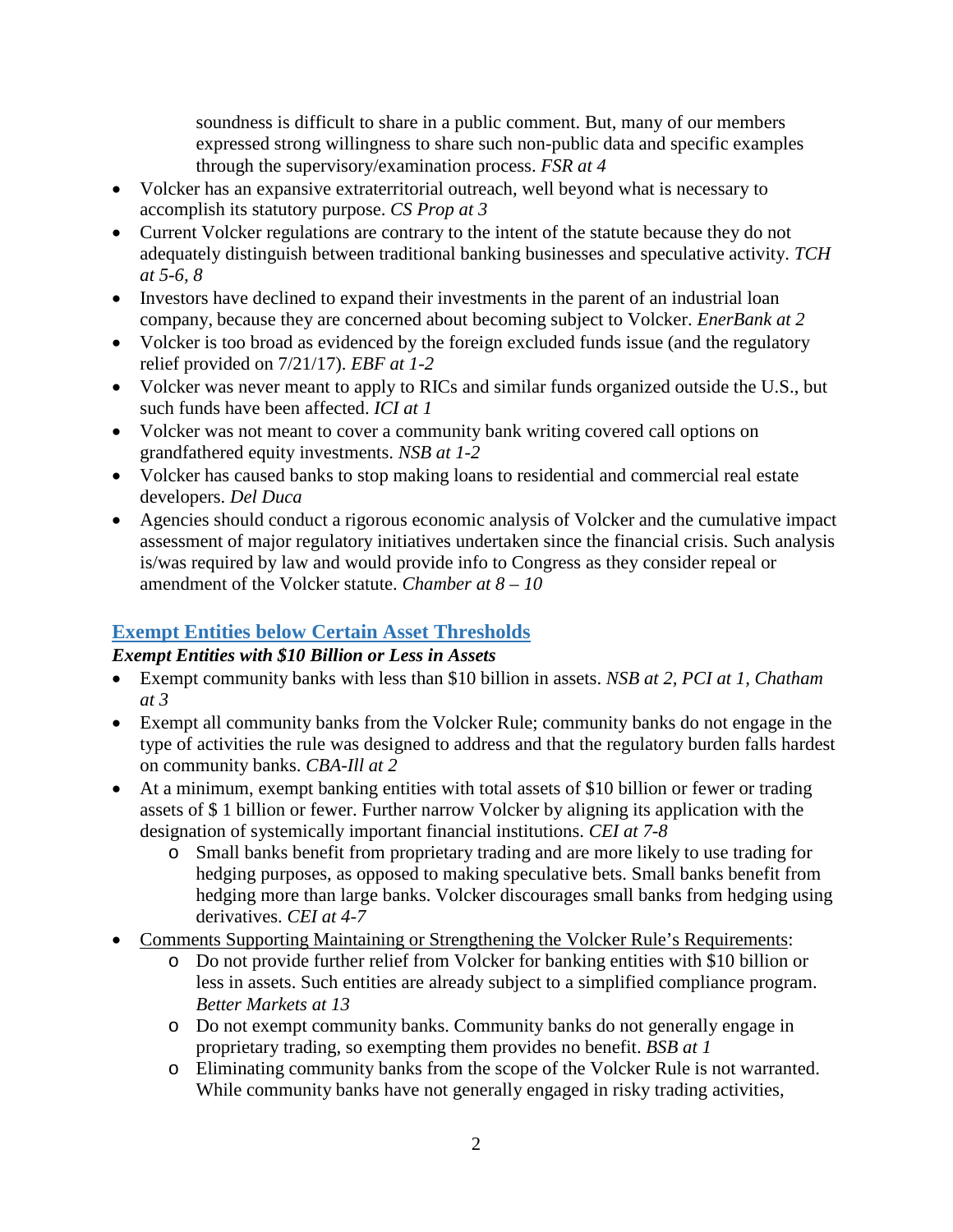completely exempting them from the scope of Volcker would permit a larger bank to evade proprietary trading restrictions by routing such activities through small, ostensibly separate community banks. In any case, the OCC has no authority to exempt small banks from the scope of the Volcker Rule. *OSEC at 2-3*

o Volcker already provides a tiered compliance regime that tailors the Rule's requirements to the size, complexity, and type of activity conducted by each banking entity. No further relief is necessary based on the tenuous and unsupported assertions from industry, set forth in the RFI, that merely determining which regime applies is an undue burden for smaller banks. *Better Markets at 13*

### *Exempt Entities Based on Other Size Considerations*

- Exclude smaller banking organizations from the scope of Volcker. The threshold for such an exemption should be applied to international banks based on their U.S. assets and operations, thereby exempting international banks with limited assets or proprietary trading operations in the United States. *IIB at 7, CITIC Group at 2*
- Exempt all institutions with assets less than \$50 billion. *ICBA at 3*
- Apply the regulation's requirements only to those banking entities that meet the prevailing systemic risk standard, as defined by the Agencies under the regulation (e.g., by institution, products, or practices), refined by regulatory interpretation as necessary and appropriate. *ABA at 4*
- Permit all other banking entities to demonstrate compliance with the statute through the normal supervisory and examination process. *ABA at 4*
- Exempt institutions that score below a certain threshold based on "size," "complexity," and interconnectedness." Low scores suggest an institution is incapable of destabilizing the market due to excessive risk-taking. *FSR at 1*

# <span id="page-6-0"></span>**Exempt Entities with Limited Trading Activities**

## *Exempt Entities with Trading Assets Less than \$1 Billion*

- Using Section  $13(d)(1)(J)$  authority, exempt from proprietary trading prohibition entities that have market risk trading assets and liabilities each of which is less than the greater of \$1 billion or 5% of total consolidated assets. *MBCA at 3*
- Exempt banking entities with total assets of \$10 billion or fewer or trading assets of \$1 billion or fewer. Alternatively, apply the rule only to banks with significant proprietary trading activities or assets of \$500 billion or more. *CEI at 7-8*

### *Exempt Entities with Limited Trading Activities*

- Banking entities that engage primarily in traditional banking activities and do not engage in significant trading activities should not be subject to Volcker's proprietary trading restrictions, regardless of asset size. *Huntington at 2*
- Banking entities that are not subject to the Market Risk Capital Rule should not be subject to the proprietary trading prohibitions of Volcker. *Huntington at 2, Chatham at 3*
- Exempt from proprietary trading restrictions banking entities with \$10 billion or less in trading assets and liabilities. Any risks posed by such entities could be more efficiently addressed through capital requirements and prudential supervision. *Huntington at 2, Chatham at 3*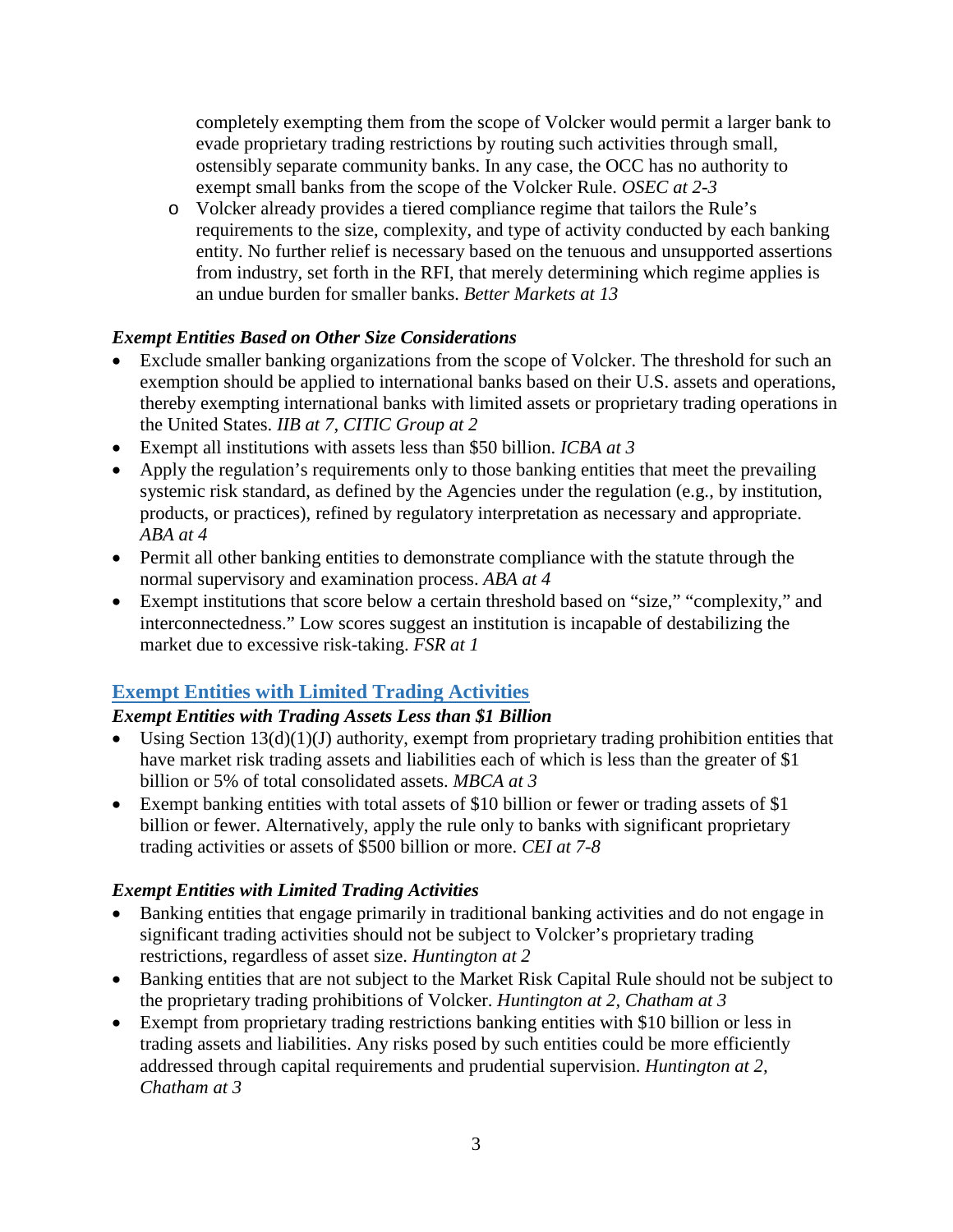- Exclude entities with trading exposures that are small relative to their capital and with trading revenues that are small relative to total revenues. *BOKF at 4-5*
- Limit applicability of Volcker to firms with complex trading businesses. *CRE Assoc at 1*
- Exclude entities that use financial instruments solely in activities that bear no price risk or that reduce price risk to non-trading assets. *BOKF at 4-5*
- Exclude any depository institution holding company whose proprietary trading activities amount to less than 10% of its trading portfolio. Also exclude any trading activities whose purpose is other than to reap short-term investment gains. *PCI at 1*

# <span id="page-7-0"></span>**The Volcker Rule has not Reduced Risk**

- Proprietary trading did not cause the financial crisis. Lending is inherently risky, diversifying revenue helps limit risk, and trading restrictions reduce US competitiveness. *AAF at 1-4*
- Proprietary trading did not cause the financial crisis, standalone institutions were more likely to fail, and lending, rather than trading, caused the financial crisis. *CEI at 2-4, 8-9*
- Volcker has not reduced risk because banks have shifted risk from trading to lending activities. A number of sources indicate that Volcker has had, at most, a minor effect on risk taking by large commercial banks. *CEI at 9-11*
- Volcker has not reduced moral hazard; scale back deposit insurance instead. *CEI at 11-13*

# <span id="page-7-1"></span>**Narrow the Definition of Banking Entity**

## <span id="page-7-2"></span>*Narrow the Definition of "Affiliate" and/or "subsidiary" to Exclude Entities that a Banking Entity has Limited or No Practical Ability to Control*

- Use US GAAP/IFRS consolidation approach and only include entities where the top tier banking entity actually has the ability to control and to benefit from their trading. This approach would exclude off-balance sheet variable interest entities and funds where the top tier banking entity has no real control or profit opportunity. *ISDA at 11-12*
- Exclude entities that a banking entity has limited or no practical ability to direct or control and, thus, allow banking entities to continue to make investments and establish relationships that are important from a strategic or risk management perspective (e.g., joint ventures or minority investments that are not required to be consolidated on a banking entity's financial statements under GAAP). *TCH at 21*
- BHC Act's definition of control for purposes of defining an affiliate is too broad. Narrowing the definition of control is consistent with how the Federal Reserve has treated a financial holding company's investments in portfolio companies under its merchant banking authority. *TCH at 21-22*
- Exclude from the definition of banking entity those entities that a true banking entity has no practical ability to direct or control, as well as sponsored mutual funds and non-covered funds. *Regional Banks at 19*
- Exclude non-consolidated companies whose activities are not managed or operated by a banking entity, consistent with the merchant banking rule prohibition on engaging in routine operation or management of a portfolio company. *SIFMA at 45-46*
- Exclude from the definition of banking entity those entities that are not or would not be consolidated with, or actively managed or operated by a banking entity. It is inconsistent to exclude merchant banking portfolio companies while including companies that are not operationally controlled by a banking entity. A desire to avoid a "banking entity" designation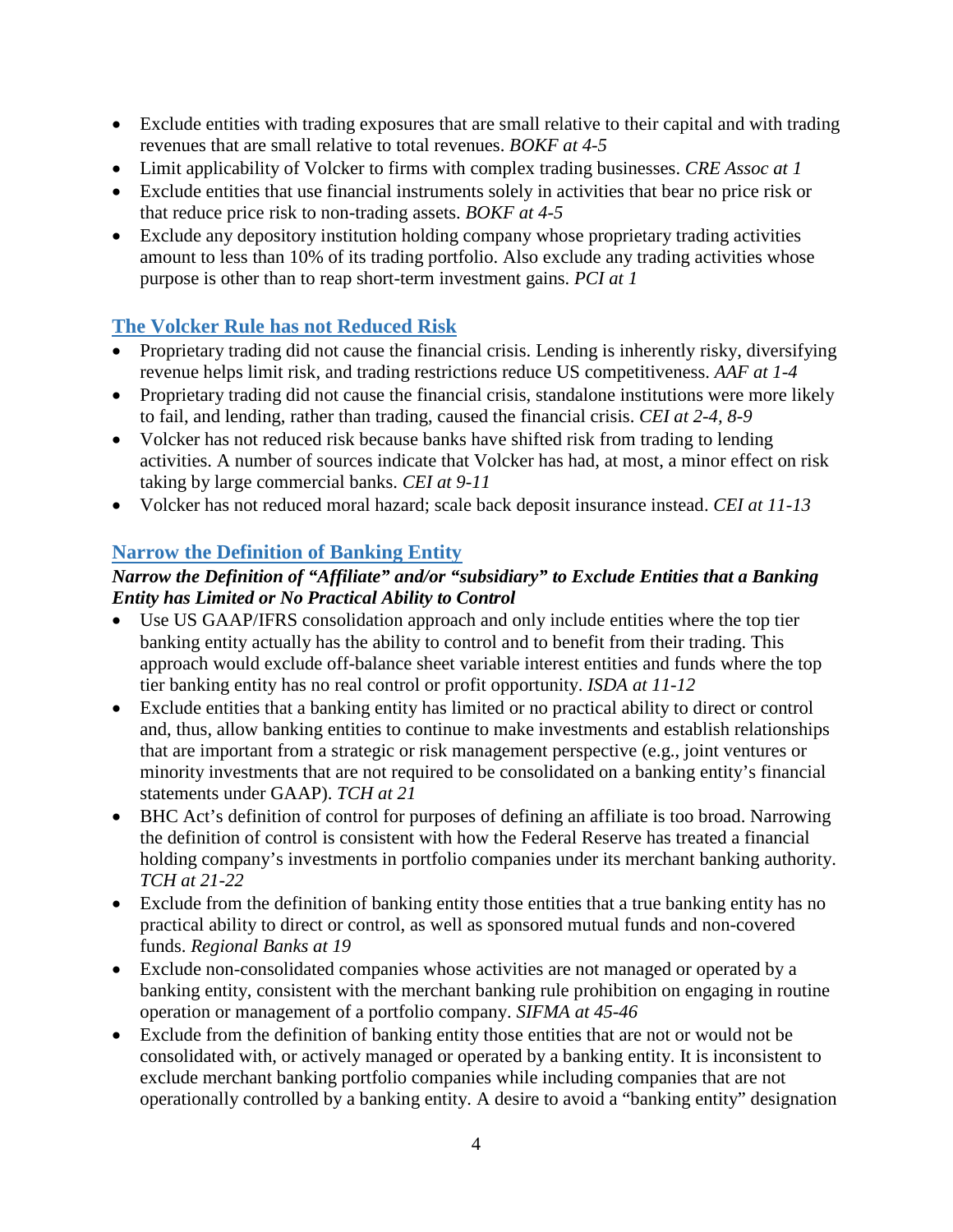incentivizes banks to divest from or improperly restrict portfolio companies over which they have no control. *TIAA at 2-3*

• Adopt a clear and easy-to-apply definition of "control" (e.g., a 25% bright line). *Regional Banks at 19-20*

## <span id="page-8-0"></span>*Exclude Registered Investment Companies (RICs)*

- Exclude all RICs from the definition of banking entity (a RIC is a banking entity if a bank controls more than 25% of the voting shares of the RIC after the seeding period ends). Extend the seeding period for RICs (1 year, extendable to 3 years)). *IAA at 2-4*
- Exclude all RICs from the definition of banking entity. *Regional Banks at 20, IIB at 8*
- Exclude RICs from definition of banking entity. The seeding stage of such funds is a particular problem: the current seeding period is insufficient. This would address seeding of third-party RICs and end of life issues (e.g., if an advisor holds a greater than 25% interest in a RIC as other investors redeem shares during RIC liquidation). *ICI at 2, 3-8*

## <span id="page-8-1"></span>*Limit Extraterritorial Application*

- Limit the scope of banking entities to entities organized or domiciled in the U.S. in cases where the entities are in the form of a corporation. Alternatively, the definition should be amended to include only those non-U.S. entities that meet clearly specified criteria. *JBA at 2*
- Revise the definition of banking entity to only include (i) the operations of U.S. domiciled bank holding companies and their subsidiaries, and (ii) the operations of Intermediate Holding Companies of Foreign Banking Organizations and their subsidiaries. *BMO at 2*

# <span id="page-8-2"></span>*Miscellaneous*

- Exclude from Volcker Industrial Loan Company parents (but not ILCs) that are not predominantly engaged in financial activities. *EnerBank at 2, 4*
- Exclude from the definition of banking entity funds that are organized and offered pursuant to another exclusion from the definition of covered fund (e.g., foreign public funds, loan securitizations, employees' securities companies, etc.). *IIB at 8*
- Exclude entities established for customer facilitation purposes from the definition of banking entity. Certain types of customer facilitation vehicles qualify for exclusions from the definition of covered fund, and therefore do not qualify for the exclusion from the definition of banking entity for covered funds. *TCH at 23*
- Exclude public welfare investment entities from the definition of banking entity. *TCH at 23*
- Exclude "funds-of-one" (a fund with one investor managed by a non-bank manager) from the definition of wholly-owned subsidiary where the fund is advised and sponsored by a nonbank manager. This would solve the issue of funds-of-one falling under the definition of banking entity because they are not covered funds by virtue of satisfying the wholly-owned subsidiary exclusion from the definition of covered fund. *Simpson Thatcher at 2, 5-6*
- Volcker is a prudential regulation that applies to large bank holding companies and all their affiliates, whether a bank or broker-dealer. Any reforms to Volcker should not impose restrictions on bank affiliates that would not apply to other affiliates of the bank holding company. *FSR at 12*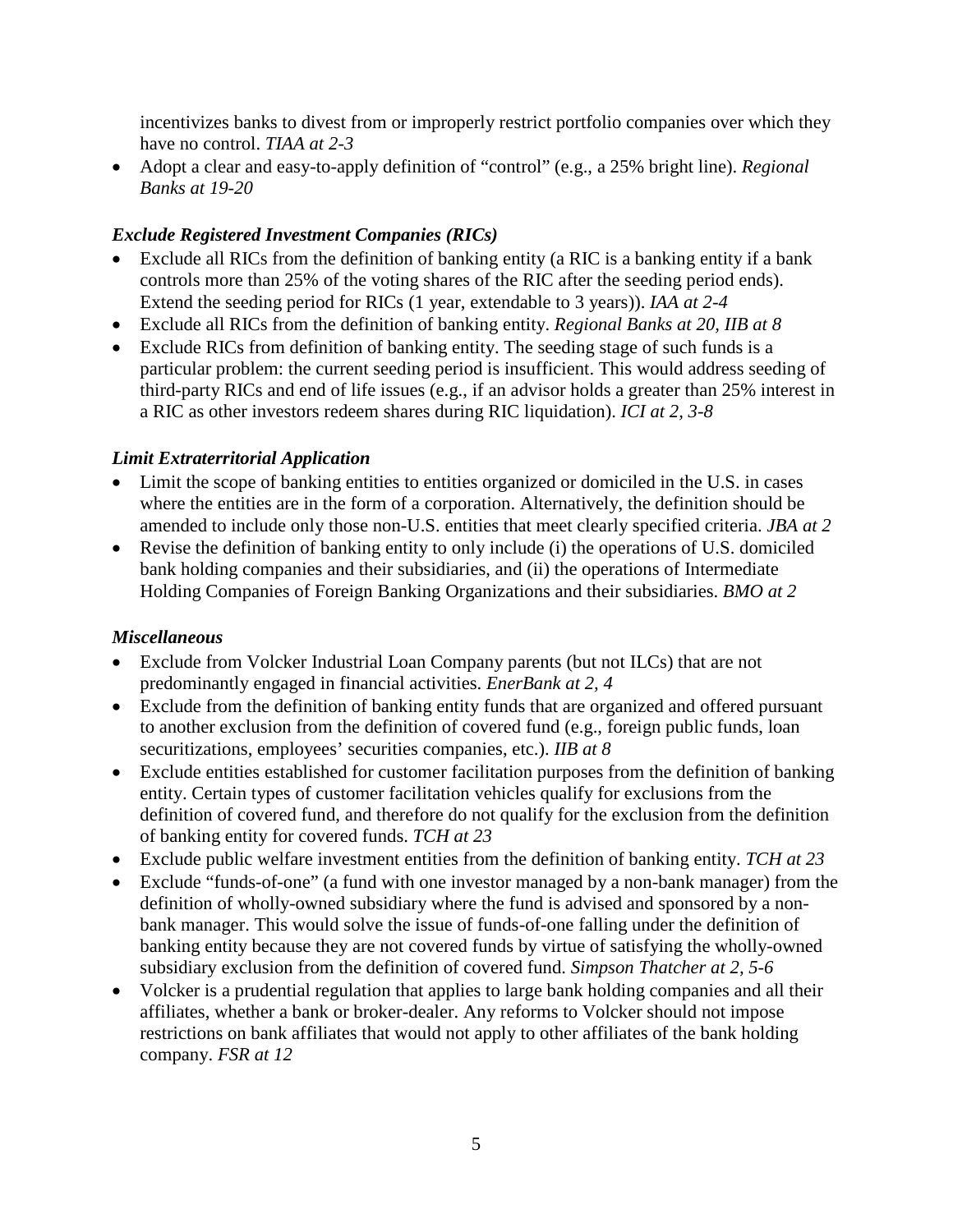## <span id="page-9-0"></span>**Foreign Non-Covered Funds (Exclude from Definition of Banking Entity)**

- Exclude from the definition of banking entity non-consolidated, minority-owned, and operationally non-controlled non-U.S. companies of an international bank that are currently subject to Volcker unless they have Volcker Rule-triggering banking operations within the U.S. *IIB at 7*
- Exclude from the definition of banking entity controlled, bona fide investment funds (pooled investment vehicles and managed accounts) that are excluded from the definition of covered fund because they are organized and offered outside of the U.S. *IIB at 8*
- Exclude non-U.S. commercial investee companies (i.e., companies that banking entities have chosen to invest in) comparable to U.S. merchant banking portfolio companies from the definition of banking entity. *IIB at 7*
- Exclude foreign public funds from the definition of banking entity. *ICI at 2, 3-8*
- Exclude from banking entity definition foreign funds not owned or controlled by a foreign affiliate of a foreign bank with U.S. operations. *Japan at 2*
- Exclude Qualifying Foreign Excluded Funds (QFEF) as defined in the  $7/21/17$  interpretive relief, with certain modifications. Foreign excluded funds are not covered funds with respect to a foreign banking entity. However, if a foreign bank controls such a fund, the fund may be a banking entity subject to the rule. Interpretive relief defined QFEF to mean a fund (1) organized and offered outside the US (2) that would be a covered fund if it were established in the US (3) that would not be a banking entity but for the foreign bank's ownership interest in or sponsorship of the fund (4) that is established and operated as part of a bona fide asset management business and (5) is not operated to evade the Volcker Rule. *EBF* at 3-5, 10
- Exclude foreign funds from the definition of banking entity. Codify the  $7/21/17$  no-action relief. *Japan at 2, AIC at 3-5.* Exclude all foreign funds – both public and private - from the definitions of covered fund and banking entity. Excluding such funds is consistent with the clear intent of Congress to limit the extraterritorial application of Volcker. *EFAMA at 2-3*
- Revise the definition of banking entity to provide relief for foreign excluded funds and other private funds that are not covered funds. *SIFMA at 43-45, BMO at 3-4, CBA at 2, TIAA at 2*
- Clarify that a fund owned by a non-U.S. banking entity that is organized and offered exclusively outside of the U.S. and that does not otherwise qualify as a covered fund is not deemed to be a banking entity by virtue of the non-U.S. banking entity's investment in or governance arrangements with the fund. *JBA at 3*
- Exclude all foreign private and public funds from the definition of covered fund and banking entity, regardless of the percentage of banking entity ownership. Codify the 7/21/17 noaction relief. *IAA at 2, 4-5*
- Revise the banking entity definition to cover investments in a foreign excluded fund made as part of any customer-facing business. Also, clarify that the definition covers funds controlled under all three prongs of the Board's control definition. Require investments in QFEFs to comply with SOTUS. *EBF at 3-5, 10*
- Adopt a new qualifying foreign excluded funds definition and exclude QFEFs from the definition of banking entity. The definition for QFEF would be based on the 7/21/17 interpretive relief. Clarify that a fund is a QFEF if it is controlled under any of the control prongs under the BHC act (as opposed to only under ownership/sponsorship) and that thirdparty funds can be QFEFs. *CS Fund at 2, 9-10*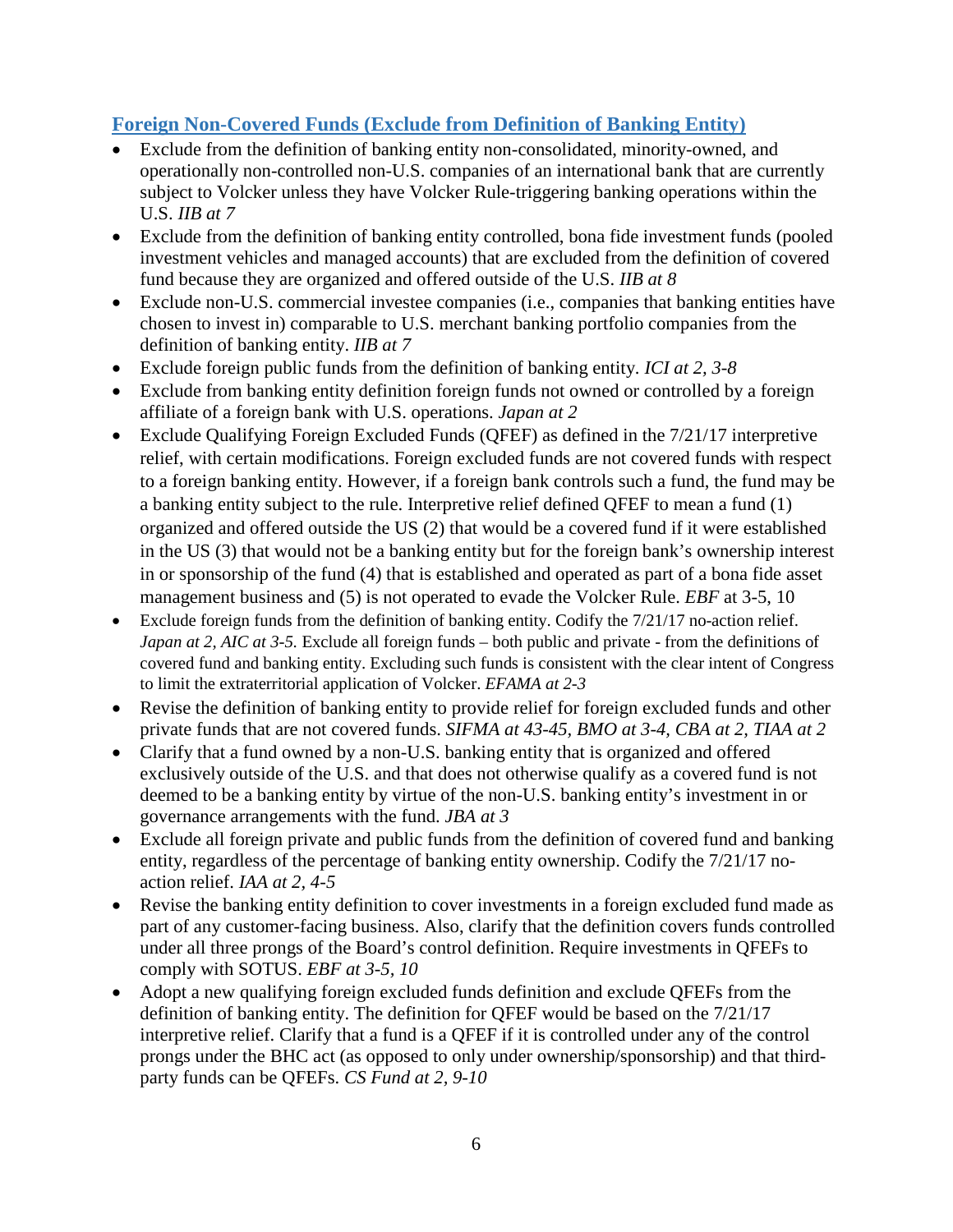• Exclude QFEFs from the definition of banking entity. QFEF would be defined as in the 7/21/17 guidance but with two clarifications: (1) "investor" may mean a foreign bank and (2) "bona fide asset management business" may refer to a bank-sponsored or non-banksponsored asset management business. *Simpson Thatcher at 2, 5-6*

# <span id="page-10-0"></span>**Generally Reduce Extraterritorial Application**

- Volcker restrictions on proprietary trading should not extend to the activities engaged in by a non-U.S. bank through its branches and affiliates located outside the United States, given that these entities cannot avail themselves of FDIC deposit insurance or the Federal Reserve's discount window. *CS Prop at 3*
- Amend the Volcker regulation to apply only to the U.S. affiliates and branches of a non-U.S. banking organization. *CS Prop at 4*
- Narrow the scope of Volcker to be consistent with the scope of the CEO attestation, and only apply to the U.S. operations of non-U.S. banks, namely its entities organized in the U.S. as well as any U.S. branches. *CS Prop at 5*
- Exempt non-US affiliates of a foreign bank whose activities are mainly outside the U.S. (e.g., non-US affiliates that have fewer than 30% of their assets located in the U.S.). *CITIC Group at 2*
- Exempt foreign banks with fewer than \$10 billion in consolidated US assets from Volcker (with respect to global activities). *CITIC Group at 2*
- Eliminate extraterritorial application of Volcker. *Japan at 1*
- Don't apply Volcker to subs that do not engage in any transactions that may be potentially harmful to the U.S. (e.g., an IT system affiliate). *Japan at 1*
- In the case of a joint investment between a non-U.S. bank and a U.S. bank, treat the joint investment solely as a subsidiary of the non-U.S. bank to reflect the limited risks the investment poses to the U.S. *JBA at 5*
- OCC should defer to host regulators of subsidiaries and affiliates of banking entities located outside the U.S. *JBA at 2*
- Reduce Volcker's extraterritorial reach to align with the historical approach of U.S. banking laws. Specifically, exempt all activities permitted under Regulation K from Volcker for non-U.S. banking entities. However, if the non-US banking entity engages in business or activities in the U.S. pursuant to and as defined under Regulation K, Volcker would apply to those activities. *EBF at 5, 7-9*
- Base extra-territorial reach of Volcker on traditional standards of national treatment. National treatment generally means that a country provides parity of treatment between domestic and foreign-owned firms, resulting in equality of competitive opportunity. *FSR at 12*

# <span id="page-10-1"></span>**Suggested Uses of Section 13(d)(1)(J) to Narrow Volcker's Application**

- The proprietary trading prohibition, including its so-called backstop provisions, should not apply to a banking entity as long as the amount of its market risk trading assets/liabilities in Volcker covered instruments is less than the greater of \$1 billion or 5% of total consolidated assets.
	- o For purposes of the \$1 billion and 5% tests, assets and liabilities are to be considered separately and not combined. In many instances, trading liabilities under the Market Risk Capital Rule result from hedging trading assets, which is a beneficial activity for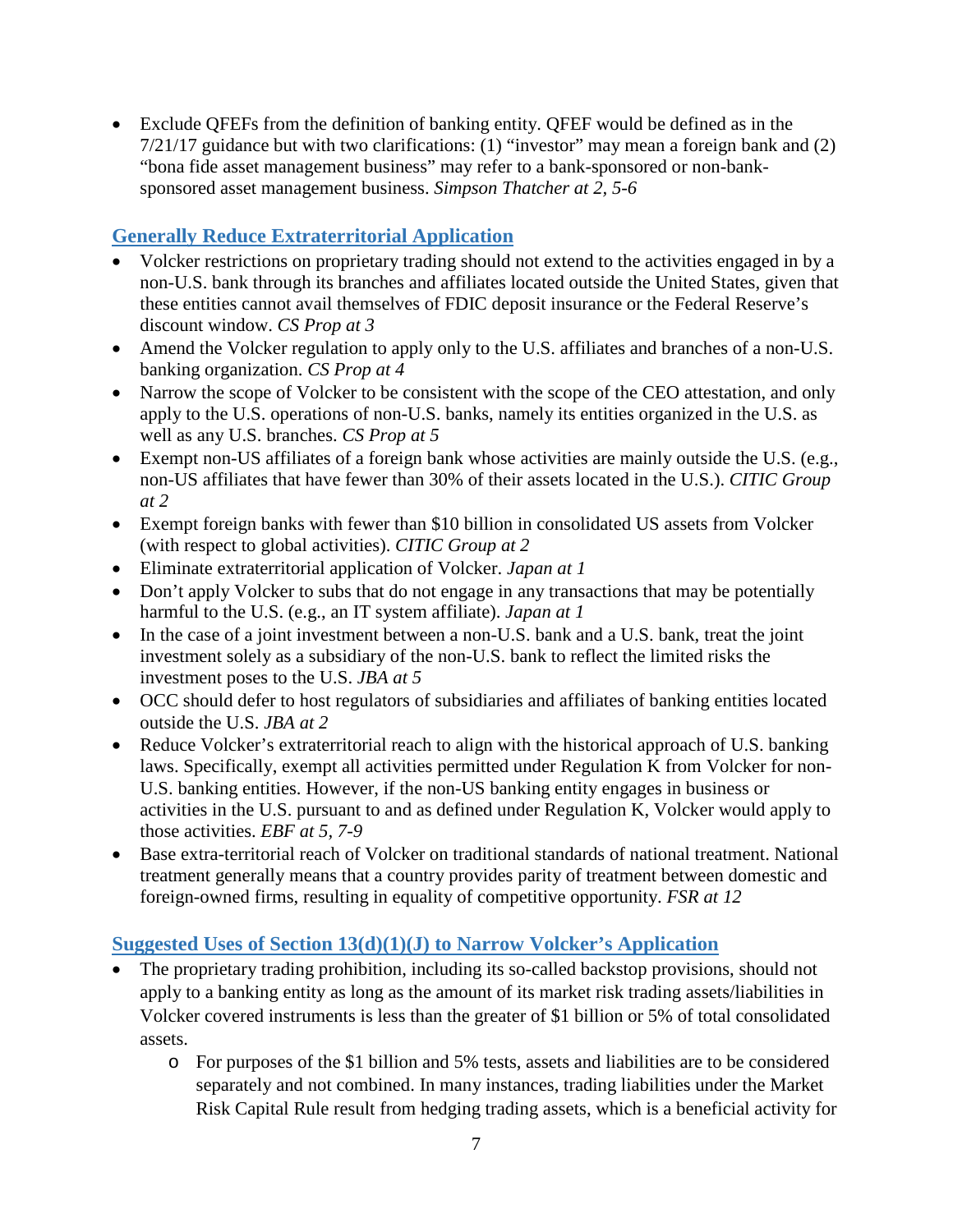risk management purposes. A banking entity with \$500 million in market risk trading assets and \$600 million in market risk trading liabilities in Volcker covered instruments would therefore be exempt from the proprietary trading prohibition.

- o "Volcker Rule covered instruments" include instruments to which the proprietary trading restrictions apply. Excluded for these purposes, therefore, would be the amount of any:
	- U.S. government and agency securities
	- **Loans**
	- Physical commodities
	- Spot foreign exchange.
- $\circ$  This exemption would be consistent with the requirements of (d)(1)(J) that the exemption promote and protect the safety and soundness of banking entities and the financial stability of the United States. The federal banking agencies have not required institutions that do not have more than \$1 billion in market risk assets and liabilities to carry additional capital under the Market Risk Capital Rule because their trading activities do not raise substantial additional risks. A 5% standard is recognized as a *de minimis* standard consistent with safety and soundness in other areas of federal banking law, including §4(c)(6) of the BHC Act and OCC's interpretations on permissible commodity derivative hedging transactions. *MBCA at 3-4*
- Permitting all bona fide ALM activities is consistent with  $(d)(1)(J)$  which provides that the Agencies may exclude activities that promote the safety and soundness of a banking entity and U.S. financial stability. *TCH at 13*
- Using  $(d)(1)(J)$  authority, Agencies could exempt long-term investments in fund vehicles that do not engage in proprietary trading, which would foster economic growth, enable U.S. banking entities to be more competitive with foreign firms, and appropriately tailor the covered fund restrictions. *TCH at 17*
- Using (d)(1)(J) authority raise the *de minimis* threshold for permitted covered fund investments to 10%. *CITIC Group at 5*
- Using  $(d)(1)(J)$  authority create an appeal and review process for cases where a banking entity is unable to reduce its position below the *de minimis* threshold for permitted covered fund investments. *CITIC Group at 5*
- Permitting all bona fide ALM activities is consistent with  $(d)(1)(J)$  which provides that the Agencies may exclude activities that promote the safety and soundness of a banking entity and the U.S. financial stability. *TCH at 13*
- Using  $(d)(1)(J)$  authority, exempt cash collateral pools from the proprietary trading and covered fund prohibitions. Cash collateral pools meet the "safety and soundness" prong because securities lending and its ancillary services are core banking activities at agent banks and provide a significant source of revenue for lenders. The "financial stability" prong is satisfied because securities lending improves market liquidity by effectively increasing the supply of securities available for market-making, trade settlement and other market activities, and potentially increases market efficiency by reducing the cost of trading. *RMA at 12-14*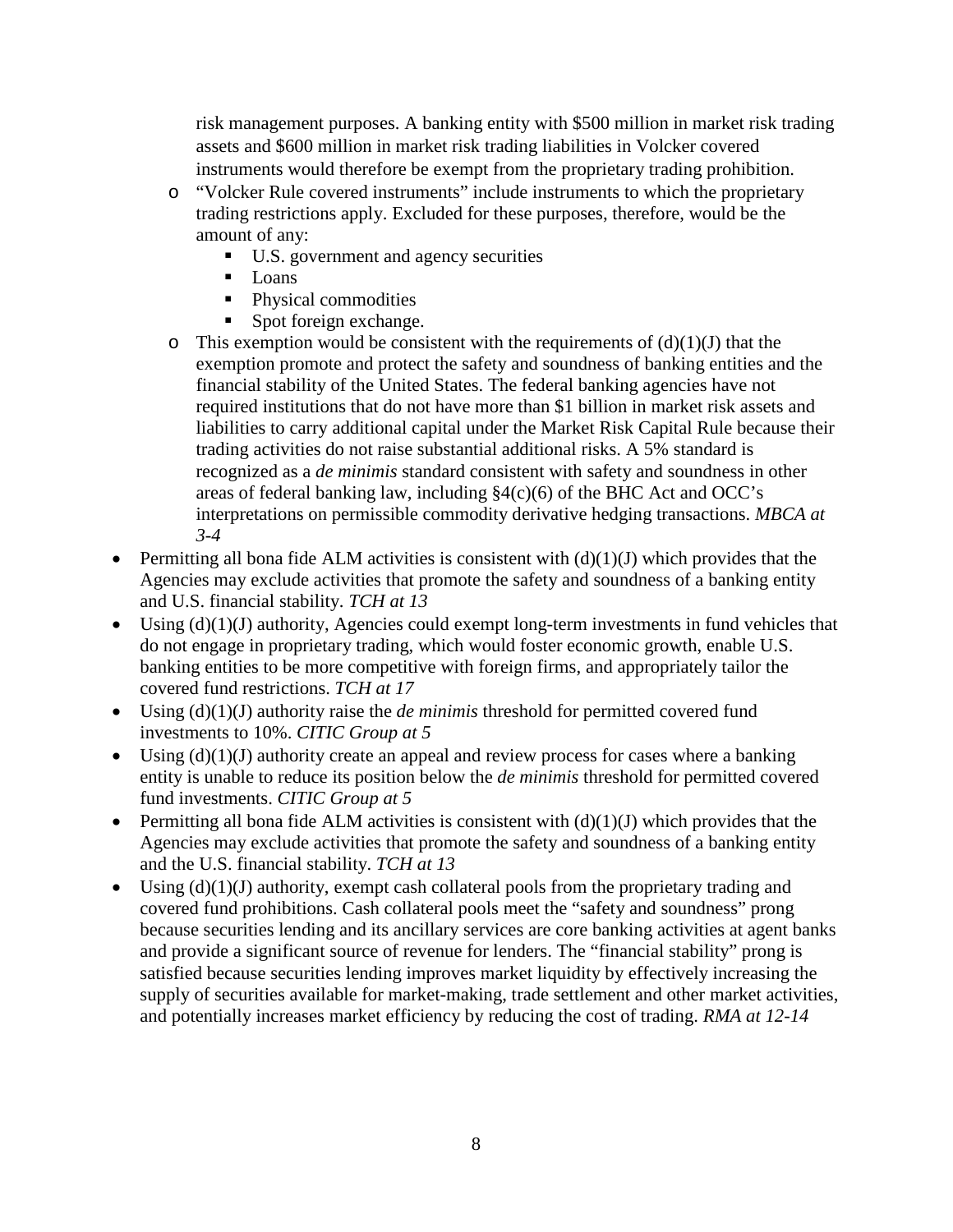# **PROPRIETARY TRADING**

## <span id="page-12-1"></span><span id="page-12-0"></span>**Proprietary Trading Prohibition has Hurt Market Liquidity**

- Reduced Participation in U.S. Markets by Non-U.S. Entities. 140 foreign banks from 47 different countries are currently subject to Volcker, despite very limited U.S. operations. This has disrupted international banks' ability to trade with U.S. counterparties and trade through U.S. trading and clearing venues; it has hurt the U.S. companies that are customers and counterparties of international banks; it has discouraged new entrants into the U.S. banking system; and it has generally negatively affected overall market liquidity. In 2015, international bank assets in the U.S. decreased by over \$500 billion, largely due to Dodd-Frank implementation. Over 20 international banks have exited the U.S. since the passage of Dodd-Frank, either by closing their U.S. operations entirely or by downgrading their U.S. operations to representative offices. *IIB at 2*
- CMBS Markets.
	- o There is ample anecdotal evidence that Volcker has had significant adverse impacts on CMBS market making. For example, MBA members report that banks have curtailed market-making activity. They also report reducing the amount of balance sheet devoted to market making, resulting in a corresponding reduction in inventory of CMBS available for market making. This impairs CMBS liquidity, increases the risk of CMBS market volatility in the event of an adverse market conditions and has adverse impacts on market flow. *MBA at 3*
	- o CREFC provides a number of data series suggesting that certain liquidity dimensions related to the secondary CMBS market have deteriorated since 2014. (CREFC pp. 3- 8).
- Volcker has hurt market liquidity and main street businesses because it is very difficult to distinguish market-making from proprietary trading.
	- o Provides data estimating funding cost impact to borrowers if Volcker widens bid-ask spreads; cites September 2016 Federal Reserve study finding a reduction in bond liquidity; cites September 2016 CFA Institute survey of members on bond market liquidity trends and the Chamber's own survey of corporate treasurers and CFOs. *Chamber at 4-8, Appendix*
- Volcker has hurt liquidity for illiquid, immature, or shallow markets (*e.g*., military housing bonds or the market for aircraft equipment securities). Market-making exemption was designed for well-established markets, like public equities. *Stifel at 2*
- Volcker has hurt liquidity (generally). *FSR at 7*
- Comments Supporting Maintaining or Strengthening the Volcker Rule's Requirements:
	- o Volcker has not harmed liquidity, as proved by the SEC's Congressionally-mandated staff report. *Senators at 3, CAP at 2*
	- o Volcker has not hampered useful market liquidity. *OSEC at 3-4, Public Citizen at 3- 4, Better Markets at 7-10*

# <span id="page-12-2"></span>**Proprietary Trading Prohibition has Inhibited Traditional Bank Activities**

• Current regulations disadvantage foreign exchange dealers from effectively conducting market making, risk mitigating hedging, and ALM activities, which are essential to maintaining the strong liquidity in the global foreign exchange markets. *State Street at 3*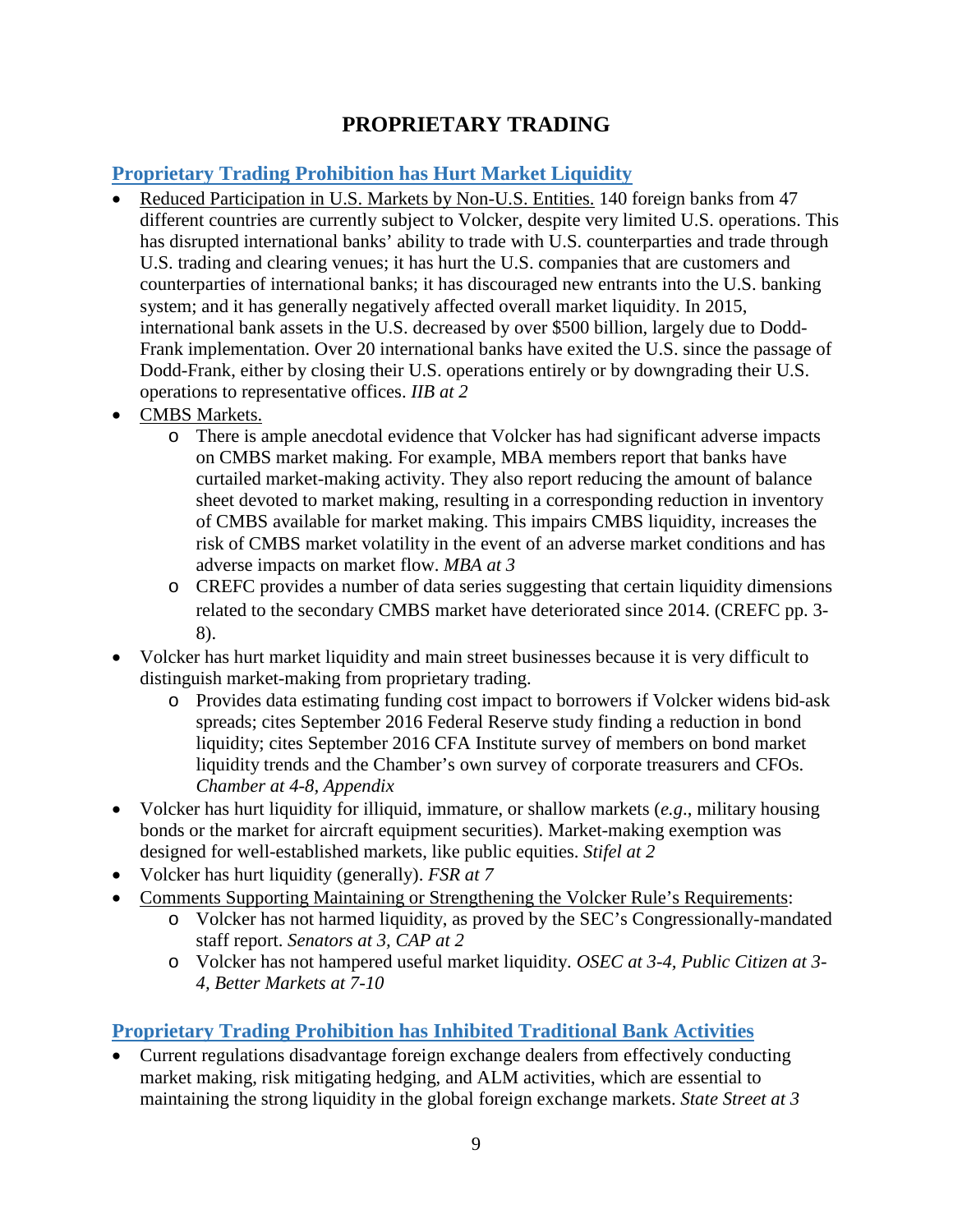- Volcker has resulted in foregone business prospects, including decline in market-making (curtails lawful market-making, inhibits ALM activities, and inhibits management of IR and FX risk). *ABA at 2-3*
- Customers rely on banking entities to provide them securities through securities lending or repo transactions. Recognizing the importance of this function, the Volcker Agencies exclude securities lending and repo from the definition of proprietary trading. The exclusion, however, does not apply to sourcing the securities that are provided to customers as part of these activities, frequently making it impossible for banking entities to serve client needs in hard-to-borrow securities. *SIFMA at 13*

# <span id="page-13-0"></span>**Definition of Proprietary Trading/Trading Account**

### <span id="page-13-1"></span>*Eliminate the Purpose Test*

- Eliminate the first prong of the trading account definition (the purpose test) because determining the subjective intent associated with each trade imposes a significant compliance burden. *Huntington at 2, Chatham at 3, MCBA at 5*
- Revise the trading account definition to eliminate the purpose test. *ISDA at 9*
- Eliminate the purpose test, because the market risk capital rule test and the dealer status test should be sufficient to determine whether an account is deemed as a trading account. *JBA at 8*
- Eliminate the purpose test and instead consider whether the following are non-zero: (i) net position (long v. short), (ii) net risk equivalent position, and (iii) stress test exposure. *BOKF at 6-7*
- Comments Supporting Maintaining or Strengthening the Volcker Rule's Requirements:
	- o Preserve purpose prong of "trading account" definition. Changes to the purpose test are not warranted; bankers clearly understand the intent behind their trades. *Better Markets at 14*

## <span id="page-13-2"></span>*Narrow the Definition of Trading Account*

- Narrow the trading account definition to focus on Volcker's core purpose of prohibiting short-term standalone proprietary trading. *State Street, at 3, ABA at 4*
- Exclude from the trading account definition any trading activities whose purpose is other than to reap short-term investment gains. *PCI at 1*
- Focus on speculative, short-term standalone proprietary trading. Revise the "trading account" definition to capture trading in any financial instrument by a segregated or operationally distinct business unit that is mandated to generate profits from short-term price movements or short-term trading strategies that is unrelated to the banking entity's financial intermediation, risk management, asset-liability management or banking book investment activity. *SIFMA at 13, CREFC at 14, IAA at 1, FSR at 2*
- Apply the proprietary trading prohibition only to a business unit that is separately operated primarily for the purpose of buying and selling, as principal, financial instruments to generate profits from short-term price movements or other similar trading strategies -- that is, a specific business unit or desk that is allocated firm capital for the purpose of engaging in trading on a proprietary basis, not as a market maker, in order to earn a return on that capital. *ISDA at 2*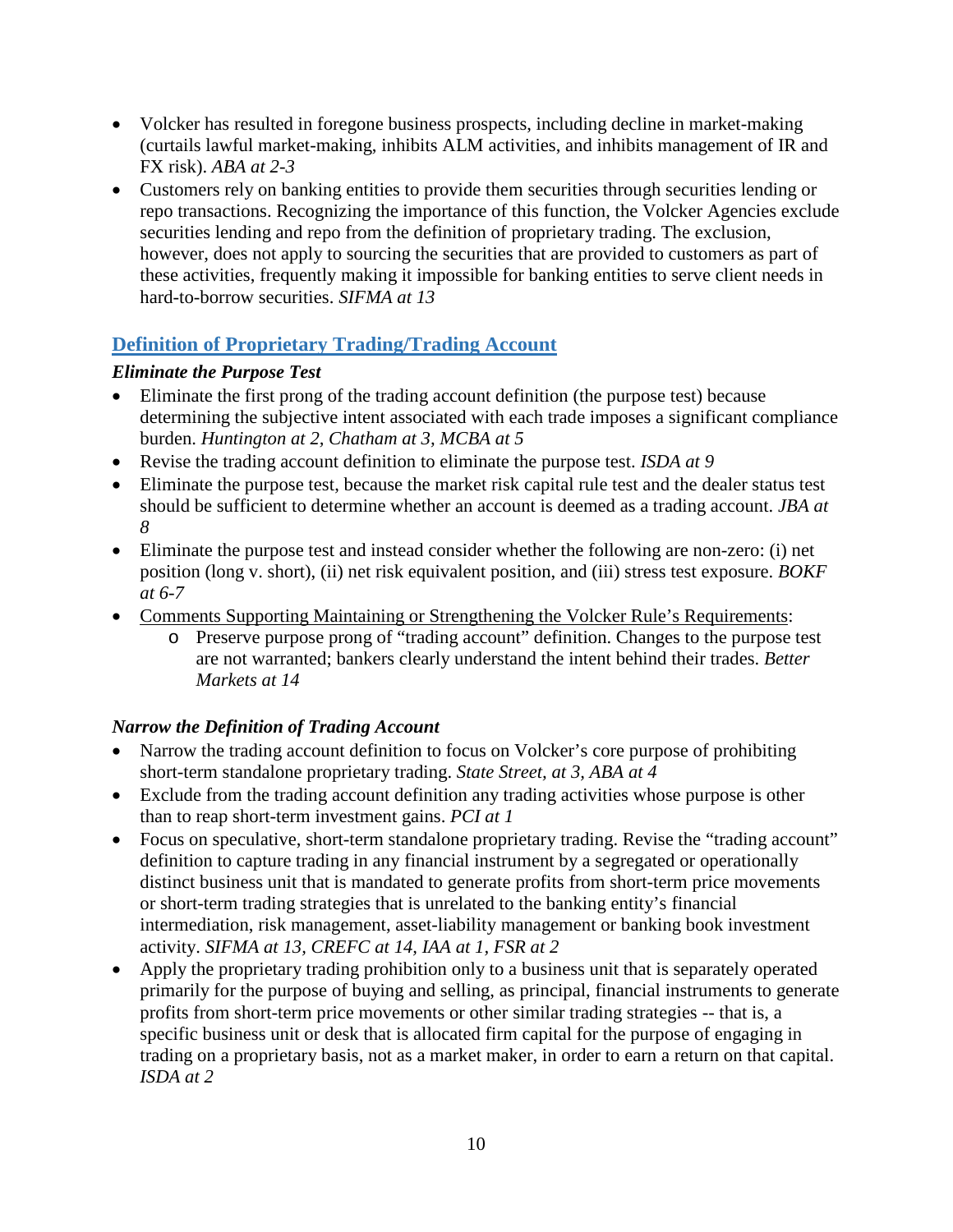- Exclude financial intermediation, risk management, and ALM activities from the proprietary trading definition. *ABA at 4*
- Revise the trading account definition to focus on short-term standalone proprietary trading and to reflect that banking entities' ALM activities and risk management in connection with core commercial banking-related activities do not involve acting principally for the purpose of short-term trading. *TCH at 11, A-2*
- Adopt a two prong approach: (1) exclude from the definition of proprietary trading clientfacing activities and related hedging and internal hedging and cash management activities, **and** (2) use existing regulatory limits (capital, liquidity and traditional risk metrics) to monitor whether such activity is consistent with Volcker. *CS Prop at 8*

## <span id="page-14-0"></span>*Eliminate Dealer Status Test*

- Eliminate the dealer status test under the trading account definition because it is too broad. *TCH at 11, MBCA at 5*
- Dealer status test is too broad because it is unclear whether certain long-term investments held by dealers are captured by the test. It also captures stock that a dealer is required to own as a member of an exchange or central counterparty, which is clearly inconsistent with the statute's intent. *SIFMA at 4, 11*
- Narrow the dealer status test to make clear that long term investments by a dealer as a member in the NSYE, penny-for-a-lot accounts, and error accounts, do not trigger the dealer test. *FSR at 2-3*

## <span id="page-14-1"></span>*Market Risk Capital Rule Test is Sufficient*

- Market Risk Capital Rule test is sufficient to regulate proprietary trading activities. *MBCA at 5, JBA at 8* (test is sufficient because it regulates excessive risk and covers the trading accounts defined under the Basel framework)
- Banking entities that are not subject to the Market Risk Capital Rule should not be subject to Volcker's proprietary trading prohibitions. *Huntington at 2*

# <span id="page-14-2"></span>**Revise the Rebuttable Presumption**

## <span id="page-14-3"></span>*Eliminate the Rebuttable Presumption that Financial Positions Held for Fewer than 60 Days Constitute Proprietary Trading*

- Eliminate the rebuttable presumption. *MBCA at 6* (and stop enforcing against certain activities caught in rebuttable presumption until eliminated)*; Stifel at 5, CS Prop at 9*, *TCH at 11, SIFMA at 10, ABA at 5, State Street at 4, BMO at 4, FSR at 2*
- Rebuttal has pulled a variety of transactions into the Volcker Rule that are not proprietary trading:
	- o Banking entities frequently hedge their loan books with financial instruments that may be subject to Volcker. These hedges unnecessarily subject lending functions to the burdensome compliance requirements. *SIFMA at 14*
	- o Since the trading account definition does not exclude error transactions, selling error positions quickly paradoxically increases Volcker scrutiny and burden and encourages long-term holding of error positions. This problem is compounded where the *bona fide* error relates to an acquisition of a covered fund interest, for which no clear authority is available. *SIFMA at 14*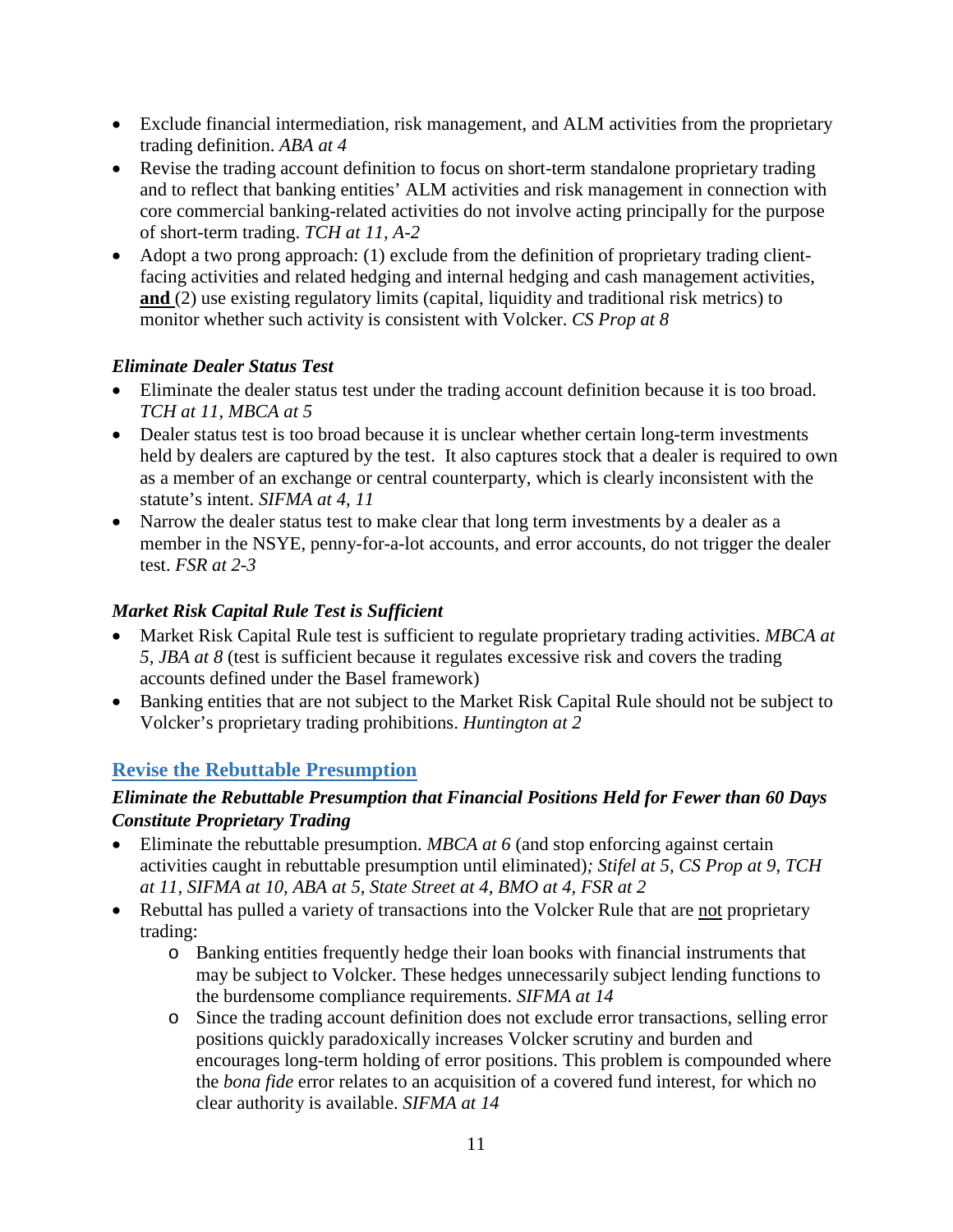- o Requires entities to track positions that may be hedged on an aggregated basis by another business unit in the normal course of operations to determine if the presumption is triggered. *SIFMA at 11*
- Comments Supporting Maintaining or Strengthening the Volcker Rule's Requirements:
	- o Do not eliminate the rebuttable presumption. Banking entities always have the opportunity to demonstrate that they did not enter transactions that trigger the presumption for short-term trading purposes. *Better Markets at 14*
	- o Strengthen the presumption and lengthen the presumption period for less liquid asset classes. Vary the definition of "short-term" by asset class. The 60 day presumption should continue to exist for moderately liquid securities, such as equities traded on minor exchanges. Relatively illiquid securities such as bonds, and especially derivatives, should be assigned a longer window of presumption, such as 90 or 120 days. Further, the resale of highly liquid securities, such as equities traded on major exchanges, within a 60 day timeframe should be considered prop trading per se with no possibility of rebuttal. *OSEC at 5*

### <span id="page-15-0"></span>*Reverse the Rebuttable Presumption*

- Transactions in which financial instruments are held for more than sixty days or the risk of the financial instrument are transferred after sixty days of the purchase (or sale) should be presumed not to be for the trading account ("Reverse Presumption"). *JBA at 9, Huntington at 2, ISDA at 9, IIB at 7, TCH at 11; State Street at 4, Regional Banks at 7, PCI at 1, ABA at 5, FSR at 10*
- Exclude positions that are recognized as non-trading positions under established classification regimes and treated as such for other regulatory purposes, including (1) securities positions classified as "available-for-sale" or "held-to-maturity" under U.S. generally accepted accounting principles ("GAAP"); (2) derivative positions that are designed as accounting hedges under Standard ASC 815, *Derivatives and Hedging*, of the Financial Accounting Standards Board; and (3) securities and derivative positions that are in the banking book for regulatory capital purposes. *TCH at 11, Regional Banks at 7-8, ABA at 5, FSR at 2*
- Create reverse presumption that trades reducing risk on non-trading assets and matched book trades are not proprietary trading; qualifying for the risk mitigating hedge exemption may be too burdensome (e.g., dynamically hedging mortgage servicing assets). *BOKF, at 2-3*  (provided chart showing impact of not being able to hedge dynamically)
- Provide a safe harbor for long-term investing activities that include "available-for-sale" and "held-to-maturity" positions. *State Street at 4*

### <span id="page-15-1"></span>*Provide Guidance on Rebutting the Presumption*

- SIFMA members understand that the Volcker Agencies currently interpret the Rebuttable Presumption as a bright-line test, rather than as a presumption. *SIFMA at 12*
- If rebuttable presumption is retained, entertain rebuttals, subject to certain documentation requirements. *BOKF at 7*
- Provide guidance on whether an institution (1) may rebut the presumption for any given transaction, (2) may rebut the presumption for a group of related transactions, (3) may develop and rely on rebuttal procedures, and (4) must submit each rebuttal to an Agency for review. *Regional Banks at 5-6*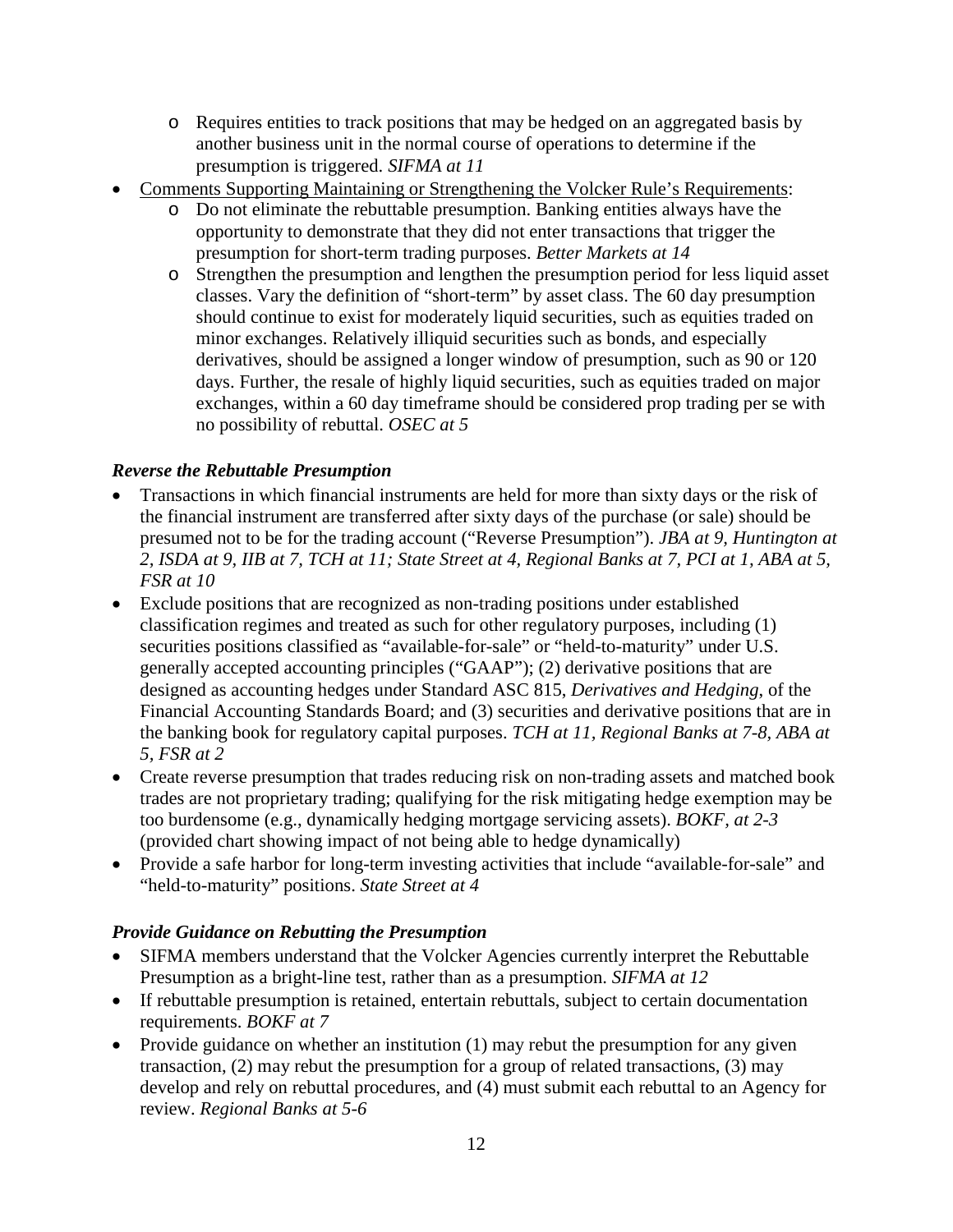- Clarify that an institution can rebut the presumption, whether for certain types of transactions or otherwise as long as the banking entity can justify how the activity meets the conditions. *CS Prop at 9*
- Provide specific guidance that could allow simplified rebuttal procedures for financial instruments held for fewer than 60 days. *JBA at 9*
- Provide additional guidance on the specific factors the OCC would consider in determining that a bank had successfully rebutted the presumption, both for individual trades and for groups of related transactions. *Huntington at 2*
- To determine if the presumption has been rebutted, the OCC should consider: (1) how closely aggregate trades align with the trading desk's stated purpose and historical activity; and (2) whether a significant profit or loss was incurred in connection with the trade. *Huntington at 3*

### <span id="page-16-0"></span>*Revise the "Substantial Transfer of Risk" Requirement*

- Hedging a portion of the risk associated with financial instruments held on a banking entity's balance sheet for purposes of long-term investments or financing arrangements—*e.g*., an interest rate swap used to hedge the interest rate risk associated with a banking entity's issuance of debt—should not constitute a "substantial transfer of the risk." Only a portion of the firm's risk is being hedged (e.g., interest rate). *TCH at 10, SIFMA at 11, 14, FSR at 2*
- "Substantially transfer" language in the rebuttable presumption has been interpreted too broadly. Exclude execution of an interest rate swap within 60 days of purchasing or selling an investment security or issuing debt. This activity does not actually involve a substantial transfer of risk of a financial instrument. *Regional Banks at 9, ABA at 6*

# <span id="page-16-1"></span>**Revise the Market-Making and Underwriting Exemptions**

- Volcker should focus on permitted activities, rather than prohibitions with a complex system of exemptions. *ISDA at 4, SIFMA at 6, 15, Regional Banks at 12, CREFC at 14, TIAA at 3*. For example, the current market-making, underwriting, and risk-mitigating hedging exemptions should be viewed as generally permitted activities and defined broadly. *ISDA at 4, SIFMA at 16*
- Refine Volcker to clearly focus on what constitutes prohibited activities. This would allow banks to avoid those activities without having to institute compliance programs to prove that every trade, such as legitimate hedging and market making activities, is within the scope of the law. *CEI at 8*

## <span id="page-16-2"></span>*Increase the Flexibility of the Market-Making Exemption*

- Market-making activities should be permitted and defined as "any activity aimed at facilitating the trades of customers, clients, and counterparties." *ISDA at 4*
- Market-making-related activity should include any activity through which a banking entity routinely stands ready to purchase and sell and is willing and available to quote, purchase and sell financial instruments in commercially reasonable amounts throughout market cycles on a basis appropriate for the liquidity, maturity and depth of the market. *SIFMA at 16*
- Increase flexibility of market-making exemption, along lines of Treasury Report recommendations. *ICI at 11-12*
- Increase flexibility in market-making and hedging exemptions. *CRE Assoc. at 1*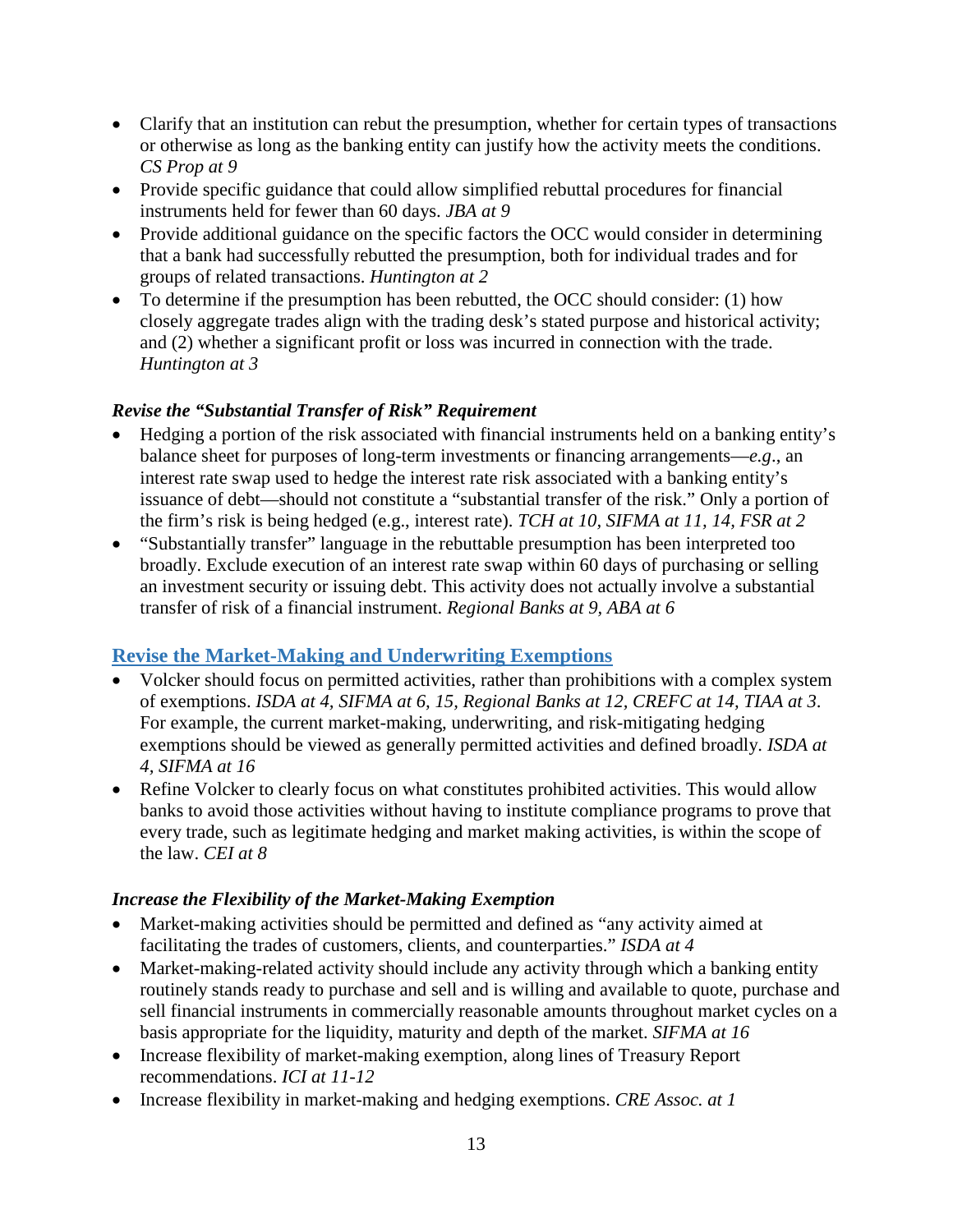- Market-making exemption does not appropriately accommodate customer-driven, cashsettled derivatives transactions and related hedges (e.g., customer accommodation swaps). For example, it is not clear whether small banks can meet the "routinely stand ready" marketmaking requirement. Create a separate market-making exemption tailored to otherwise permissible customer-driven cash-settled derivative activities and related hedges. *Regional Banks at 10-11; TCH at A-3*
- Allow banks that are not making a market in derivatives to offer derivatives upon request to a customer, using the exemption for trading on behalf of customers. *Regional Banks at 10-11, TCH at A-3*
- Comments Supporting Maintaining or Strengthening the Volcker Rule's Requirements:
	- o Do not review the market-making requirements. The benefits from reducing burdens associated with hedging and market-making are unclear, whereas proprietary trading losses can result in taxpayer-funded bailouts. *BSB at 1-2*

### <span id="page-17-0"></span>*Revise Definition of Counterparty*

- Volcker Rule should expressly recognize that many transactions in the inter-dealer market may constitute part of a market-making business, risk mitigating hedging activities, or both. *ISDA at 9*
- Affiliated trading desks should be able to be treated as "clients, customers, and counterparties." Regulations exclude from the term "client, customer, and counterparty," a trading desk or other organizational unit of another banking entity with trading assets and liabilities of \$50 billion or more, unless the trading desk meets certain documentation requirements (or the transaction is conducted anonymously on an exchange or similar trading facility that permits trading on behalf of a broad range of market participants). *SIFMA at 18*

## <span id="page-17-1"></span>*Increase the Flexibility of the Underwriting Exemption*

- Underwriting activity should include any activity through which a banking entity acts in furtherance of a distribution of financial instruments. *SIFMA at 16*
- Underwriting activities should be permitted and defined as "any activity that assists persons" or entities in accessing the capital markets … and any activities done in connection with a capital raise … (*e.g.*, interest rate or currency hedging transactions in connection with a bond issuance)." *ISDA at 4*
- Expand the underwriting exemption to include post-issuance secondary market trading for a limited time beyond the underwriting period. *Stifel at 4-5*
- Allow issuers to enter into derivative transactions in connection with offerings, typically interest rate or currency hedges. *ISDA at 6*
- Provide guidance as to the "reasonable period" permissible holding period of inventory for underwriting purposes. *CITIC Group at 4*
- Exclude from the underwriting exemption customer facilitation trades in support of underwriting. Customers look to broker-dealers to facilitate liquidity and trading in the course of buying underwritten securities. This may take the form of buying or selling unrelated securities with a customer. This type of transaction is not currently permitted under the underwriting exemption or fiduciary exemption. *Stifel at 2-3*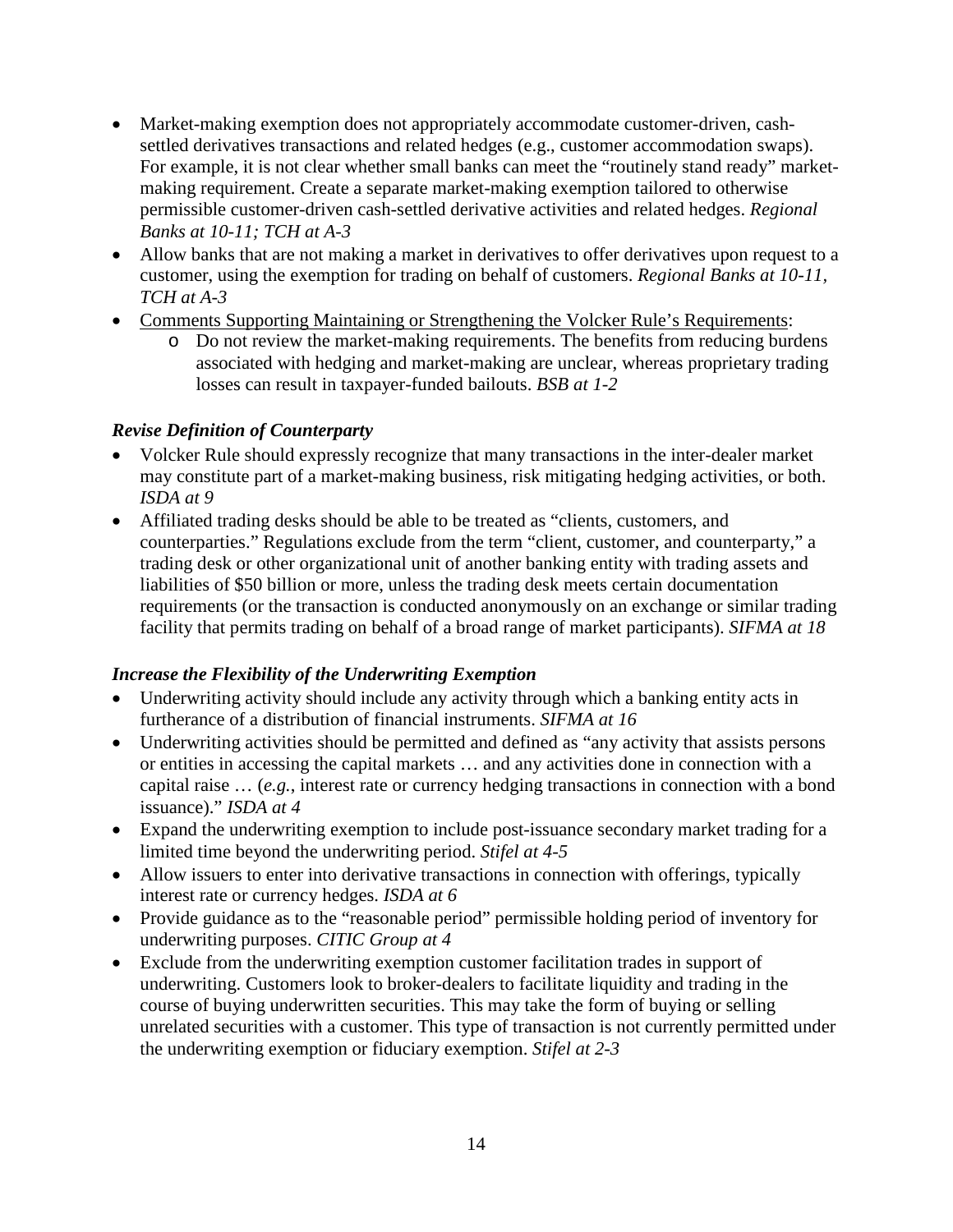## <span id="page-18-0"></span>**RENTD Requirement**

### <span id="page-18-1"></span>*Examples of Harms Caused by RENTD*

- ICI members report instances of brokers declining to execute trades because of difficulty with RENTD compliance. *ICI at 12*
- RENTD restricts the ability of a banking entity to continually acquire inventory and test markets, and puts the trading desk in apprehension of inadvertently exceeding an artificial regulatory limit imposed by the RENTD requirement. This reduces competition and increases the cost of execution. *ISDA at 7-8*
- RENTD's strict inventory limits have hurt liquidity because of a lack of flexibility and discretion to continually acquire inventory and test markets for all clients, customers and counterparties. Recalibrate the RENTD requirement to avoid chilling otherwise permissible market making and underwriting. *SIFMA at 5-6*

## <span id="page-18-2"></span>*Provide Banks Additional Flexibility to Adjust their Determinations of the Reasonable Amount of Inventory*

- Historical demand is not a good proxy for forward-looking demand of securities. For example, SIFMA members have recently seen clients demand more exposure to Korean Won hedges than at any time in the previous year as a result of increased tensions with North Korea, and positions in crude oil, infrastructure and real estate as a result of Hurricanes Harvey and Irma. *SIFMA at 5, 18-19*
- Remove requirement of demonstrable analysis of historical customer demand for illiquid, immature, and shallow markets and replace with a requirement that the demand be reasonably anticipated. *Stifel at 2*
- Increase flexibility of market-making exemption, along lines of Treasury report recommendations. *ICI at 11-12*
- Revise the RENTD requirement to provide banking entities with greater flexibility to determine the reasonable amount of market-making and/or underwriting inventory. *State Street at 3, CITIC Group at 4, ISDA at 6-7, Stifel at 2, JBA at 9, ABA at 6, CREFC at 14, BMO at 4-5*
- Allow banks to select management indicators (e.g., the near term demands of clients, etc., market maker inventory, exposures and holding period) depending on respective activities, instead of being required to apply all of such indicators uniformly to all activities. *JBA at 9*
- Revise RENTD to mean market-making and/or underwriting activities conducted in accordance with the banking entity's risk tolerance standards.
	- o Provide entities with greater flexibility to determine their RENTD inventory by leveraging existing industry practices and reporting requirements related to managing foreign exchange market-making inventory, such as daily Value at Risk ("VaR") by product and position limits compared to relative levels of client activity. *State Street at 4*
	- o RENTD requirements should be deemed satisfied when a banking entity engages in market-making, underwriting and related hedging activities and explores the depth, pricing or liquidity of the market within its capital and liquidity constraints. *ISDA at 6-7*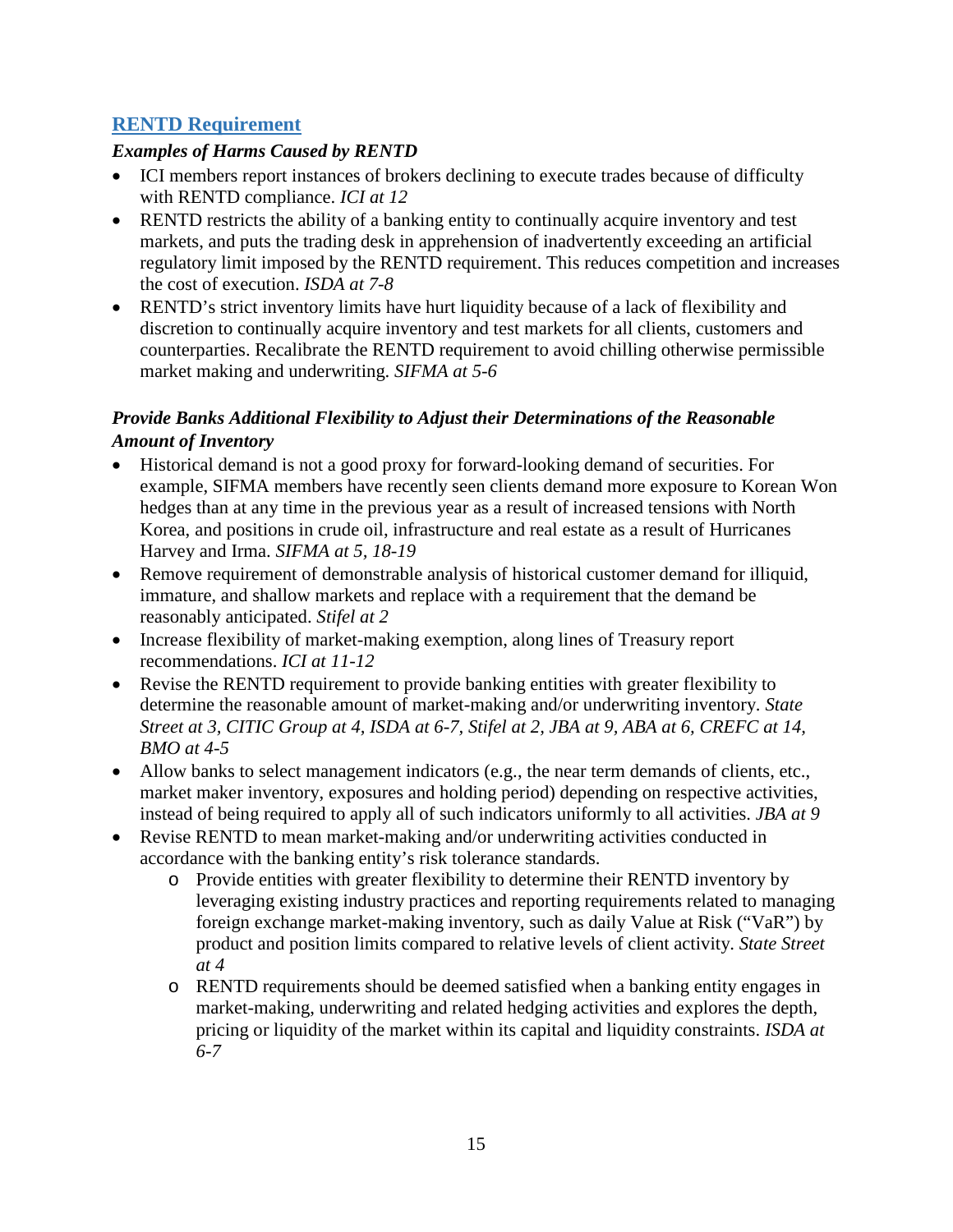- o RENTD requirements should be deemed satisfied by financial intermediation activities (such as market making and underwriting) conducted in accordance with each bank's existing prudential framework. *ABA at 6, CS Prop at 11-12*
- o Revise RENTD to mean market-making or underwriting activities conducted in accordance with the banking entity's risk tolerance standards. Under this approach, a banking entity would be presumed to satisfy RENTD if the activities were consistent with the bank's risk-tolerance standards and, (1) for market-making activities, the bank holds itself out as a market-maker and (2) for underwriting, the bank acts in furtherance of capital-raising activity for a distribution of securities or derivatives. *SIFMA at 19-20*, *CREFC at 14*
- o In the alternative, make RENTD only one factor of many (such as risk-tolerance and risk management processes) designed to calibrate limits for trading desks. *SIFMA at 19-20, CREFC at 14, ABA at 6*
- o RENTD should be satisfied by narrow customer driven activity (e.g., customer accommodation swaps), with very small amounts of residual risk, and such activity should be subject to streamlined Volcker compliance program requirements. *FSR at 2*

## <span id="page-19-0"></span>*For Over-the-Counter Derivatives, Focus on Ensuring that Banks Appropriately Hedge the Positions they Maintain*

• The concept of holding inventory in OTC derivatives has little to no meaning. *ISDA at 7, ABA at 6, CS Prop at 7, Regional Banks at 10, TCH at A-2, MBCA at 7*

## <span id="page-19-1"></span>*Ensure the Permissibility of Block Trades*

- RENTD requirements make it difficult for a market maker to act expediently and efficiently to make markets by buying and selling block positions. A large block trade will frequently exceed the market maker's historical positions and, as a result, its RENTD limits. Customers seeking to enter into large transactions, such as a manufacturer looking to hedge the price of a key input, may find it harder to do so. *SIFMA at 18*
- Volcker has resulted in a reluctance by banking entities to enter into larger trades and to bid aggressively for transactions for fear of crossing the arbitrary and subjective "proprietary" line or violating a RENTD limit. *ISDA at 3*

## <span id="page-19-2"></span>*Other Proposals for RENTD Reform*

- Modify the market-making exemption by applying comprehensive limits and measures developed under multiple regulations (*e.g*., Basel-based bank capital requirements) in lieu of RENTD. *CS Prop at 11-12*
- The distinction between market-maker inventory and financial exposure does not help ensure that a trading desk is functioning under the market making exemption, and distinguishing between the two is very challenging for a trading desk that hedges using the same financial instrument in which it makes a market, as well as for trading desks that primarily trade in derivatives. Modify the market making exemption by requiring only the calculation of financial exposure, which is market-maker inventory net of any related hedging. *CS Prop at 11-12*
- Clarify that banking entities may rely upon the market-making exemption to engage in customer-driven derivatives activities (including the related one-to-one or portfolio hedging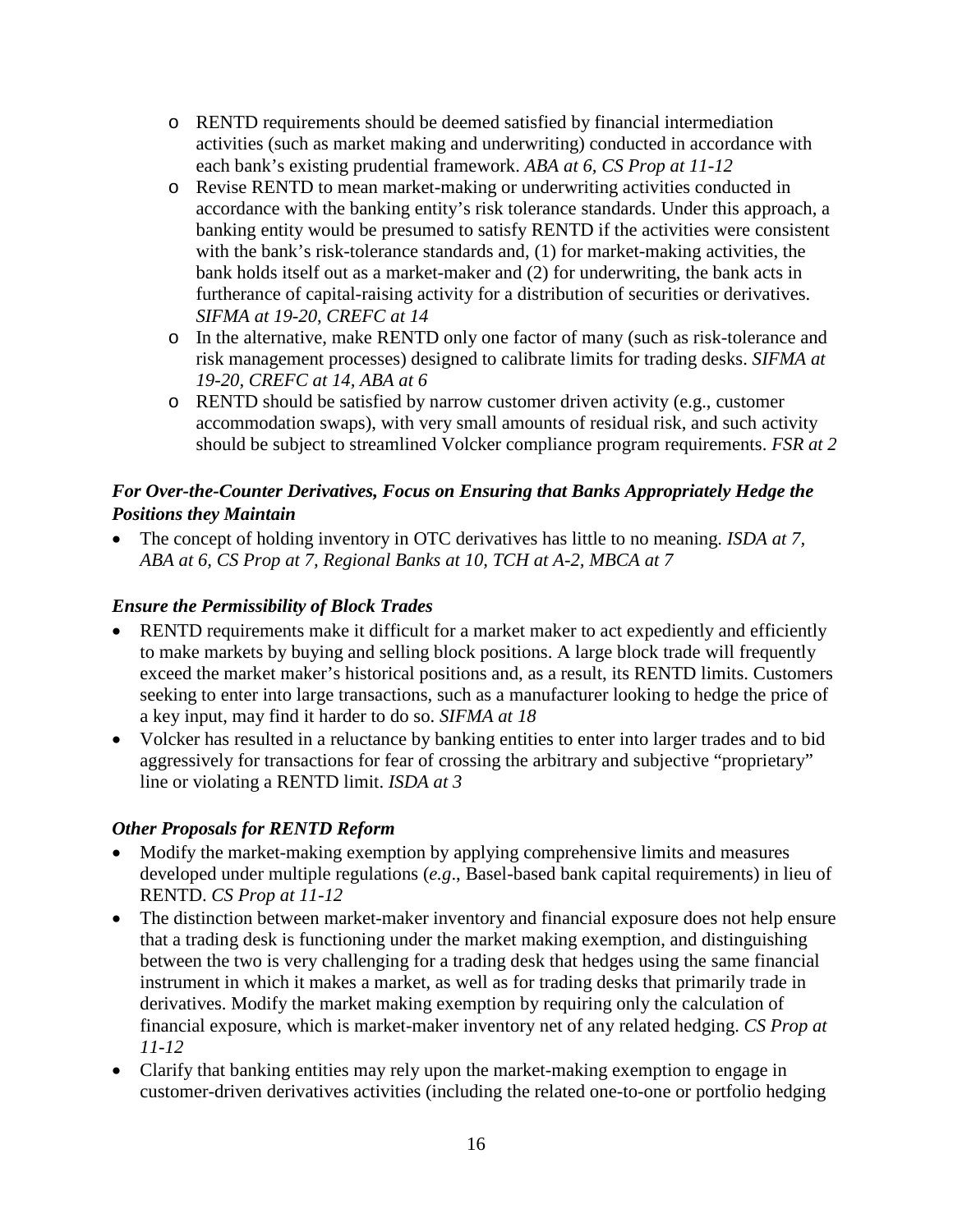of such derivatives). These activities should be presumed to satisfy the "RENTD" requirement. *TCH at A-3*

# <span id="page-20-0"></span>**Improve the Risk-Mitigating Hedging Exemption.**

# <span id="page-20-1"></span>*Banks Should Not be Required to Maintain Ongoing Calibration of a Hedge Over Time*

- Correlation analysis and independent testing for risk mitigating hedging exemption is prohibitively arduous. *BOKF at 2*
- Focus on calibration of hedge at time of trade, not over life of hedge. *MBCA at 7*

# <span id="page-20-2"></span>*Eliminate the Requirement to Maintain Documentation of the Specific Assets and Risks Being Hedged*

- Measurement of risk mitigating hedging activity should not be required at an individual trade or risk level. Banks should be allowed to monitor at an aggregate or trading desk level, as long as they can evidence that the portfolio of activity is reducing the targeted risk measures on an overall basis. Basel capital rules now provide a mechanism to prevent speculation that might have otherwise previously masqueraded as macro hedging. *CS Prop at 13*
- Revise and simplify risk mitigating hedging exemption requirement. Specifically, remove the overly burdensome and complex documentation requirements related to ongoing monitoring, management, authorization and correlation should be removed. *ISDA at 6*
- Risk-mitigating hedging activity should include any activity through which a banking entity hedges or mitigates existing or anticipated specific risks, on an individual or portfolio basis, as it reasonably deems appropriate. *SIFMA at 16*
- Permit all transactions entered into to hedge a banking entity's risk exposures arising from market-making related and underwriting activities consistent with the banking entity's risk management program. *ISDA at 4*
- Volcker should not require direct matching or linking of a trading desk's derivatives transactions to the specific corresponding risks – whether realized or anticipated – that are being hedged. *ISDA at 5*
- Documentation requirement is too burdensome. *MBCA at 7*
- Increase flexibility in risk mitigating hedging exemption. *CRE Associations at 1*
- Statutory definition of "risk-mitigating hedging" as a permitted activity should be given full effect by streamlining the regulatory requirements to meet this exemption. *TCH at A-4, A-5*

# <span id="page-20-3"></span>*Miscellaneous*

- Treat risk mitigating hedging activities with respect to ownership interests in covered funds the same as all other financial instruments. *ISDA at 6, TCH at A-5*
- If exclusions are revised, don't unintentionally remove permission for hedges of active mortgage pipeline and mortgage servicing rights. *MBA at 5*
- Comments Supporting Maintaining or Strengthening the Volcker Rule's Requirements:
	- o Do not revise the risk-mitigating hedging exemption requirements. Benefits from reducing burdens associated with hedging and market-making are unclear, whereas proprietary trading losses can result in taxpayer-funded bailouts. *BSB at 1-2*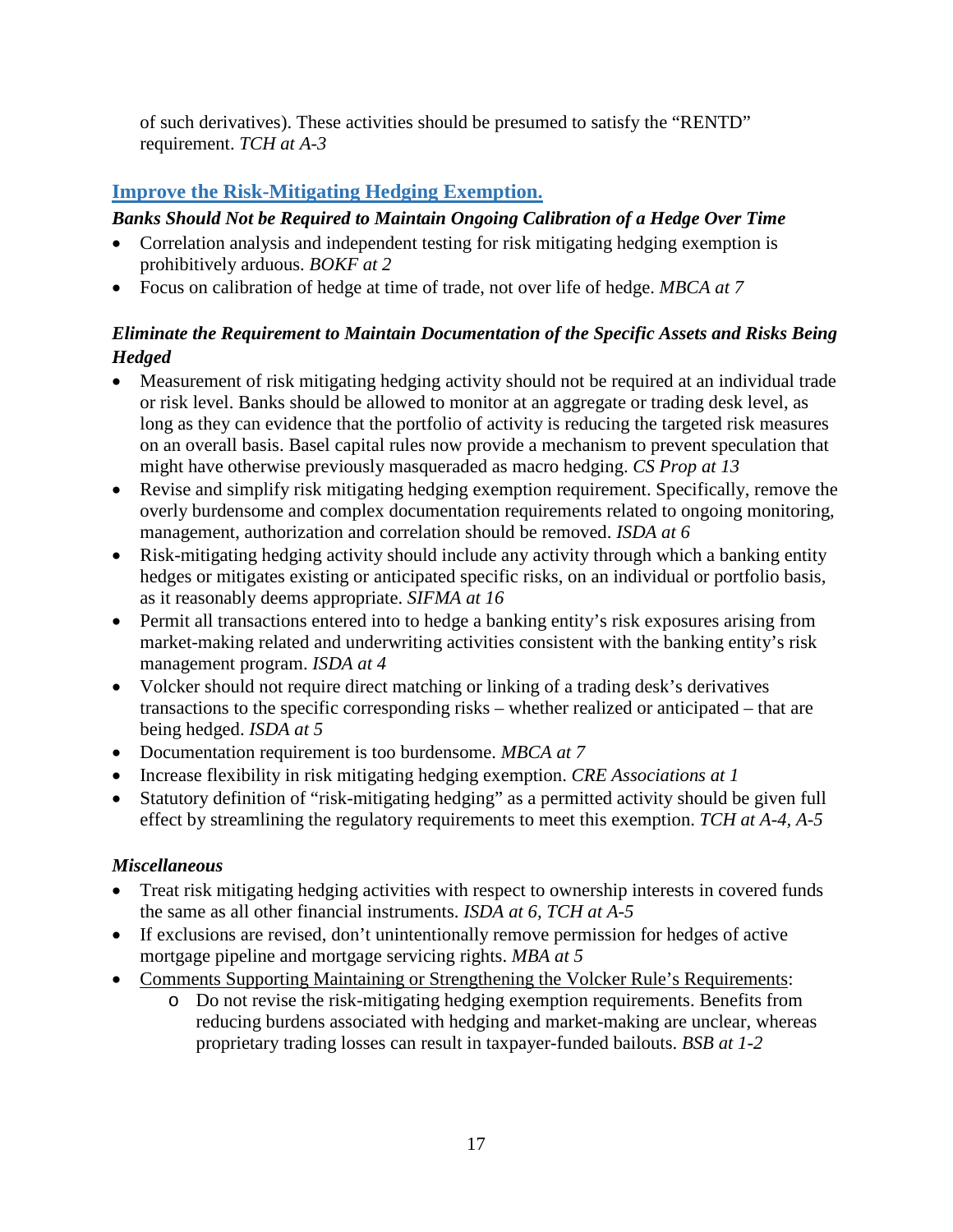# <span id="page-21-0"></span>**Permit and/or Exclude Additional Classes of Activity**

- Commercial Loans. Banks should be permitted to provide floating rate loans to commercial customers and then enter into a fixed-for-floating interest rate swap with the customer that allows the customer to service the debt at a fixed rate, while the bank hedges with an offsetting interest rate swap with another dealer bank. This activity is not proprietary trading. *Chatham at 1-2*
- Inter-affiliate Trades. Limit the proprietary trading restrictions to customer-facing transactions and exempt all intra- or intercompany trades. *CITIC Group at 3*
- TOB trusts. Exempt from the proprietary trading prohibition any purchases or sales of a security pursuant or related to a contractual obligation to purchase a financial instrument to provide liquidity to a client, customer or counterparty that is related to the market value of securities held by the TOB trusts. *TCH at A-5, A-6*
- Required Regulatory Transactions. Exclude transactions that are entered into as part of the firm's obligation to meet a regulatory, self-regulatory or exchange requirement applicable to the banking entity. *TCH at A-6*
- Matched Book/Price Risk Neutral Trades. Exclude financial instruments that pose no price risk to the firm, such as matched book trades. *BOKF at 4*
- Risk-Reducing Trades. Exclude transactions that can be clearly shown to reduce the institution's price risk to non-trading assets. *BOKF at 4*
- Corporate Reorganizations. Exempt normal corporate activities related to internal reorganizations, stock issuances, buyback programs, and stock retirement. Expressly provide that a financial instrument obtained by a banking entity in connection with a merger, or as a result of an acquisition of another entity, should not be deemed to have been purchased or acquired by that entity for purposes of Volcker. *Huntington at 3*
- Covered Call Options. Exclude written covered call options held against equity holdings in order to hedge downside market risk and enhance the yield of the portfolio. *NSB at 1*
- Transactions in Identified Banking Products. Exclude identified banking products and participations in identified banking products from the definition of "financial instrument." *IIB at 8*
- Cash Collateral Pools. Using  $(d)(i)(J)$  authority, exempt cash collateral pools from the proprietary trading and covered fund prohibitions. Cash collateral pools meet the "safety and soundness" prong of  $(d)(1)(J)$  because securities lending and its ancillary services are core banking activities at agent banks and provide a significant source of revenue for lenders. The "financial stability" prong of  $(d)(1)(J)$  is satisfied because securities lending improves market liquidity by effectively increasing the supply of securities available for market-making, trade settlement and other market activities, and potentially increases market efficiency by reducing the cost of trading. *RMA at 12-14*

## <span id="page-21-1"></span>*Revise the Exemptions for Trading in Domestic and Foreign Government Obligations*

- Permit all trading in US and foreign government securities and related derivatives. *ISDA at 9*
- Exclude domestic government obligations and foreign government obligations from the definition of "financial instruments" so that compliance program requirements don't apply to such trading. *BMO at 5-6*
- Expand the government obligations permitted activity exemption, including trading in foreign government obligations, by: (1) removing the unnecessary and impractical location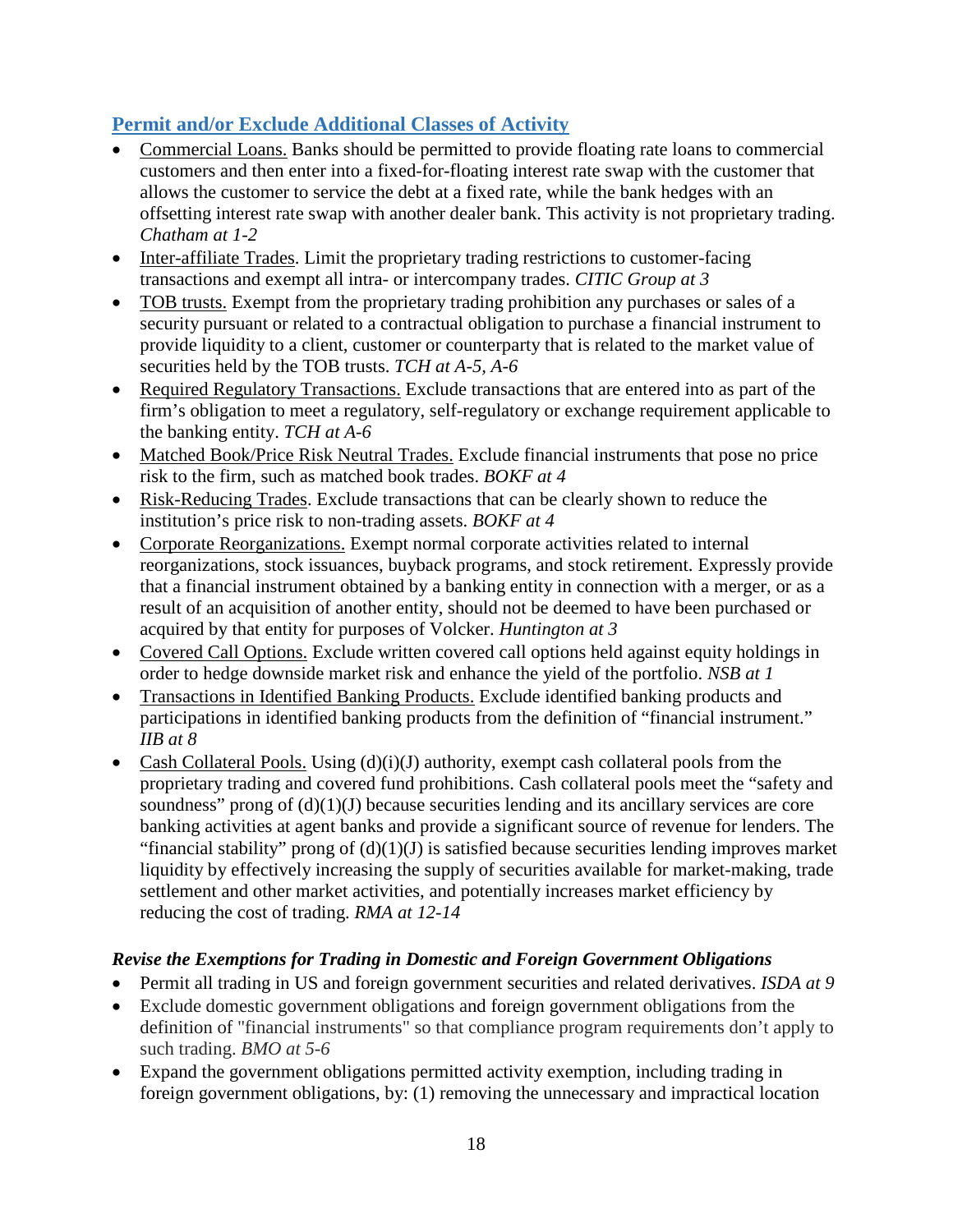limitations on trading foreign government obligations, and (2) permitting trading in derivatives on all U.S. and foreign government obligations. *SIFMA at 17*

- o Exemption excludes U.S. Treasury futures and other derivatives on these instruments, which are often used for hedging U.S. government obligation positions. *SIFMA at 17*
- Permit derivative transactions (e.g., futures and options) associated with sovereign debt. *JBA at 9*
- Expand the exemptions for trading in domestic government obligations and foreign government obligations to permit trading in derivatives that reference such obligations. *TCH at A-1*

## <span id="page-22-0"></span>*Revise the Exemption for Trading in Foreign Government Obligations*

- Permit all banking entities to trade in government obligations of G-20 countries. *TCH at A-1*
- Expand the exemption for trading in foreign sovereign debt to permit trading to the same extent as U.S. government debt and to permit trading in derivatives on foreign government obligations. *IIB at 7*
- Permit trades in highly liquid sovereign debt issued in the U.S. and countries other than the country where a trading desk is located. *JBA at 9*
- Streamline the conditions of the foreign government obligation exemptions to avoid constraining banking entities' ability to use government securities to conduct ALM activities on a centralized basis. Eliminate the requirements that (1) the obligation be purchased solely by a banking entity that is located in the relevant foreign jurisdiction and is licensed in that jurisdiction and (2) the banking entity reserves no financing to acquire the obligation from a U.S. affiliate. *TCH at A-1, A-2*
- The foreign government obligations exemption does not allow a branch of a foreign bank to transact in the government obligations of the jurisdiction in which the branch is located. Such third-country branches often serve as a critical source of liquidity for the debt of its host country—many are even registered as primary dealers of their host country's securities. *SIFMA at 17*

## <span id="page-22-1"></span>*Exempt Customer-Driven Derivatives*

- Market-making exemption does not appropriately accommodate customer-driven, cashsettled derivatives transactions and related hedges (e.g., customer accommodation swaps). For example, it is not clear whether small banks can meet the "routinely stand ready" marketmaking requirement. Provide a market-making exemption tailored to otherwise permissible customer-driven cash-settled derivative activities and related hedges. *Regional Banks at 10- 11; TCH at A-3*
- Include in the "trading on behalf of customers" exemption, any activity done for the benefit of or at the request of a customer or activities related thereto. *SIFMA at 17, Regional Banks at 10-11, TCH at A-3*
- Exclude matched book derivatives trades initiated by customers from proprietary trading or use the "trading on behalf of customer" exemption. *MBCA at 6-7*
- Exclude matched book derivatives trades from the definition of proprietary trading because they have the same price exposure as agent/brokered and riskless principal trades. *BOKF at 2*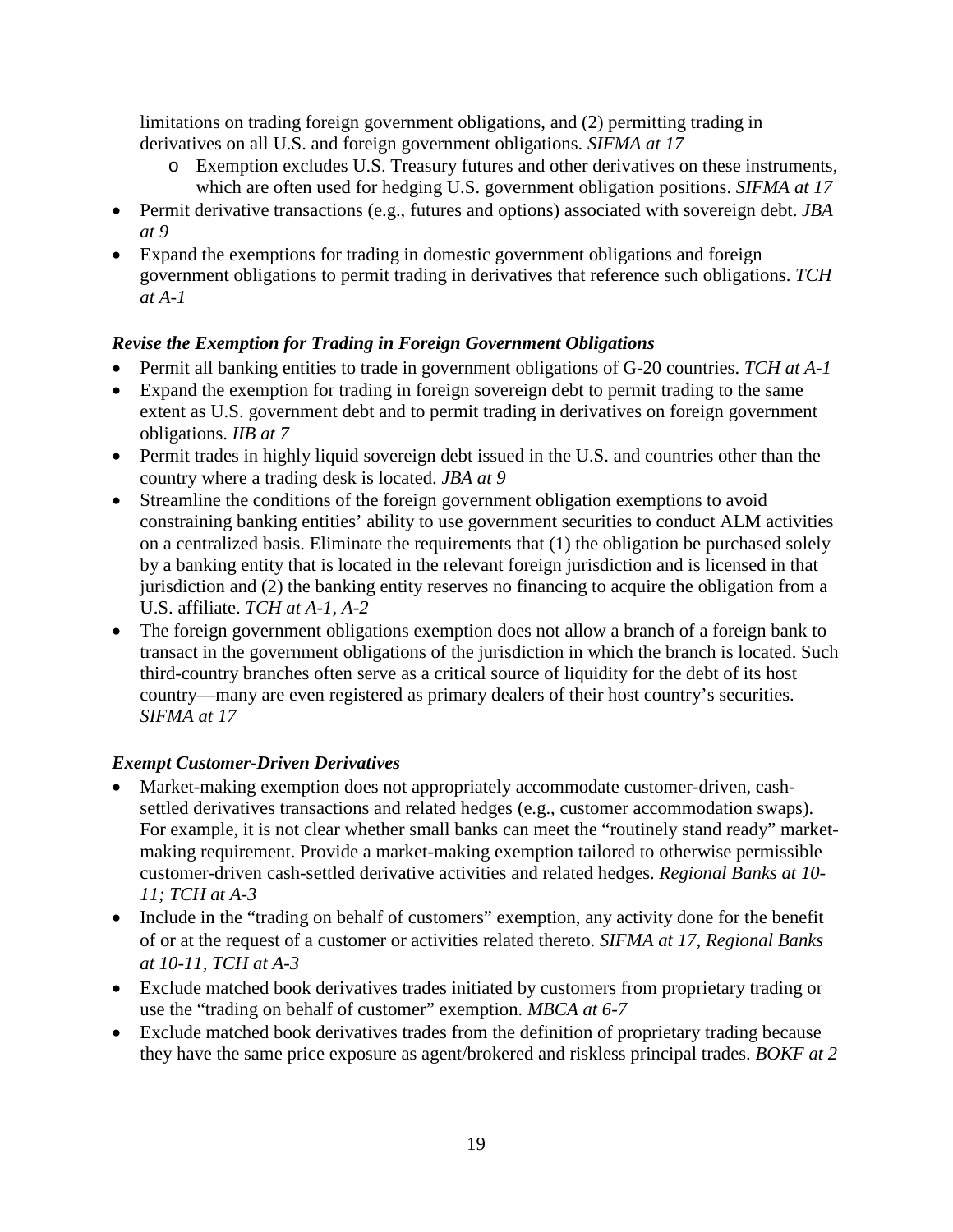### <span id="page-23-0"></span>*Broaden Asset Management Exclusions*

- Clarify that riskless principal derivative transactions are exempt from Volcker. *IIB at 8*
- Expand riskless principal prong of the trading on behalf of customer exemption to include activity involving all financial instruments, including OTC derivatives, in which the bank retains counterparty risk. *CS Prop at 10*
- Exclude transactions entered into for the purpose of developing products or services for asset management clients. These transactions are generally entered into to develop a performance track record and ascertain a strategy's viability, rather than for short-term trading purposes. *IAA at 2-3, Regional Banks at 11-12*
- Expand the exemption for trading on behalf of customers to include transactions in financial instruments that a banking entity may enter into with a registered investment adviser affiliate for purposes of developing, testing, or delivering products or services to asset management clients. *IAA at 2-3*
- Exclude transactions in financial instruments executed on behalf of asset management customers, including transactions as agent, broker, custodian, discretionary or nondiscretionary trustee, fiduciary, investment adviser, investment manager, or riskless principal. *Regional Banks at 11-12*

## <span id="page-23-1"></span>*Exempt Foreign Exchange Activities*

- Exclude transactions for funding purposes (e.g., forex futures, forex swaps and cross currency swaps) from the scope of covered transactions. *JBA at 8*
- Exclude from the trading account definition foreign exchange swaps for funding purposes related to ALM by extending the exception from the definition of "covered position" provided for foreign exchange spot transactions to similar forwards and swaps used for funding purposes. *State Street at 4*
- Exclude cross-currency swaps, FX funding swaps and other common cross-currency financing transactions that are the functional equivalent of currency repurchase agreements or lending transactions from the proprietary trading definition. *IIB at 8*
- Allow banks to independently manage their FX position risk as they see fit. This will increase the bank's profitability and shareholder dividends. *Quintanilla*

## <span id="page-23-2"></span>*Revise the Liquidity Management Exclusion and Generally Exempt ALM Activities*

- Simplify the exclusion for liquidity management activities because, as written, it does not exclude all bona fide ALM activities. *TCH at 12, Regional Banks at 12*
	- $\circ$  Permitting all bona fide ALM activities is consistent with (d)(1)(J) which provides that the Agencies may exclude activities that promote the safety and soundness of a banking entity and the U.S. financial stability. *TCH at 13*
- Expand ALM exclusion to include derivatives that are used for valid liquidity management purposes. *SIFMA at 13*
- Eliminate or streamline currently unnecessarily restrictive requirements of the exclusion including: (i) the absence of an expectation of profits from short-term price movements, which could impair a banking entity's ability to manage a liquidity pool of highly liquid assets rather than holding cash or excess reserves at a Federal Reserve Bank; (ii) the limitation of transactions to an amount that is based on documented funding needs and (iii)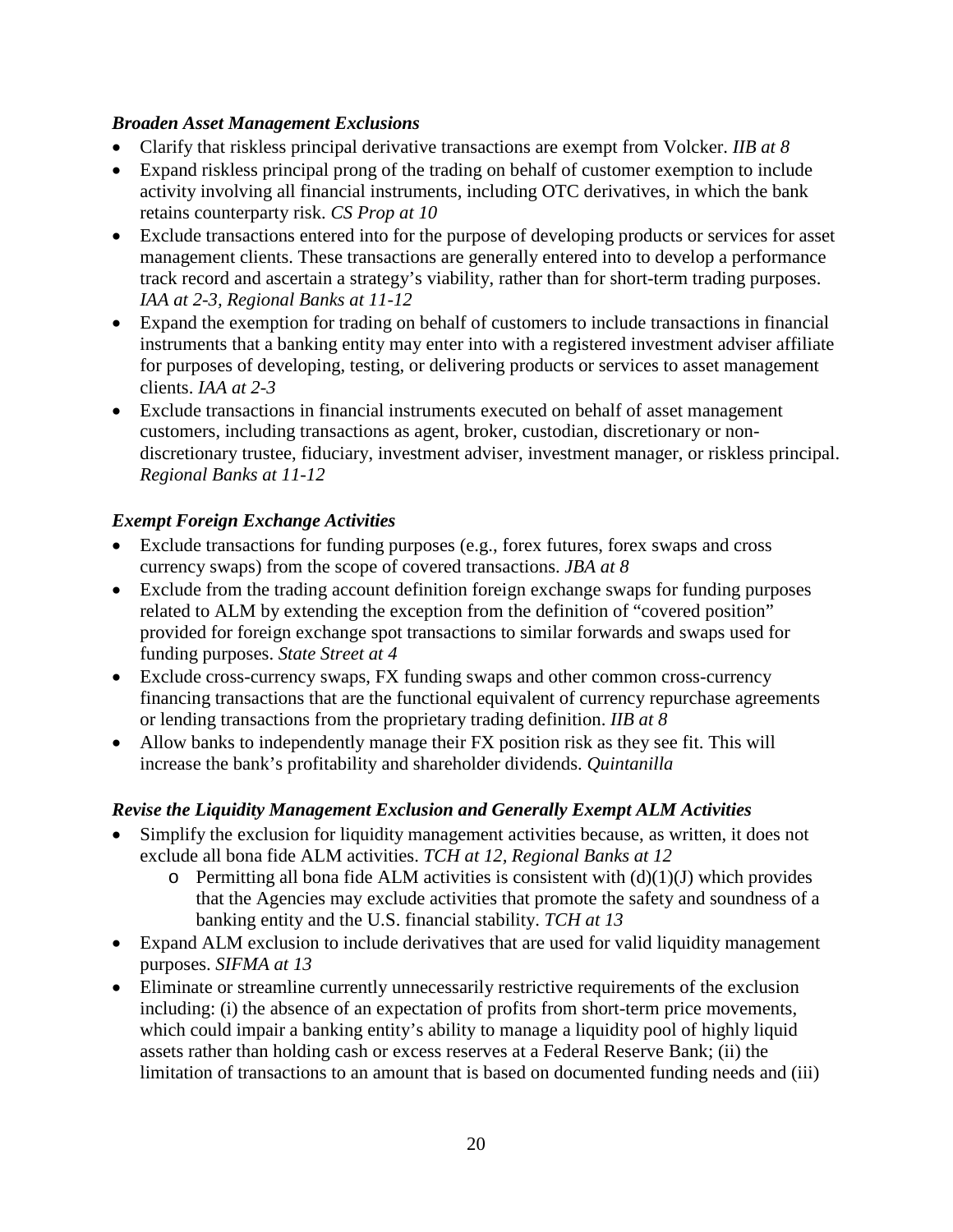the use of only securities - but not derivatives and other financial instruments which may provide similar or equivalent exposure - for trades conducted under this exclusion. *TCH at 12*

- Examination in connection with liquidity management exemption is too onerous. *ABA at 6*
- Categorically exempt activities and business units subject to banking book regulatory capital and accounting treatment from the definition of proprietary trading and, in particular, provide a categorical, principles-based exemption for treasury, funding, ALM, and similar functions. *IIB at 7*
- Exclude transactions in the banking book conducted for portfolio management purposes from the scope of covered transactions. *JBA at 8*
- Definition of "proprietary trading" has hurt bank's ability to address asset-liability and liquidity needs. For example, a bank receiving deposits in multiple currencies needs to be able to enter into short-term foreign exchange transactions on a daily or weekly basis to manage foreign currency exposure. This activity is not speculative, yet SIFMA members have to justify these activities under a mosaic of exemptions and exclusions. *SIFMA at 12*

## <span id="page-24-0"></span>*Revise TOTUS Exemption*

- Clarify/provide guidance on requirement that no US personnel be involved in arranging, negotiating, or executing a transaction. *Japan at 2, JBA at 6*
- Remove the requirement that no US personnel can be involved in arranging, negotiating, or executing a transaction. *CITIC Group at 3, CS Prop at 14, IIB at 7*
- Remove the unaffiliated market intermediary requirement. *CITIC Group at 3-4*
- Simplify the TOTUS exemption by exempting all trading activity by foreign bank organizations where the trading position and associated risk resides outside the U.S. Eliminate the TOTUS requirement that the purchase or sale is not conducted with or through a U.S. entity. This requirement is difficult, if not impossible, to monitor for a number of reasons. *CS Prop at 14*
- Restore the TOTUS exemption to its originally intended scope by exempting trading activity by any non-U.S. banking entity that (1) is not directly or indirectly controlled by a banking entity organized in the U.S., and (2) books the trading position and associated risk as principal outside the U.S. The restrictions on U.S. personnel of the international bank or its counterparty arranging, negotiating and executing trades and on trades conducted with or through U.S. entities (including the foreign operations of U.S. entities) should be eliminated. *IIB at 7*
- Permit transactions with U.S. affiliates/branches within a group. Regulation of intragroup transactions between a non-U.S. entity and a U.S. entity is preventing efficient asset allocation and risk adjustments within the group. Regulating these transactions under the TOTUS exemption is unnecessary because U.S. agencies capture risk amounts and other relevant information on the transactions through required metrics reporting. *JBA at 9*
- TOTUS exemption is too complex and burdensome. Taken together with the fund investment restrictions, a foreign excluded fund would be placed at a significant competitive advantage to other funds that are not subject to these restrictions. *EFAMA at 2*
- In order to minimize compliance burdens, many trading desks of Japanese banks rely on the TOTUS exemption. As a result, a purchase or sale with or through an U.S. entity is restricted. Thus, the proprietary trading regulation is preventing Japanese banks' entry into the U.S. financial markets. *JBA at 8*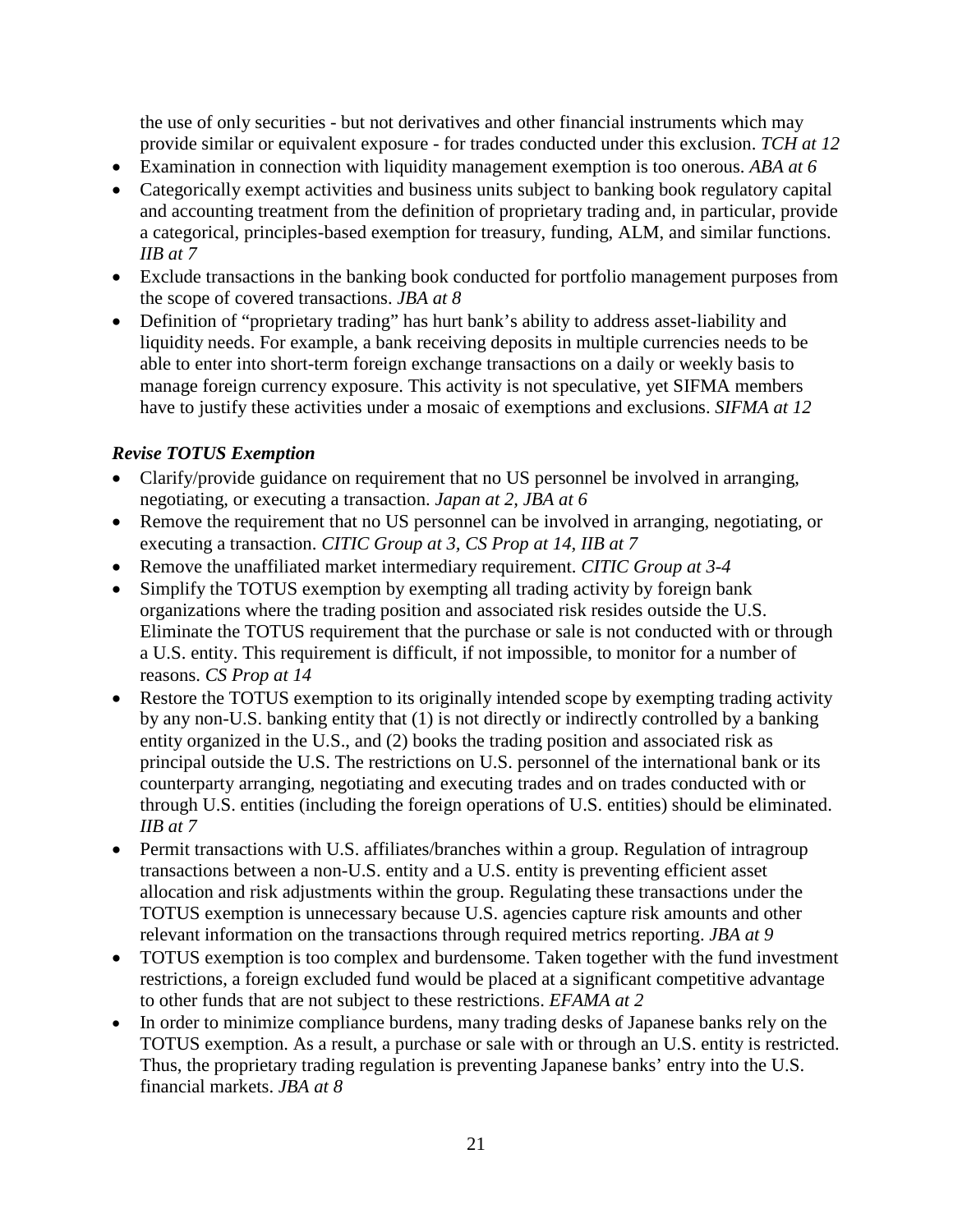# **COVERED FUNDS**

## <span id="page-25-1"></span><span id="page-25-0"></span>**Covered Funds Restrictions are Harmful**

## <span id="page-25-2"></span>*Covered Funds Definition is Overly Broad*

- Current definition requires a detailed legal analysis to determine an entity's status as a covered fund or to prove it is not a covered fund. *SIFMA at 3*
- Current definition is overly broad and prevents banks from seeding numerous types of funds generally not considered hedge funds or private equity funds and imposes substantial compliance burden. *SIFMA at 22-26*
- Overly broad implementation of the covered fund provisions has provided no financial stability benefits, has unnecessarily reduced the ability of bank-owned asset managers to offer comprehensive investment options, and has significantly complicated compliance programs for banks, such as global custodians, providing services to investment funds. *State Street, at 2, ABA at 3* (Super 23A shifts custodians to outside providers)
- Broad definition has resulted in numerous foregone business prospects/curtails seeding. Capital formation – banks have had to shutter investment programs that support venture capital and similar programs. Custodial business – Super 23A has caused banks to shift custody of funds offered to customers to third parties. Foundations and CRA Investments – charitable foundations controlled by a bank may be a "banking entity" even if they are PWI. Family office relationships – banks have had to decline business because pooled investment vehicles for wealth management customers might be covered funds. Financial innovation – prohibitions curtail seeding of new investment strategies. *ABA at 3*
- Securitizations. Volcker Rule has inadvertently restricted the ability of banking entities to engage in lending and loan securitization activities. *LSTA at 1, FSR at 9*
	- o Harm. Although loans are generally not treated as "securities" for purposes of the Securities Exchange Act of 1934, loans are generally treated as "securities" for purposes of the Investment Company Act. Because the covered fund definition depends on an issuer's status under the Investment Company Act, which in turn is affected by the issuer's holdings of and activities involving "securities," the covered fund provisions have limited banks' ability to structure traditional commercial lending facilities. *TCH at 17*
	- o Hurt CMBS Market-Making/Securitizations: Covered fund definition has caused securitization issues. Market-making restrictions have impaired CMBS liquidity. *CRE Assoc. at 2*
- Inhibits Investment in VC. Prohibitions against investing in venture capital funds hurts entrepreneurs, especially in emerging ecosystems, many of which are in economically distressed areas of the country. *NVCA at 2-3* (provides example of estimated foregone investments), *ABA at 3*

## <span id="page-25-3"></span>**Narrow the Definition of Covered Fund**

### <span id="page-25-4"></span>*Focus the Covered Fund Definition on the Characteristics of Hedge/PE Funds*

• Limit "covered funds" definition to  $3(c)(1)$  and  $3(c)(7)$  funds engaged in short-term proprietary trading. Many funds that are not hedge funds or private equity funds and that do not engage in proprietary trading are currently covered funds. *ABA at 7, PCI at 2, SFIG at 3-*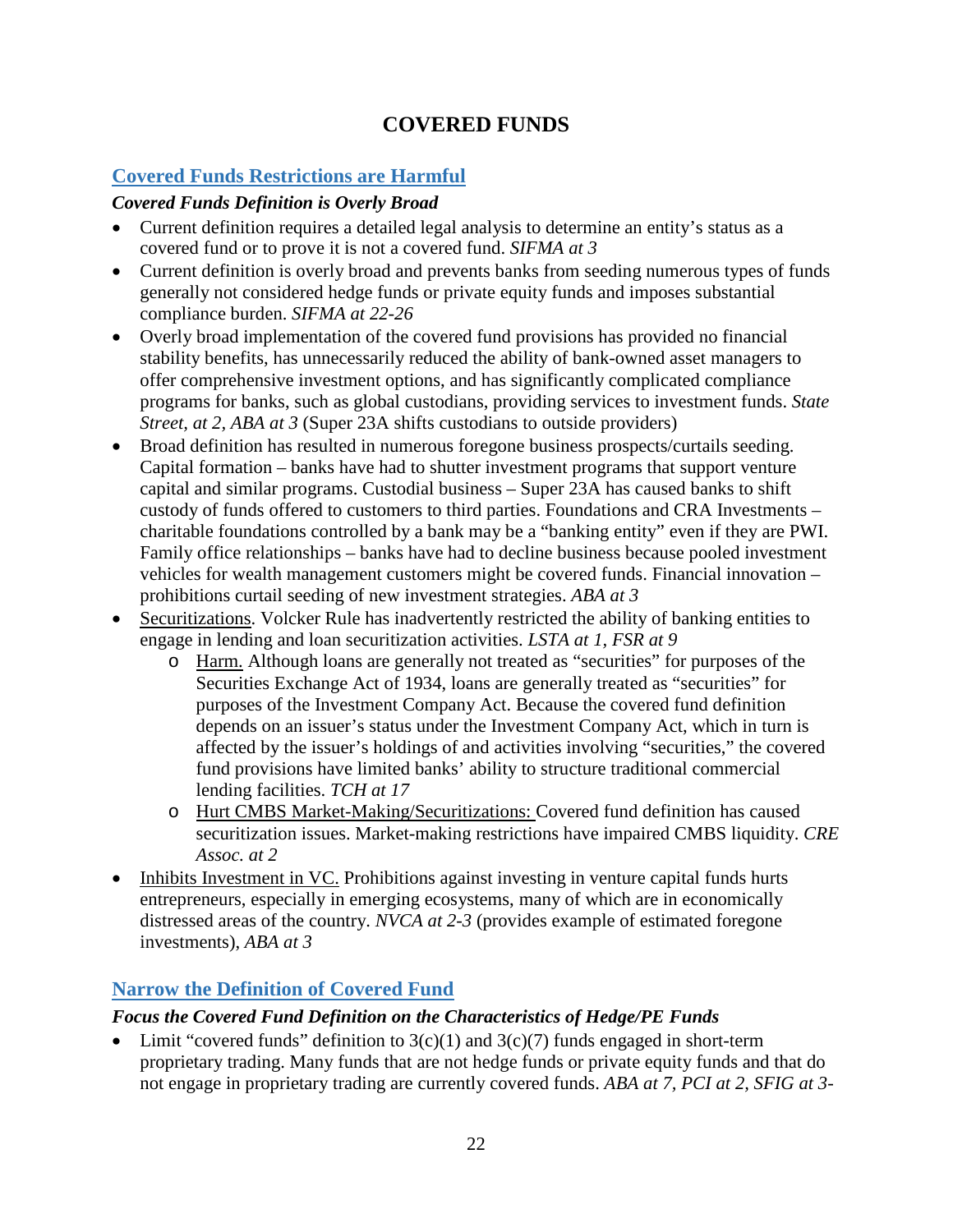*5, Regional Banks at 14, Credit Suisse at 2-5, SIFMA at 5, A 22-26, IAA at 1, ISDA at 12, IIB at 8, TCH at 14, CREFC at 15, BMO at 6-7, FSR at 9.*

- Replace covered fund definition with a definition that references the characteristics of a traditional hedge fund or private equity fund. *Huntington at 3*
- Eliminate commodity pools from the definition of covered fund. *TCH at 14*
- Comments Supporting Maintaining or Strengthening the Volcker Rule's Requirements:
	- o Do not narrow the covered funds definition. Due to the statutory definition of hedge fund and private equity fund, any fund that would be an investment company but for section 3(c)(1) or 3(c)(7) the Investment Company Act of 1940 must necessarily be a covered fund, irrespective of its characteristics. *OSEC at 5-6*

## <span id="page-26-0"></span>*Modify Existing Exclusions and Exemptions*

- Foreign public funds
	- o Exclude non-US retail funds. *SIFMA at 6, 27, ABA at 7, IIB at 8, FSR at 9-10*
	- o Treat foreign public funds and RICs the same; simplify requirements for foreign public fund exclusion. *TCH at A-14-15, State Street at 2, ICI at 8-11, EFAMA at 2-3*
	- o Exclude foreign public funds that trade on a foreign exchange or similar trading facility (treat publicly traded non-U.S. funds similar to U.S. publicly traded mutual funds). *ISDA at 13*
	- o Remove 15% ownership limit. *SIFMA at 27-28, TCH at A-14-15*
	- o Treat ETFs and REITs as non-covered funds, regardless of the percentage of offerings within the U.S. *JBA at 10*
	- o Simplify the requirements for an excluded foreign public fund in particular, remove the requirement to attribute ownership interests of employees and directors (and their immediate family members) to the banking entity – this has been a very significant administrative burden with no safety and soundness benefit, nor does it further the statutory intent of Volcker. *FSR at 3*
- Foreign (privately placed) funds: (1) Eliminate requirement to identify investors who are US persons; (2) treat the fund as a non-covered fund, if an investor cannot be identified as a U.S. person; and (3) treat foreign privately-placed funds that are held/sponsored by a foreign subsidiary of a U.S. bank as non-covered funds. *JBA at 10*
- Loan Securitizations:
	- o Revise the loan securitization exclusion to permit holdings of debt, synthetic instruments, or other non-loan assets, in addition to loans (e.g., 20% of assets). *SIFMA at 28-29, CREFC at 15, SFIG at 2, 7-9, LSTA at 9, TCH at A-13* (consistent with section  $3(c)(5)(C)$  and Rule 3a-7)
	- o Modify the loan securitization exclusion so that it (1) does not require the issuance of asset-backed securities, (2) more clearly permits issuers relying on the exclusion to hold leases and related assets, and (3) tests whether a securitization is *primarily* backed by loans. Clarify that leased assets are permissible incidental assets under the loan securitization exclusion. *SFIG at 7-9*
- ABCP:
	- o Modify the ABCP exclusion so that the ABCP issuer can hold any assets that could be held under the loan securitization exclusion. Remove the requirement that any ABCP issuer enjoy full liquidity support from its sponsor (because this imposes risk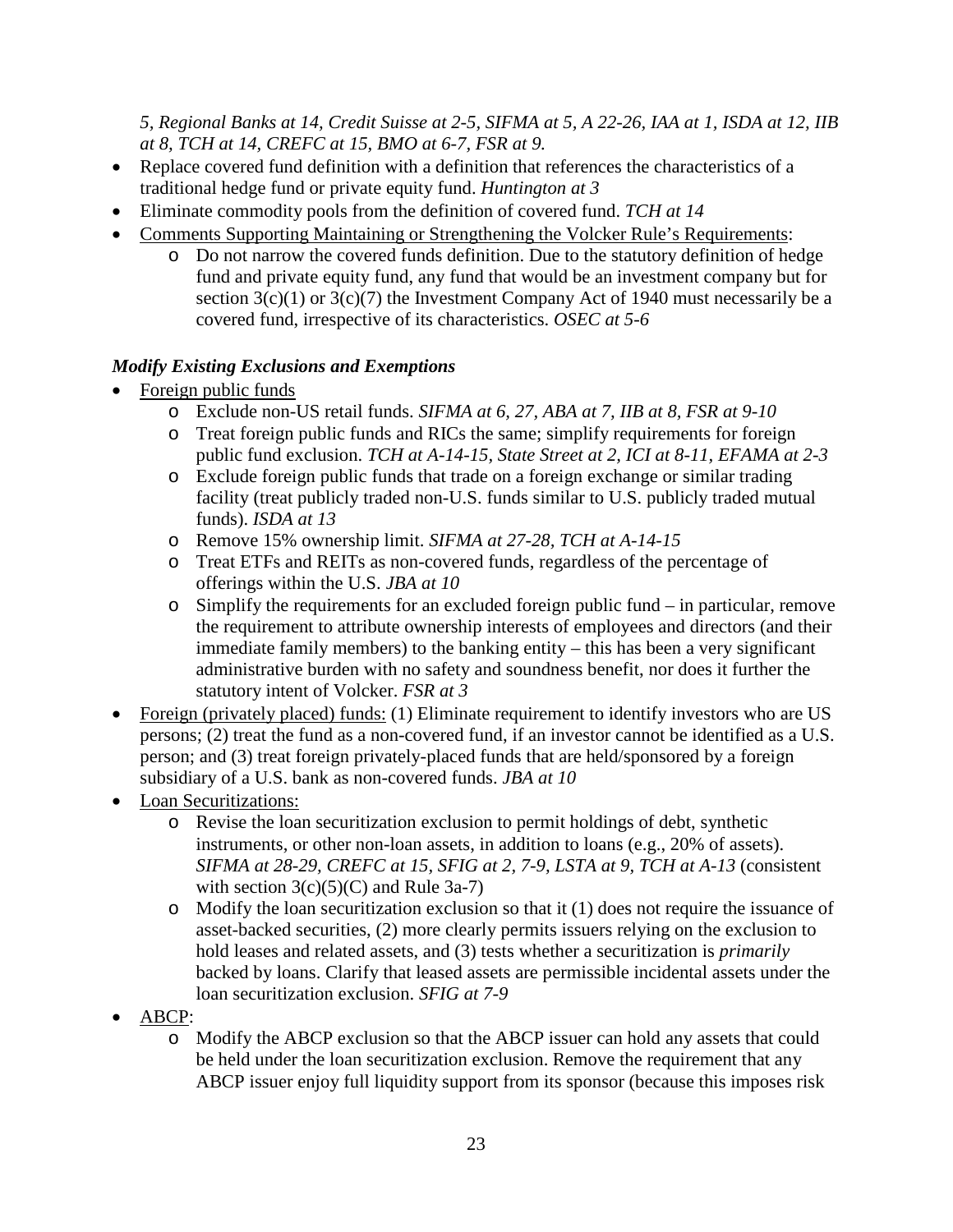on the ABCP issuer) and remove the 397-day tenor restriction (while ABCP generally has a shorter tenor today, this may change in response to new regulation). *SFIG at 9*

- o Modify the ABCP exclusion to be an effective exclusion from Super 23A. *SFIG at 10*
- SBICs:
	- o Make SBIC exclusion available to SBICs that surrender their licenses later in life. *TCH at A-15, SBIA at 2-4, Regional Banks at 14*
- PWI:
	- o Explicitly include investments in community development venture capital funds under the public welfare exclusion. *CDVCA at 3*
	- o Exclude PWI (especially charitable foundations) from the definition of banking entity. *ABA at 3, 7*
- BOLI
	- o Clarify BOLI exclusion so that a Variable Separate Account (VSA) BOLI policy cannot be used as a conduit for a bank to acquire an interest in an investment exposure that, if held directly, would be subject to the covered fund definition. *Schoen at 2*
	- o Clarify BOLI exclusion so that a VSA BOLI policy can have non-banking customers (e.g., corporations) as policy holders with interests in an applicable separate account. *Schoen at 2*
- Joint ventures:
	- o Rescind FAQ #15 because it significantly limited the practical utility of the joint venture exclusion. Restore the exclusion in a manner that will allow banking entities to share the risk and cost of financing their banking activities through joint ventures. *TCH at A-12*
- Wholly-owned subsidiaries:
	- o Exclude "funds-of-one" (a fund with one investor managed by a non-bank manager) from the definition of wholly-owned subsidiary when the fund is advised and sponsored by a non-bank manager. *Simpson Thatcher at 2, 5-6, AIC at 5*
- Extraterritorial funds.
	- o Treat joint investments in an entity between a non-U.S. bank and a U.S. bank as a subsidiary of the non-U.S. bank. *JBA at 5*
	- o Treat SOTUS funds as non-covered funds (rather than using SOTUS as a permitted activity). *JBA at 11*
	- o Formalize existing FAQ 13 regarding SOTUS marketing restrictions. *AIC at 3*

### <span id="page-27-0"></span>*Provide New Exclusions and Exemptions*

- Venture capital funds
	- o Exclude venture capital funds because the policy objectives and characteristics of these funds focus on long-term investments. *TCH at A-16, MBCA at 8-9, NVCA at 4- 5, ABA at 7*
	- o Exclude fund structures that are used to invest in start-up and growth-stage companies and lend to businesses in need of capital. *TCH at A-16*
	- o Exclude venture capital funds or related funds that are formed for the purpose of making investments in emerging growth or early-stage companies associated with local communities. *Huntington at 3*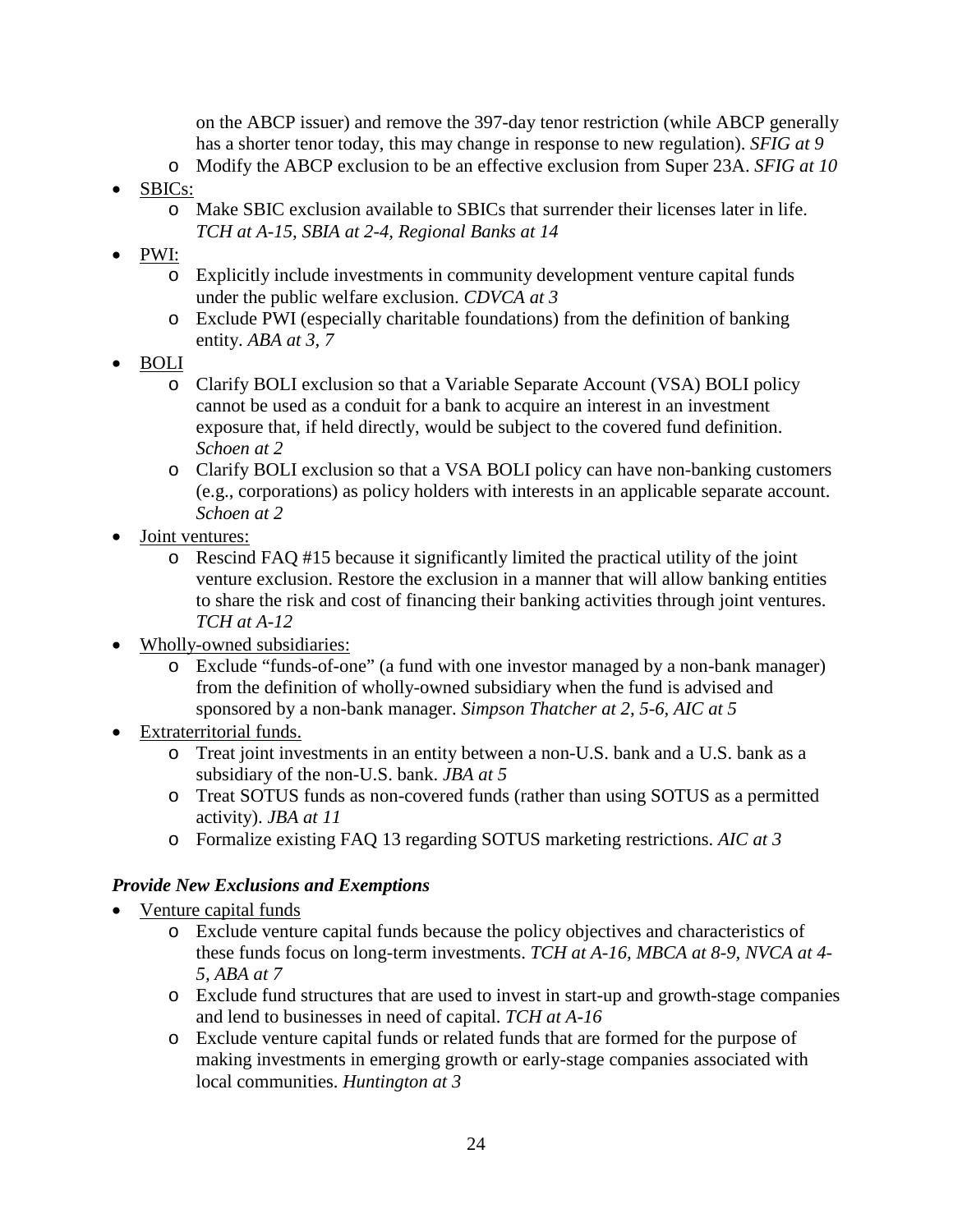- Customer-facing transactions structures (funds-of-one), family wealth management vehicles
	- o Exclude family wealth vehicles, customer-facing transaction structures, and other similar entities (titling trusts, funeral trusts, etc.). *SIFMA at 29-30, ISDA at 13, Huntington at 4, Regional Banks at 14, TCH at A-10-12, ABA at 3, 7, FSR at 3, 10*
- Domestic government obligations, TOBs, Re-REMICs
	- o Exclude tender option bond structures and similar structures whose financial instrument holdings consist only of domestic government obligations (which banks may currently trade in). *SIFMA at 6, A-31*
	- o Exclude vehicles primarily backed by government obligations (Re-REMICs). *Regional Banks at 14*
	- o Clarify that the loan securitization exclusion applies to re-REMICs. *TCH at A-14*
- **Securitizations** 
	- o Exclude debt securitizations and other similar financing vehicles. *SIFMA at 6, ABA at 7, BOKF at 8*
	- o Exclude vehicles backed primarily by loans or leases. *Regional Banks at 14*
	- o Permit foreign banks to hold investments in foreign securitizations that are covered funds to the extent mandated by non-U.S. risk retention rules. *IIB at 8*
- REITs
	- o Exclude real estate investment trusts. *Regional Banks at 14, TCH at A-15-16*
	- o Exclude passive pass-through trusts that are established at the request of customers and hold interests in REITs. *TCH at A-15-A-16*
- Bank-affiliated foundations
	- o Exclude holdings of covered-funds by bank-affiliated foundations. *MBCA at 10-11*  (such investments not held "as principal"), *ABA at 3, 7*
- ESCs.
	- o Exclude employees' securities companies (ESCs) (including those that do not have an exemption under section 6(b) of the '40 Act). Allow ESCs to invest in covered funds if they have only *de minimis* bank capital. *Credit Suisse at 2-3, 11-12*
- Exclude traditional bank activities (generally)
	- o Allow banking entities to engage in wealth management, asset management, lending and investment through fund structures. *SIFMA at 4*
	- $\circ$  Using (d)(1)(J) authority, exempt long-term investments in fund vehicles that do not engage in proprietary trading. This would foster economic growth, enable U.S. banking entities to be more competitive with foreign firms, and appropriately tailor the covered fund restrictions. *TCH at 17*
	- o Broaden the exclusion for bank funding and financing structures, so that vehicles used to finance activities for banks and bank holding companies would be excluded from the definition of covered fund. *TCH at A-14*

# <span id="page-28-0"></span>**Revise Super 23A**

### <span id="page-28-1"></span>*Incorporate Exemptions in Section 23A of the Federal Reserve Act*

• Incorporate exemptions in section 23A of the Federal Reserve act and Regulation W into Super 23A. The current Super 23A limits have resulted in outsourcing certain routine services to third-parties, resulting in higher costs and inferior services. The ordinary transactions prohibited by Super 23A but allowed under Regulation W do not raise concerns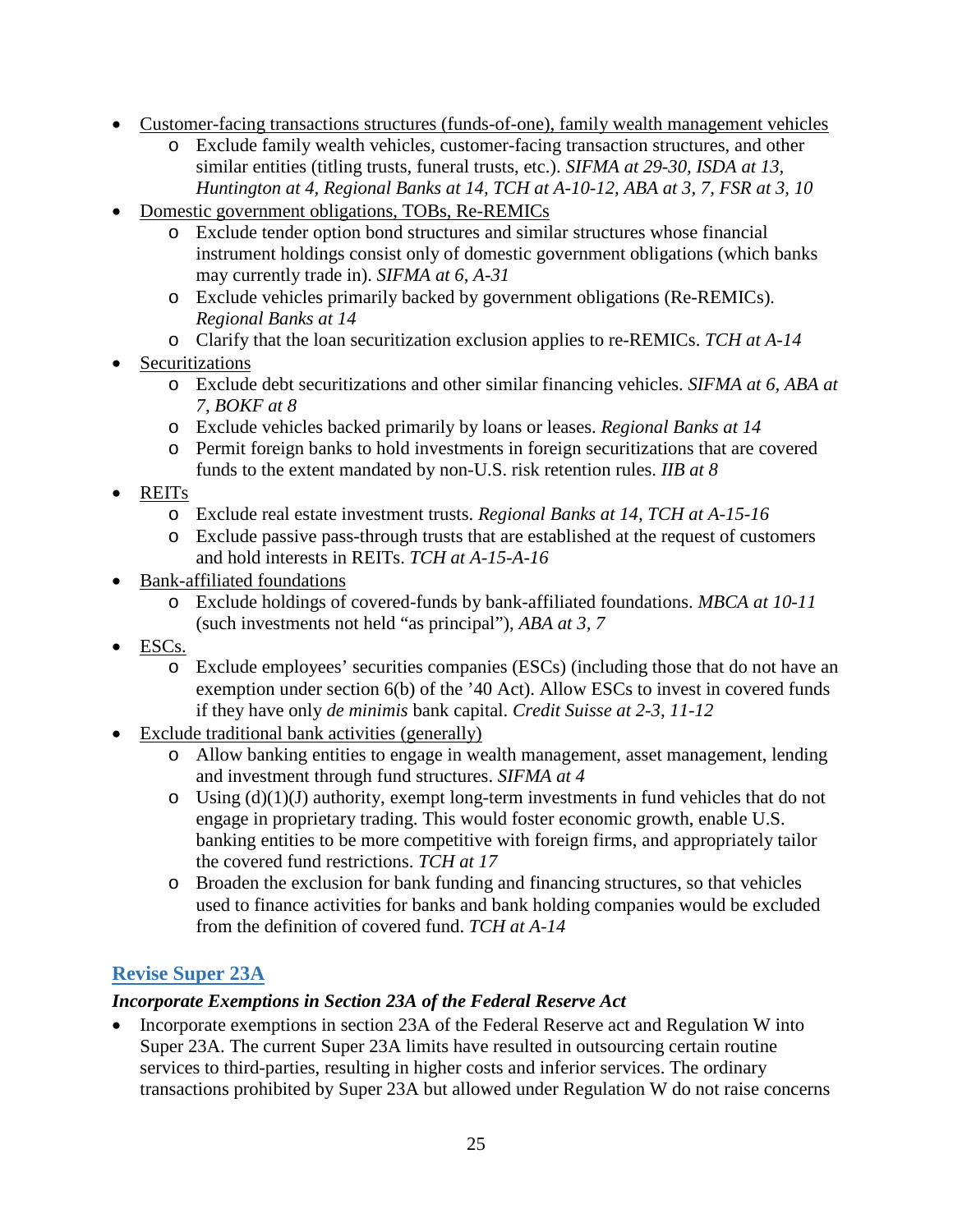about bailouts of funds, or safety or soundness. *ABA at 3, 8, 14,16 Credit Suisse at 2-3, 6-8, SIFMA at 6, 36-37, Huntington at 4, IIB at 9, TCH at 19, 20, FSR at 10*

• Exclude credit exposures extended in the ordinary course of providing custody services from the scope of Super 23A. Currently, bank-owned asset managers are effectively prohibited from using affiliated custodians by Super 23A, resulting in operational inefficiencies and reduced custody options for the often small subset of their fund offerings deemed covered funds. The lack of a custody exposure exception has required custody banks to implement extensive compliance programs to ensure that custody services provided to their nonaffiliated asset management customers do not inadvertently violate Super 23A. Custodians also have been required to seek structural changes to certain customers' investment funds, particularly overseas, in order to provide custody services in compliance with Volcker. *State Street at 2, TCH at 20-21, State Street at 2, ABA at 3, 8, 14,16*

## <span id="page-29-0"></span>*Other Proposed Revisions to Super 23A*

- Do not interpret Super 23A to prohibit accepting a covered fund interest from a customer as collateral. *MBCA at 10*
- Extraterritorial Reach:
	- o In the case of an entity in which a foreign bank and a U.S. bank has a joint investment, if the foreign bank acting as a major investor is a Japanese bank, do not treat the entity as a covered fund, which is subject to Super 23A, even if the investment ratio of the U.S. banking entity exceeds 25%. *JBA at 11*
	- o Clarify that Super 23A does not reach transactions by an international bank or its affiliates acting outside the U.S. *IIB at 9, Credit Suisse at 2-3, 7-8*
	- o Allow a foreign banking entity to provide short-term or bridge financing for covered funds that it advises, manages, or sponsors. *CITIC Group* at 6
	- o Recognize that qualifying foreign excluded funds are not subject to Super 23A. *Credit Suisse at 9*
- Best Execution. Permit covered transactions between a covered fund and an affiliate where necessary for best execution, consistent with fiduciary duties, and not prohibited by law. *Credit Suisse at 2-3, 7-8*
- Prime Brokerage:
	- o Clarify the definition of prime brokerage transaction to include common transactions such as: (1) lending and borrowing financial assets, (2) provision of secured financing collateralized by financial assets, (3) repurchase and reverse repurchase of financial assets, and (4) derivatives, and (5) clearing and settlement activity. These are common brokerage and prime brokerage transactions that do not implicate the risks that Super 23A was designed to address. *SIFMA at 38-39*
	- o Clarify that services in the nature of the customary services provided by banks to their cash collateral pools would be deemed "prime brokerage transactions" pursuant to  $.10(d)(7)$  and otherwise meet the requirements of  $.14(a)(2)(ii)$ . *RMA at 9-12*

# <span id="page-29-1"></span>**Revise Seeding Exemption**

## <span id="page-29-2"></span>*Extend the initial "seeding period" exemption to three years*

• Automatically grant the permitted 2-year extension for seeding (beyond the initial 1-year) for all bank investments in covered funds. *State Street* at 2, *Credit Suisse at 2, 13-14, CITIC*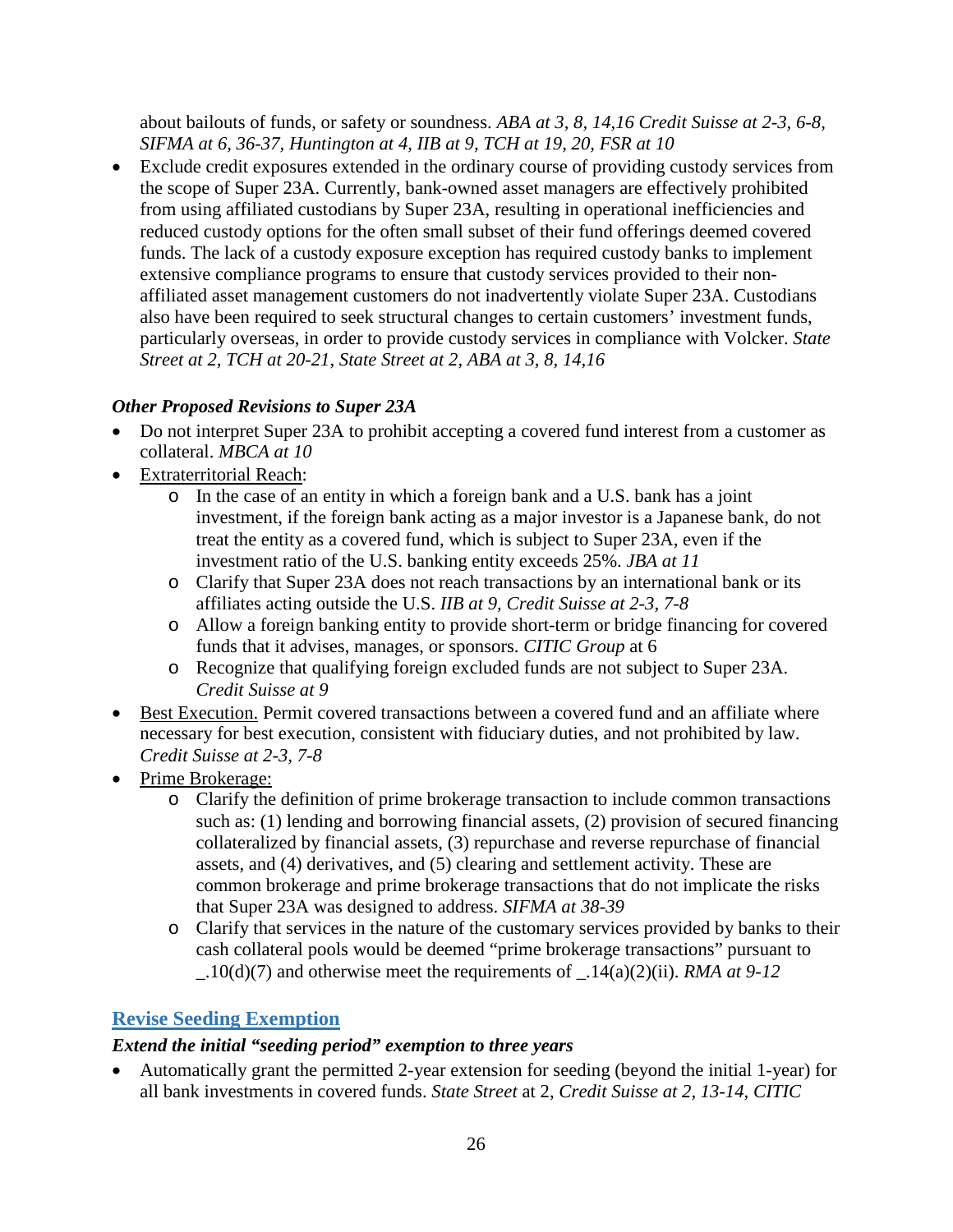*Group at 5* (allow the period to be extended to 5 years)*, JBA at 11*(allow extension beyond 3 years)

• Codify guidance regarding the acceptable length of a seeding period. *ISDA at 13*

## <span id="page-30-0"></span>*Fully Exempt Seeding Activity*

- Exempt or exclude seed investments. *JBA at 11, ABA at 3,7*
- Provide a safe harbor from the definition of proprietary trading for seeding activity undertaken by the fiduciary arm of the banking entity. *State Street at 3*

# <span id="page-30-1"></span>**Narrow the Name-Sharing Prohibition**

- Limit the name-sharing prohibition for sponsored covered funds to focus on names related to core brands (i.e., top tier bank holding company and any insured depository institution). IDIs can have thousands of affiliates. The prohibition places undue burden on banks without reducing risk, and the prohibition reduces brand value. *SIFMA at 39-40, TIAA at 4-5, IIB at 8, 35-36*
- Eliminate the prohibition on name-sharing in the asset management exemption (or at least modify the prohibition to allow name-sharing with a separately-branded adviser). Many advisers have had to change their names even when the names were not similar to those of affiliated banks. This has confused investors. The name-sharing prohibition is unnecessary because the asset-management exemption already prevents a banking entity and its affiliates from directly or indirectly guaranteeing the obligations or performance of a covered fund. Investors know, even without a ban on name-sharing, that banks will not bail out covered funds due to the disclosures required under the exemption. *IAA at 2, 5-6, FSR at 5*

# <span id="page-30-2"></span>**Narrow Definition of Ownership Interest**

- Revise the ownership interest definition to focus on equity interests, limited partnership interests, and other forms of ownership interests only to the extent that they are functionally similar to equity interests and limited partnership interests. *TCH at 18-19, A-13 (covered bond pools), ABA at 7-8, SIFMA at 7, 41-42, Huntington at 4, Regional Banks at 15 , FSR at 10*
- Exclude ordinary debt interests, including debt interests with certain limited voting rights, and senior tranches of securitizations. *TCH at 18-19, LSTA at 6* (exclude debt interests with certain rights in the event of a default event), *JBA at 11* (exclude interests in senior tranches of securitizations whose underlying assets are not replaced during the contract term), *SIFMA at 7, 41-42, Regional Banks at 5, SFIG at 2, 7-8*
- Eliminate "other similar interests." *Huntington at 4, SFIG at 2, 6-8*
- Exclude "has the right to receive the underlying assets of a covered fund after all other interests have been redeemed and/or paid in full" and an interest that "has the right to receive all or a portion of excess spread" and replace with the sponsorship category *see* §\_10(d)(6)(i)(C) and (D). *JBA at 11*
- Exclude total return swaps (trading in total return swaps would still be covered under the proprietary trading restrictions). Total return swaps involve economic exposure, but not ownership (e.g., voting rights). Total return swaps are generally not used for speculative purposes. *CITIC Group at 5-6*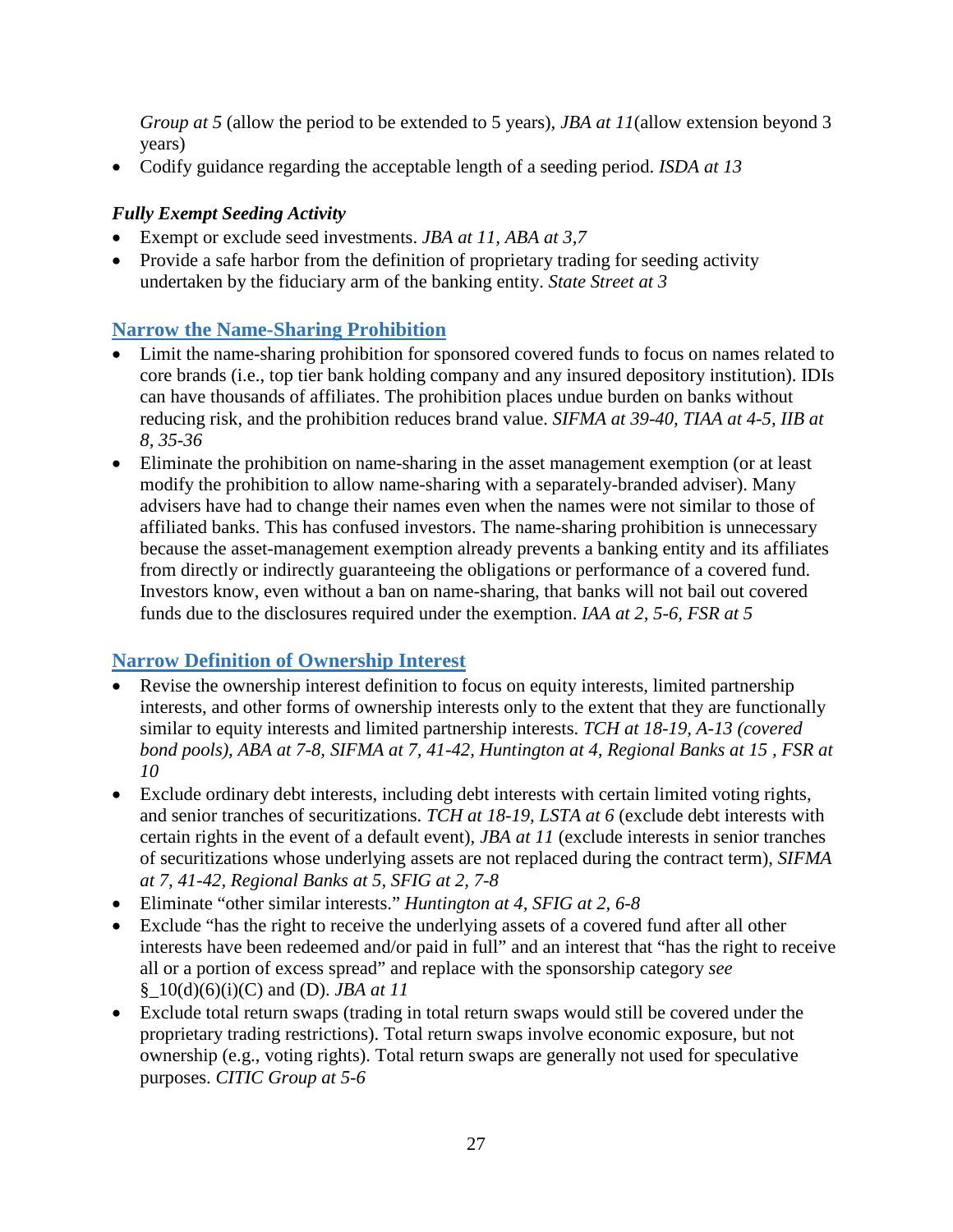• Create a safe harbor for any loan, repurchase facility, debt security, or other form of bank financing that has the following characteristics: (1) the debtholders have payment entitlements consisting only of the right to receive a stated interest rate and the right to receive fixed principal payment on maturity, (2) the entitlements to principal and interest are absolute and not reduced to reflect write-downs or charge offs, and (3) the debtholders have no rights to receive the underlying assets (except in the case of foreclosure). *SFIG at 7*

## <span id="page-31-0"></span>**Revise 3% Individual Fund and Aggregate Limits; Capital Deductions**

- Raise the *de minimis* threshold to 10% using (d)(1)(J) authority. *CITIC Group at 5*
- Create an appeal and review process for cases where a banking entity is unable to reduce its position below the *de minimis* threshold using (d)(1)(J) authority. *CITIC Group at 5*
- Apply 3% Tier 1 aggregate capital limit at the global level for all firms. The limit would apply at the top-tier level, rather than on a firm-by-firm basis. Grandfather all existing funds. *Credit Suisse at 2, 13, 15, IIB at 8* (do not apply the limit at the US intermediate holding company-level)
- Do not apply the 3% limits to underwriting and market-making activities (arguing that these limits should apply to investments, not to underwriting or market-making). *SIFMA at 7, 32- 33, CREFC at 15, ISDA at 13, FSR at 3*
- Eliminate capital deduction for underwriting and market-making in covered funds because desks must already hold capital against these instruments. *SIFMA at 33-34*
- Expand risk-mitigating hedging exemption to permit hedging with covered funds to the same degree as under the proprietary trading risk-mitigating hedging exemption. Remove the 3% limits and capital deduction for covered funds held for hedging. The statute does not distinguish between proprietary trading and covered funds in establishing a hedging exemption. The current exemption, which is limited to certain compensation arrangements, is too narrow. *SIFMA at 34-36, TCH at A-4-5*

# <span id="page-31-1"></span>**Other Covered Fund Reforms**

- Employee investments: Allow employees that are "Affiliated Management Persons" under Rule 3c-5 or that have a specified net worth to invest in covered funds. *Credit Suisse at 11*
- Remove prohibition: Instead of an outright prohibition on a banking entity's acquisition of investments in a covered fund, place limits on the bank's ability to invest expressed as a percentage of the bank's capital and surplus. *Huntington at 4*
- <span id="page-31-2"></span>• Fund-linked products: Clarify that providing fund-linked products hedged by interests in covered funds is not a high-risk strategy. *SIFMA at 34*

# **COMPLIANCE PROGRAM AND METRICS REPORTING REQUIREMENTS**

## <span id="page-31-3"></span>**Compliance Program and Metrics are Unduly Burdensome**

• Compliance program requirements have resulted in substantial costs and uncertainty for banking entities. Costs associated with the CEO attestation process and metrics have been particularly high. *ISDA at 10*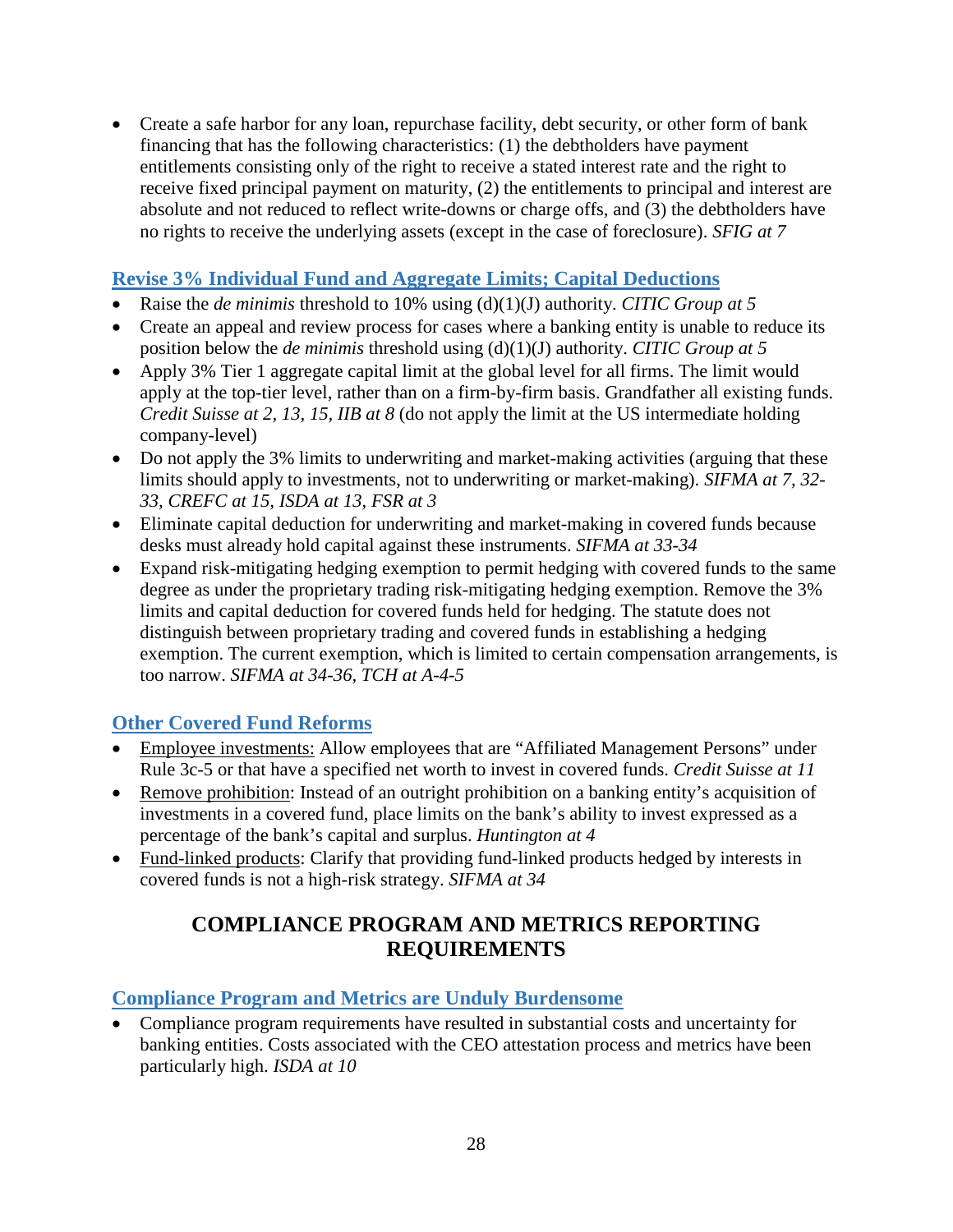- Some institutions have been expected to have dedicated offices, committees, or teams focused entirely on Volcker. *Regional Banks at 17-19*
- Significant resources must be devoted to meet the Volcker compliance program and metric reporting requirement. *CS Prop at 17-18, 20*
- Banking entities have spent hundreds of millions of dollars to build information technology systems and processes to generate complex metrics that provide little, if any, information on whether activity is impermissible proprietary trading. *ISDA at 10*
- Volcker has resulted in an unwarranted compliance burden, which has caused thousands of job losses. *Quintanilla*

# <span id="page-32-0"></span>**Comprehensive Reform of Volcker Compliance Program**

## <span id="page-32-1"></span>*Enable Greater Tailoring*

- Permit banking entities to tailor their compliance programs to their specific business activities and risk profiles. *ISDA at 10-11*
- Permit tailored compliance programs. A banking entity should have an obligation to (1) establish and maintain policies, procedures, records and systems to conduct, monitor and manage its activities and investments in a manner reasonably designed to ensure compliance with Volcker, appropriate to the size, scope, and risk profile of the banking entity's trading and covered fund activities or investments, and (2) make the foregoing policies, procedures and records available to the applicable Agency upon request. *TCH at 24*
- Remove exemption-specific compliance requirements in favor of the general compliance program, simplify section 20, and remove Appendix B; provide for a principals-based framework that allows each firm the discretion and flexibility to develop and implement a compliance program that is appropriate to its structure and activities. *SIFMA at 47-51*
- Streamline compliance and reporting requirements, leverage current risk-based reporting formats, and tailor requirements to trading-based businesses. *CRE Assoc at 1*
- Drop Volcker-specific program. Demonstrate compliance through normal supervisory process. *ABA at 4, 8-9*, *BOKF at 9* (in particular, drop independent testing)

# <span id="page-32-2"></span>*Eliminate "Trading Desk" Concept*

• Banking entities should be given the flexibility to align their Volcker trading desk hierarchy to their existing management structure and design a compliance program that is appropriate to the specific activities and risk profile of their organization. *CS Prop at 19, SIFMA at 50- 51, CREFC at 16*

# <span id="page-32-3"></span>*Extraterritoriality*

• Non-U.S. banking entities that do not avail themselves have the protection of the U.S. safety net should not be subject to Volcker, including its compliance program and metrics reporting obligations. *CS Prop at 17*

## <span id="page-32-4"></span>**Eliminate or Revise Enhanced Compliance Program (including CEO Attestation)**

## <span id="page-32-5"></span>*Eliminate Enhanced Compliance Program*

• Eliminate the Appendix B enhanced compliance program requirements. *SIFMA at 7*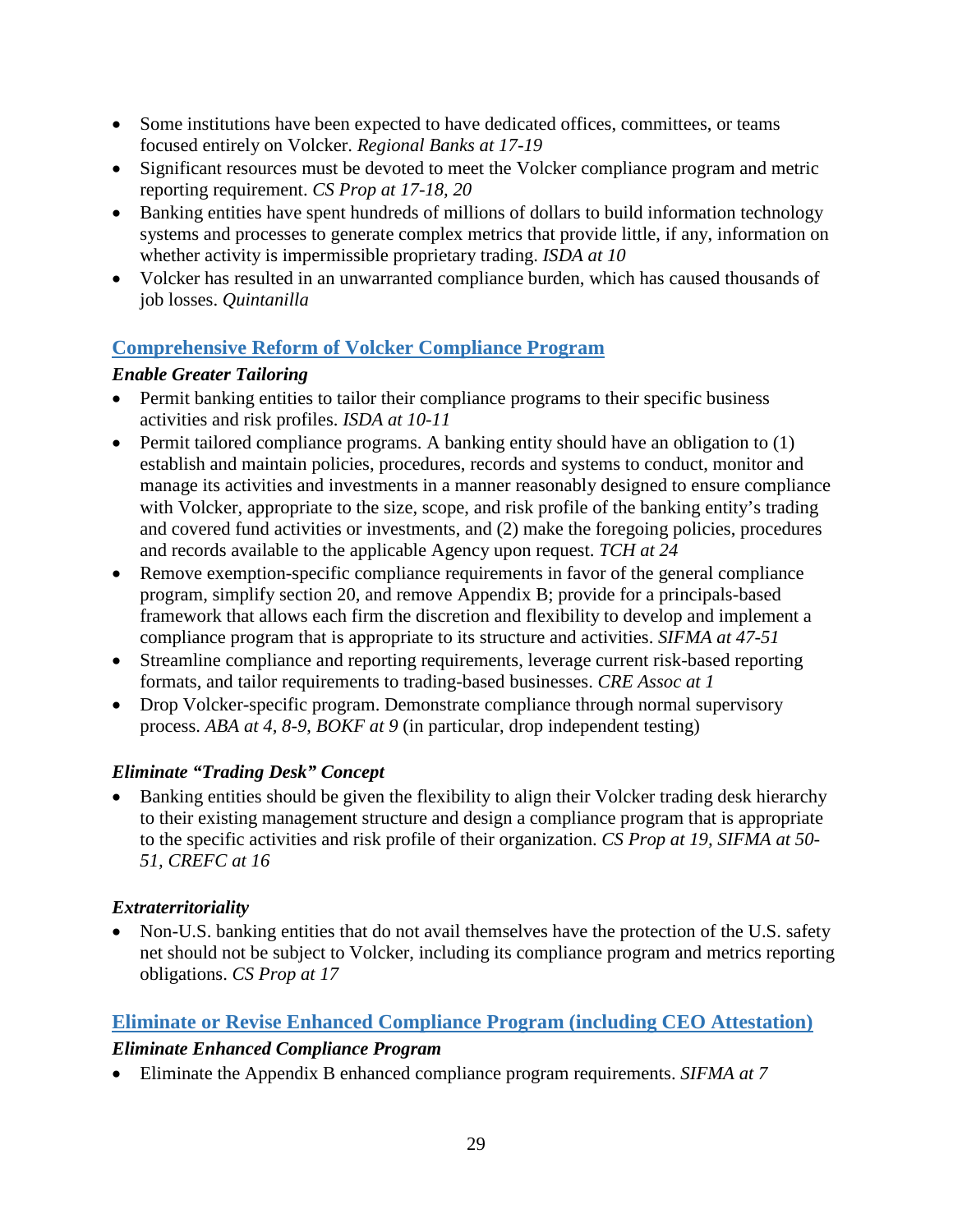• Eliminate the Appendix B enhanced compliance program requirements, which go far beyond the scope of the statute and have yielded little regulatory benefit. Eliminating these requirements is particularly appropriate for entities that have limited short term trading activities and do not sponsor, invest in, offer or enter into relationships with covered funds. *Schwab at 2*

### <span id="page-33-0"></span>*Eliminate CEO Attestation or Other Aspects of Enhanced Compliance Program*

- Remove the following requirements from the enhanced compliance program: (1) CEO attestation, (2) mandatory board reporting, (3) annual independent testing, (4) trading desklevel limits (e.g. VaR for each market-making desk), (5) identification of covered funds, and (6) requirements related to "ensure" compliance with Volcker. *Regional Banks at 17-19*
- Modify the Rule to clarify that the attesters should be the appropriate senior management officer in the U.S. The internal decision-making process for annual attestation is based on the U.S. laws and does not suit Japanese laws, regulations and custom. *JBA at 4*
- Eliminate CEO attestation requirement. *State Street at 5, CS Fund at 2, 16,18, Regional Banks at 17, BMO at 8*
- At least streamline CEO attestation requirement with standardized language that is clearly communicated to the industry, well in advance of the deadline. *FSR at 4*
- Comments Supporting Maintaining or Strengthening the Volcker Rule's Requirements:
	- o Do not eliminate the CEO attestation requirement. Holding the CEO accountable is a powerful incentive that fosters compliance. *Better Markets at 14*

## <span id="page-33-1"></span>*Include Only Trading Assets/Liabilities in Enhanced Compliance Threshold*

- Only entities with \$10 billion or more in trading assets and liabilities should be subject to the enhanced compliance program, including the CEO attestation requirement. *Huntington at 5*
- Only entities with \$20 billion or more in trading assets and liabilities should be subject to the enhanced compliance program. Alternatively, apply the enhanced compliance program only to banks whose trading assets and liabilities represent 5% or more of the bank's total US asset and liabilities. *Regional Banks at 15-17*
- Replace the current threshold for the enhanced compliance program with a threshold of \$50 billion based on combined trading assets and liabilities (perhaps combined with an additional trigger based on the ratio of trading assets/liabilities to total assets). *State Street at 5*
- Replace the \$50 billion asset threshold in Appendix B with a threshold that accounts for a company's activities and risk profile. Alternatively, if an asset-based threshold is retained, it should be raised substantially higher than \$50 billion. *FSR at 3-4.*

## <span id="page-33-2"></span>*Other Reforms*

- Exclude Insurance Assets. Exclude permitted activities of a "regulated insurance company" from the scope of the compliance program requirement, and exclude assets associated with these activities from the definition of total consolidated assets. *Insurance Coalition at 2* (\$200 billion insurance SLHC with \$5 billion IDI has insurance activities exempt from prohibitions, but is subject to enhanced compliance regime)
- Allow Simplified Compliance Based on Trading Assets/Liabilities. Permit use of a reduced compliance program if each of market risk trading assets and liabilities is less than the greater of \$1 billion or 5% of total consolidated assets. *MBCA at 3*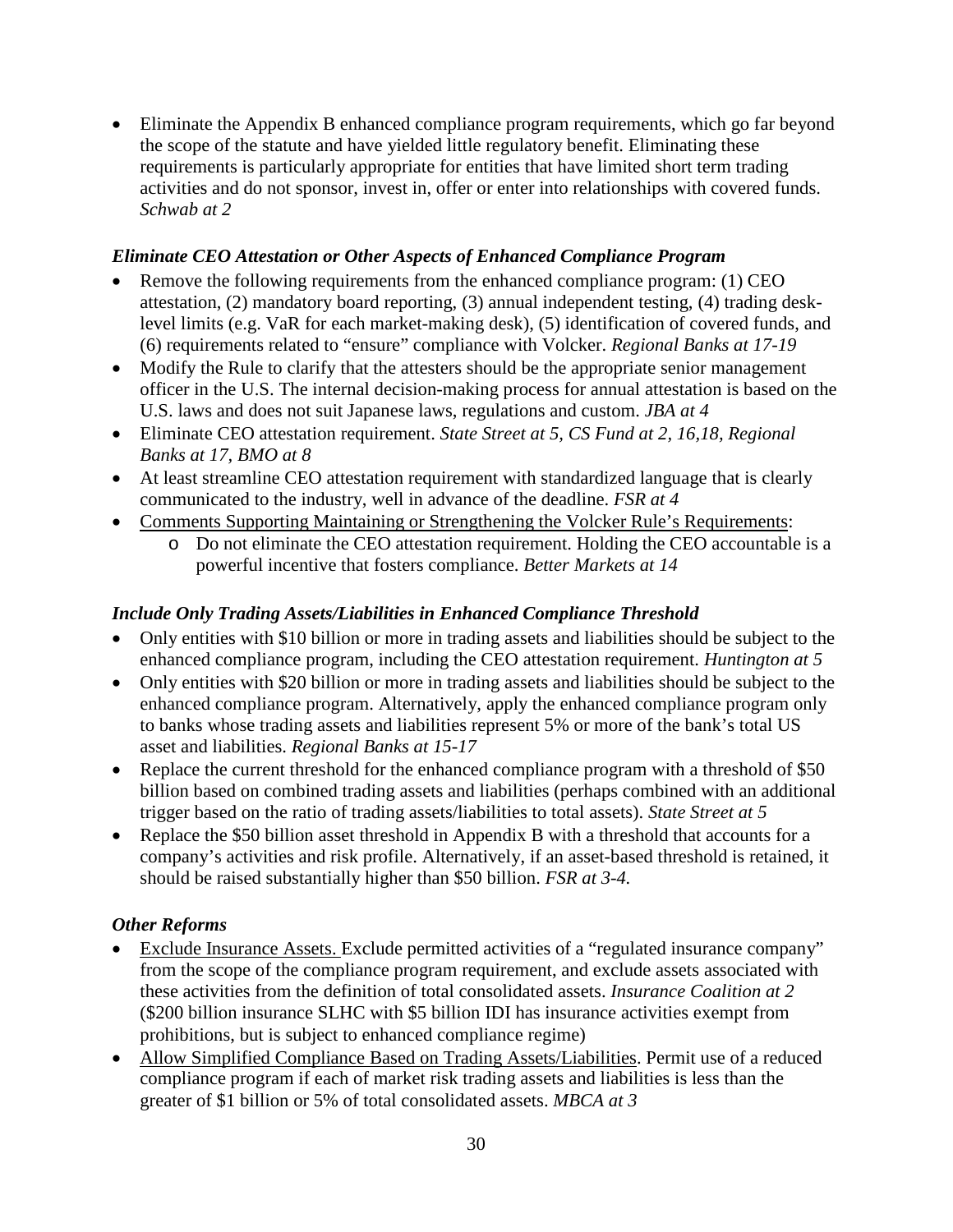• Tailor Based on Risks Posed to US. In addition to the size of an entity's consolidated assets (on a global basis), the scope of the enhanced compliance program should also take into account the risks the entity poses to the U.S., such as the balance of trading assets or the actual activities conducted in the U.S. market. *JBA at 5*

## <span id="page-34-0"></span>**Eliminate or Revise Metrics**

#### <span id="page-34-1"></span>*Eliminate Metrics*

- Eliminate the quantitative metrics regime of Appendix A of the implementing regulation. *SIFMA at 7, TCH at 25, State Street at 5, ABA at 9, SIFMA at 53-54, CREFC at 16, FSR at 4, ISDA at 8-9*
- Replace the metrics regime with an overall supervisory review and compliance program where (many risk and source of revenue metrics are already delivered daily to the supervisory regulators). *FSR at 4*
- Much of the Volcker analytics, if not all, are based on backward looking data and provide little insight into how risk in market making and hedging activities should evolve given changing conditions. The enhanced prudential standards constitute the best possible approach to protecting taxpayers, and the Volcker reporting requirements are ineffective because they:
	- o Cannot be aggregated across institutions reliably and therefore cannot effectively be used for systemic risk analysis;
	- o Force banks to assess market-making inventory based on history instead of more meaningful market based factors and therefore constrain market liquidity;
	- o Restrict hedging activities through a prescriptive analysis that restricts the range of possible responses to changing conditions;
	- o Have contributed to the contraction in several liquidity dimensions and the general health of the markets (deterioration in issuances, dealer inventories, and trading volume in the CMBS market has coincided with the implementation of the Volcker Rule and other Dodd-Frank regulations); and
	- o Can travel upstream from the secondary market to the origination phase of a CMBS loan, adding to borrowing costs. *CREFC at 11-12*

### <span id="page-34-2"></span>*Revise Metrics*

- Eliminate Certain Metrics
	- $\circ$  If metrics are retained, limit them to a subset of the current metrics (e.g., only Risk Management Metrics and Source of Revenue Measurements). *ISDA at 8-9, FSR at 4, 11*
	- o If metrics are not eliminated, align them with traditional regulatory reporting practices, including limiting such reporting to the metrics that most directly relate to safety and soundness and reducing reporting frequency (*e.g.*, quarterly, with the reporting due 30 days after the prior quarter-end). *TCH at 25*
	- o Eliminate metrics unsuitable for FX trading; limit metrics reporting to those most directly relating to safety and soundness, and reduce reporting frequency and timeframes. *State Street at 5*
	- o Customer-Facing Trade Ratio, Inventory Turnover, Comprehensive P&L Attribution give no insight into Volcker compliance. *BOKF at 9-10*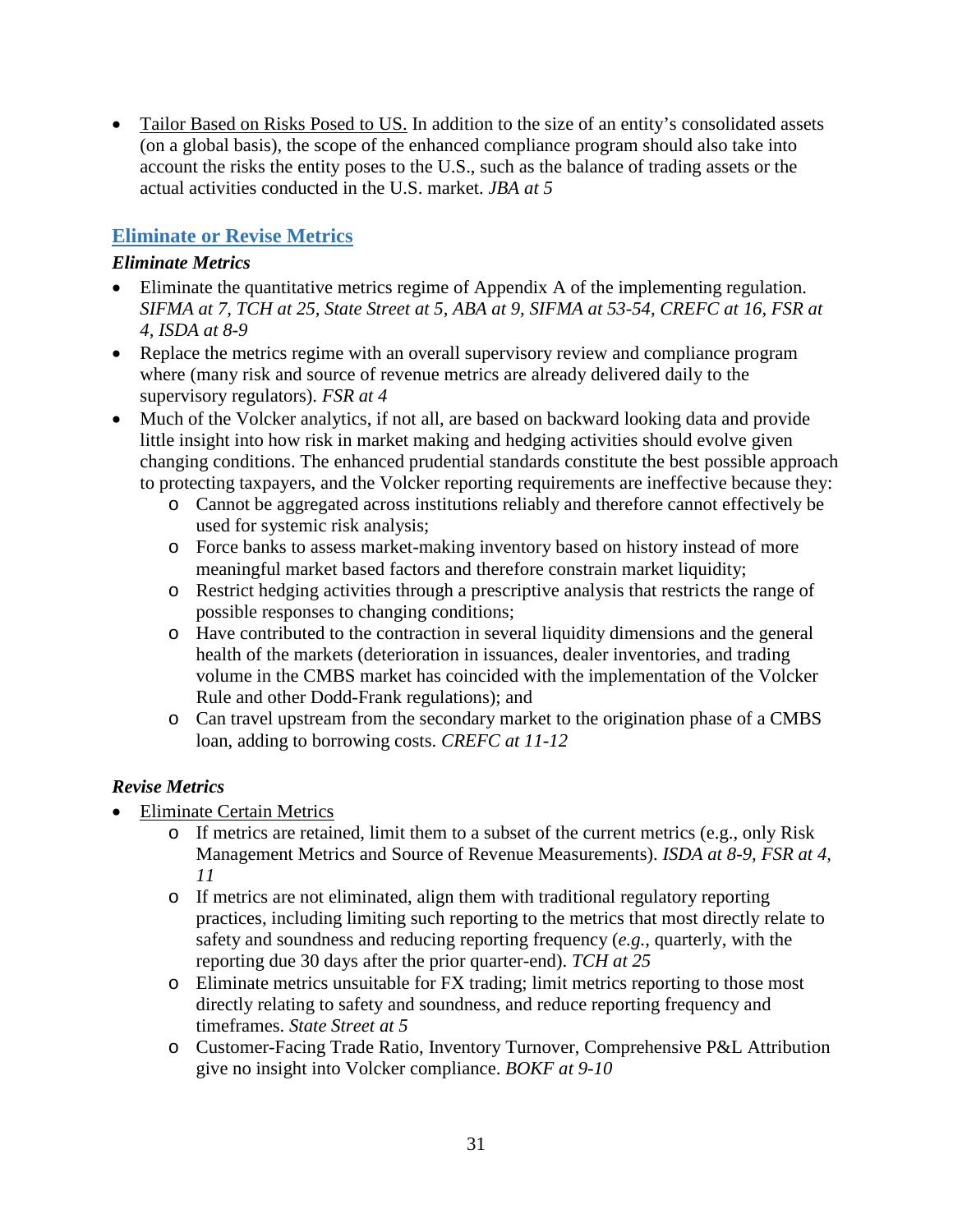- Exclude Class of Activity from Metrics.
	- o Risk mitigating hedging for seed investments should not be included in trading metrics. *CS Prop at 2, 16, 17*
	- o Make the following revisions to certain metrics requirements:
		- Trading desks should not have to calculate or report an inventory aging metric with respect to their market making activities related to OTC derivatives.
		- For purposes of calculating the customer facing metrics for OTC derivative transactions, trading desks should be permitted to choose a single measure of valuation as long as that measure is used consistently by a given trading desk (banking entities should be required to disclose which method is being used for each trading desk);
		- **Trading desks that engage in risk-mitigating hedging should not be required to** report any of the customer-facing activity metrics; and
		- Banking entities should be allowed to calculate the Stress VaR metric using a methodology that aligns best with their day-to-day risk management of their trading business and risk profiles. *CS Prop at 20.*
- Reduce reporting frequency. Curtail the reporting frequency for metrics to quarterly for all banking entities. *CS Prop at* 20, *TCH at 25, FSR at 4*
- Limit metrics to risks within the U.S. *JBA at 4*
- Reduce requirements for smaller trading desks. Ease compliance program requirements for market-making desks below a certain size (e.g., exemption from metrics reporting). *JBA at 9*

## <span id="page-35-0"></span>**Regulator Coordination and Collaboration**

### <span id="page-35-1"></span>*Interpretations by Different Agencies*

• Banking entities have also been subject to differing interpretations taken by the Volcker Agencies in connection with their reviews and oversight of the Volcker Rule. *ISDA at 11, SIFMA at 52-53*

## <span id="page-35-2"></span>*Appoint a Lead Agency*

- Appoint one lead agency for interpretation and examination. *SIFMA at 52-53 CREFC at 16*
	- o Agencies should designate one prudential regulatory agency to have the lead role in developing and providing interpretive guidance and coordinate with the other Agencies in examination and enforcement. *IIB at 9*
	- o Establish a single Agency to take the lead for all rulemaking, interpretation and guidance regarding the Rule, while providing for each Agency to maintain their existing enforcement and supervisory roles. *BMO at 8-9*
	- o Agencies should enter into interagency agreements designating the Federal Reserve as lead agency for developing rules and interpretive guidance. *TCH at 26, FSR at 12*
	- o Designate one agency to examine the entire firm for Volcker compliance (i.e., the prudential regulator for the dominant legal entity in the bank holding company organization). *ABA at 9*
	- o Agencies should enter into a formal written interagency agreement on Volcker Rule interpretation that (1) delegates to one agency responsibility for interpretation and guidance and (2) provides that a single regulator will be charged with coordinating the Volcker examination of a banking entity. The Interagency Group has failed to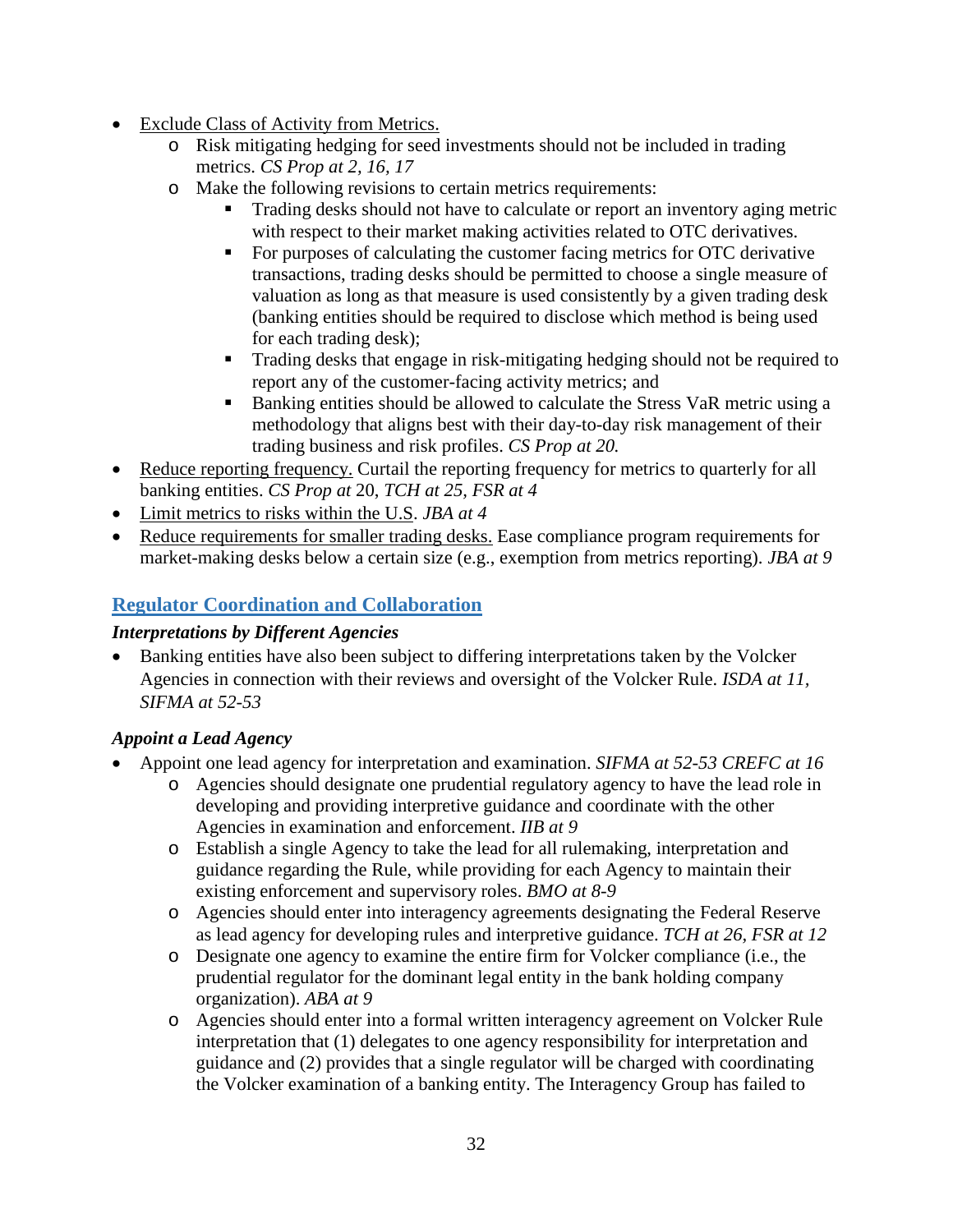address a number of issues in a timely fashion and, in particular, did not provide an FAQ stating that the Agencies would not accept qualified attestations. *CS Prop at 21*

### <span id="page-36-0"></span>*Establish Interagency Examination Procedures*

• Establish interagency examination procedures to improve intra-agency and interagency consistency as well as to enhance transparency by setting consistent, published expectations for the conduct of Volcker examinations. *TCH at 26, ABA at 9*

### <span id="page-36-1"></span>*Improve Coordination (Generally)*

- Agencies should clarify and segregate their roles to ensure an efficient implementation of the Rule. *JBA at 4*
- Agencies must coordinate to provide a single point-of-contact for compliance and other implementation efforts, as well as for requesting clarifications, interpretations, and (where needed) relief from Volcker requirements. *ISDA at 11*
- Generally improve administration of the rule by the Agencies. *ICI at 3, 12-13*

## *Defer Enforcement While Revision Pending*

• Agencies should defer taking formal or informal enforcement action against a banking entity with respect to any inadvertent violations (or potential violations) of Volcker while the Agencies are considering revisions to the Rule. Banking entity should be permitted a period of time during which it may remediate the matter. *TCH at 26*

### <span id="page-36-2"></span>*Eliminate Volcker-Specific Exams*

• Agencies should examine for Volcker compliance as part of their general safety and soundness examinations. Subjecting banking entities to multiple exams conducted by multiple agencies is burdensome and unnecessary. Eliminating separate Volcker exams will substantially decrease compliance burdens and will conserve agency resources. *Schwab at 2*

## <span id="page-36-3"></span>*Use of Technology for Compliance*

- Technology-based systems could be used to track holding periods and issue trigger warnings when thresholds are at risk of being violated. *PCI at 2*
- Technology-based compliance can be used to more effectively evaluate compliance, including transaction surveillance. *DBT at 27*

# <span id="page-36-4"></span>**COMMENTS SUPPORTING MAINTAINING OR STRENGTHENING THE VOLCKER RULE'S REQUIREMENTS**

## <span id="page-36-5"></span>**Do not Repeal or Weaken the Volcker Rule**

• Do not repeal/weaken the Volcker Rule. *Standardized Letter at 1, BSB at 1-3, Jackson at 1, Warner at 1, Frost at 1, Barker at 1, Huzenis at 1, Martin at 1, Thompson at 1, Chabra at 1, Clark at 1, Ditore at 1, Franks at a1, Halsey at 1, Harris at 1, Hollowell at 1, Klein at 1, Kline at 1, LaPage at 1, Louton at 1, Lynch at 1, Maddox at 1, Magnan at 1, Malone at 1,*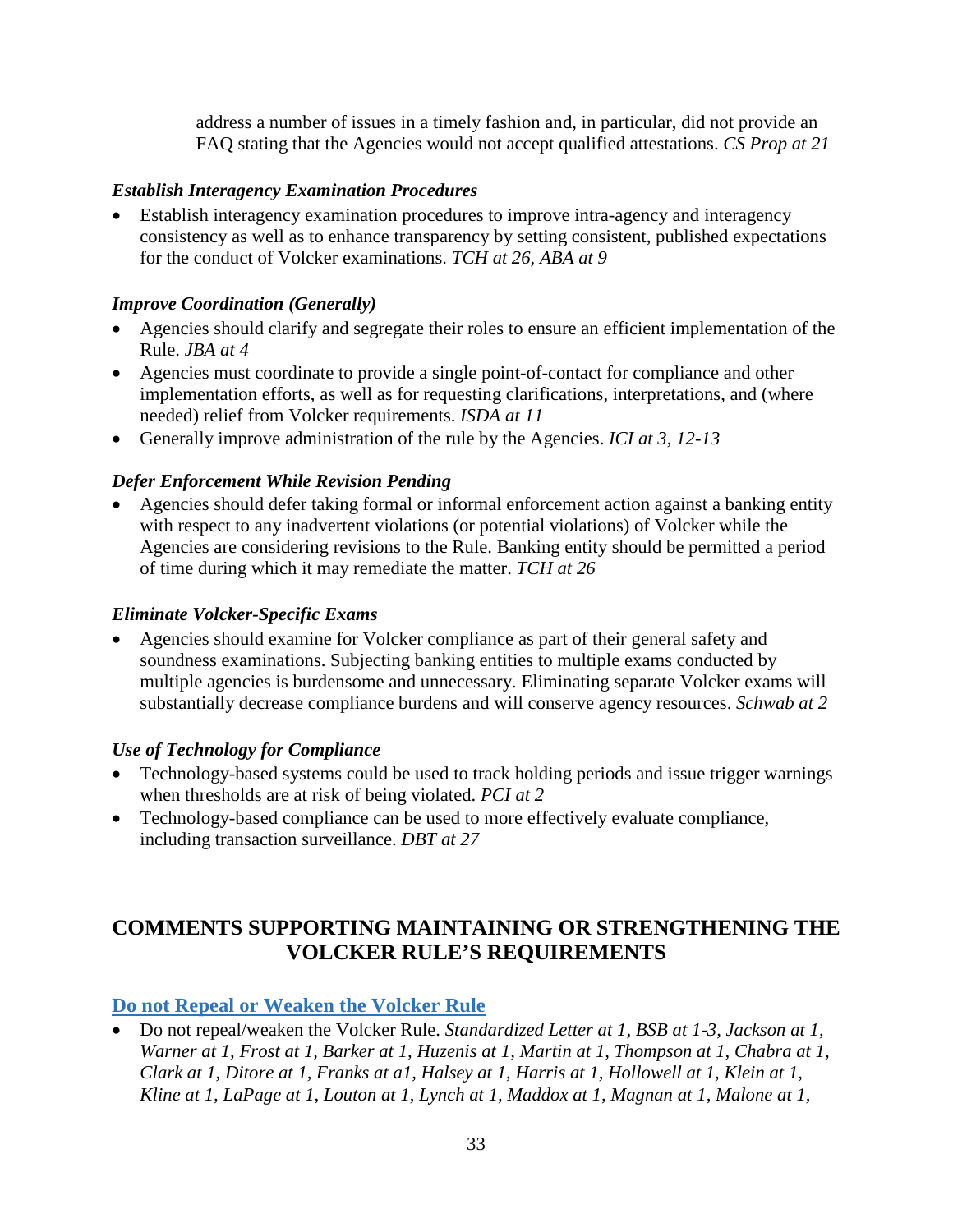*Persico at 1, Shimizu at 1, Winternheimer at 1, Senators at 1-3, Better Markets at 13-15, CAP 1-4, Jubilee at 1, Public Citizen at 1-6, DBT at 1, OSEC at 1-2, 6-7*

- Banks should not be able to engage in proprietary trading with depositor's funds. *Huzenis at 1, Senators at 2, Thompson at 1, OSEC at 2, Barker at 1, Standardized Letter at 1*
- A bank that engages in proprietary trading should not (1) have access to FDIC insurance, (2) have access to the Fed's discount window, or (3) receive interest on its deposits with the Fed. *BSB at 1-2*
- The benefits from reducing burdens associated with hedging and market-making are unclear. *BSB at 1-2*
- The revision and review contemplated has no justification in fact or law Volcker is not having negative effects on bank profits, market liquidity, or economic prosperity. As a legal matter, Congress was clear that it intended to protect the financial stability of the US without regard to diminished profits or compliance costs to banks. *Better Markets at 2*
- Any future changes to the Volcker Rule should be based on facts. *Senators at 2*
- Strengthen the Volcker Rule in various places and vigorously enforce it. For example, the part of the rule implementing the backstop against activity that would create material conflicts of interest is flawed and should be strengthened. *Better Markets at 14-15*

## <span id="page-37-0"></span>**Increase Transparency**

- Improve transparency with regard to the rule and its implementation. Agencies should share with the public standards for compliance, enforcement efforts, and an assessment of the success or failure of banking institutions to meet compliance standards. *Jubilee at 1*
- Before any further step is taken by the Agencies, the regulators should release aggregate and desk-by-desk data on inventory turnover and aging, the volume and proportion of trades that are customer facing, profit and loss attribution, and compensation arrangements for employees and executives responsible for trading. *CAP at 2*
- Agencies should publish: enforcement actions; data for each individual bank trading desk, with a delay; details of private equity and hedge fund ownership and activity. *Public Citizen at 4-5*
- Better and transparent enforcement of the Volcker Rule is necessary. Enforcement actions for violations should be made public. Trading results should also be made public, with a delay to protect proprietary information. *Standardized Letter at 1*

# <span id="page-37-1"></span>**Benefits of the Volcker Rule**

## <span id="page-37-2"></span>*The Volcker Rule Has Reduced Systemic Risk and Conflicts of Interest.*

- Volcker protects the U.S. financial system from future bailouts. *Huzenis at 1, CAP at 1-3, OSEC at 2, Barker at 1, BSB at 1-2, Standardized Letter at 1, Thompson at 2*
- Volcker has reduced volatility and systemic risk, increased stable profitability in the financial sector, and increased lending. *Senators at 2-3*
- Volcker mitigates conflicts of interests and ensures that banks engage only in client-focused products and services and traditional activities like taking deposits and making loans. *Senators at 1*
- Volcker helps mediate the conflicts of interests between banks and their clients and provides for the stability of the economy. *Jackson at 1*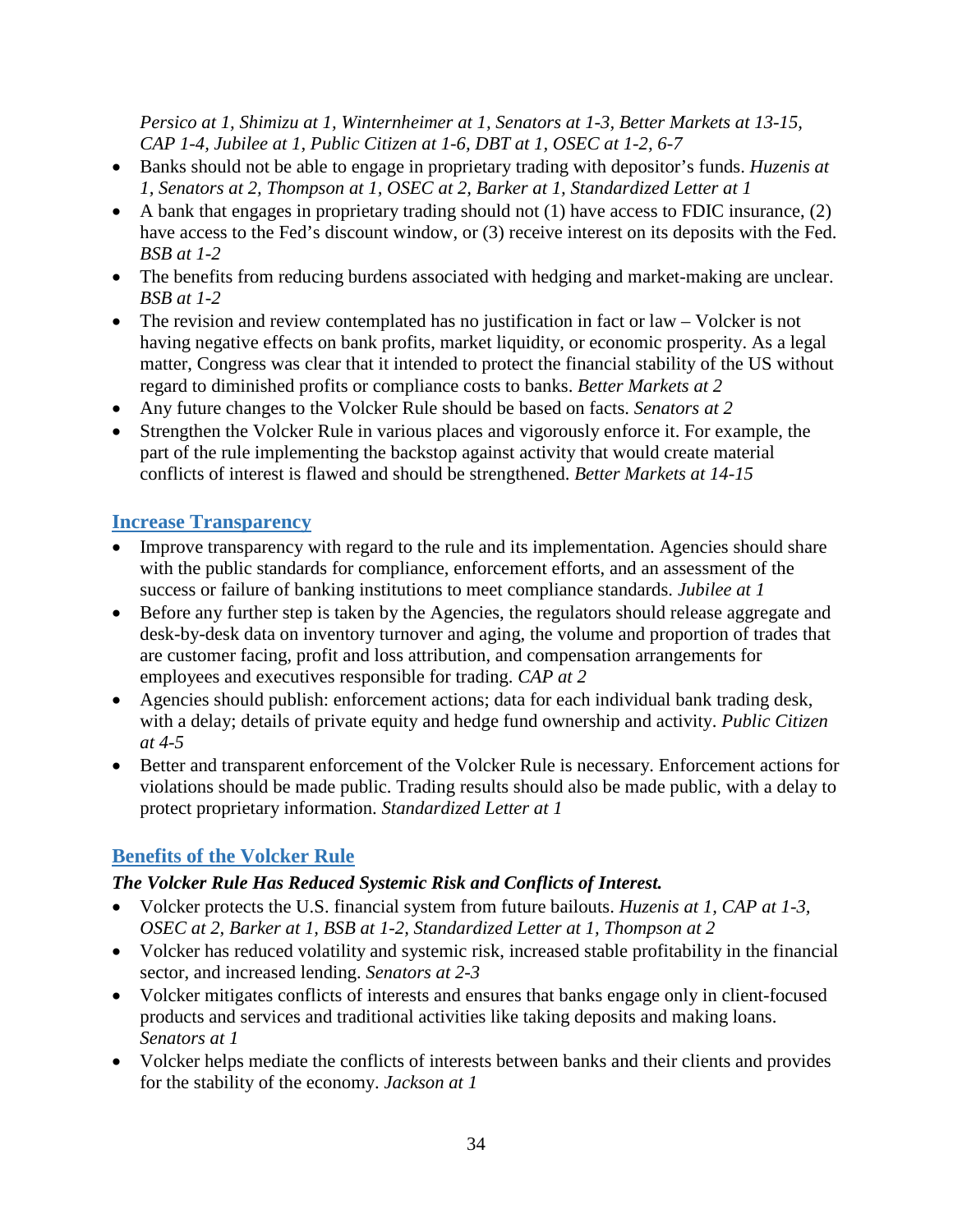- Reducing or eliminating Volcker restrictions will likely result in greater conflicts of interest. *BSB at 3*
- Volcker addresses inherent conflicts of interest and takes a step towards ensuring banking groups engage only in client-focused products and services and traditional activities such as deposit-taking and loan-making. *Public Citizen at 3*

### <span id="page-38-0"></span>*Other Benefits of the Volcker Rule*

- The Volcker Rule is necessary to change corporate culture at large banks. *BSB at 2*
- Trading losses may reduce credit availability in a crisis. Relaxing the Volcker Rule is likely to cause a reduction in credit availability. *BSB at 3*
- The Volcker Rule has prompted many banks to focus on productive loan-making, which has also helped to grow the Main Street economy. *Standardized Letter at 1*
- The Volcker Rule is an indispensable component of the reforms that are preserving and protecting financial market stability and economic prosperity. *Better Markets at 3*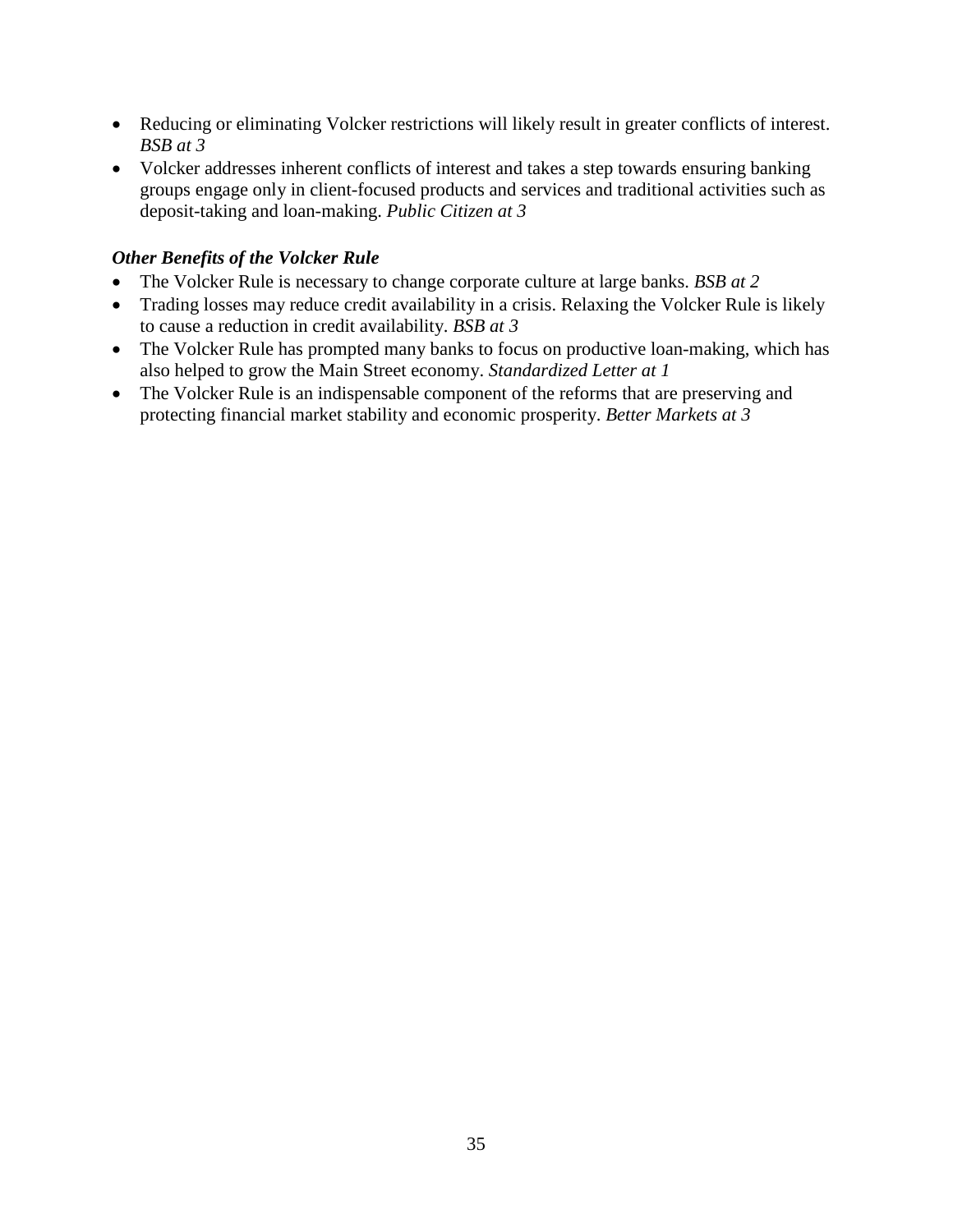# **COMMENT LETTER LEGEND**

<span id="page-39-0"></span>

| AAF                     | <b>American Action Forum</b>                                                     |
|-------------------------|----------------------------------------------------------------------------------|
| <b>ABA</b>              | <b>American Bankers Association</b>                                              |
| <b>AIC</b>              | American Investment Council                                                      |
| <b>Barker</b>           | Tom Barker (private citizen)                                                     |
| <b>Better Markets</b>   | Better Markets, Inc.                                                             |
| <b>BMO</b>              | Bank of Montreal and BMO Harris Bank N.A.                                        |
| <b>BOKF</b>             | Bank of Oklahoma Financial Corporation                                           |
| <b>BSB</b>              | <b>Beneficial State Bank</b>                                                     |
| <b>CAP</b>              | <b>Center for American Progress</b>                                              |
| <b>CBA</b>              | <b>Canadian Bankers Association</b>                                              |
| <b>CBA-Ill</b>          | <b>Community Bankers Association of Illinois</b>                                 |
| <b>CDVCA</b>            | <b>Community Development Venture Capital Alliance</b>                            |
| <b>CEI</b>              | Competitive Enterprise Institute                                                 |
| Chabra                  | Steve Chabra (private citizen)                                                   |
| <b>Chamber</b>          | U.S. Chamber of Commerce                                                         |
| Chatham                 | Chatham Financial Corporation, Atlantic Capital Bank, Blue<br>Hills Bank, et al. |
| <b>CITIC Group</b>      | <b>CITIC Group Corporation</b>                                                   |
| <b>Clark</b>            | Sandra Clark (private citizen)                                                   |
| <b>CRE Associations</b> | <b>Commercial Real Estate Associations</b>                                       |
| <b>CREFC</b>            | <b>Commercial Real Estate Finance Council</b>                                    |
| <b>CS Fund</b>          | Credit Suisse Holdings USA – Covered Funds Letter                                |
| <b>CS Prop</b>          | Credit Suisse Holdings USA – Proprietary Trading Letter                          |
| <b>DBT</b>              | Data Boiler Technologies, LLC                                                    |
| <b>Del Duca</b>         | Dan Del Duca (private citizen)                                                   |
| <b>Ditore</b>           | Steve Ditore (private citizen)                                                   |
| <b>EBF</b>              | <b>European Banking Federation</b>                                               |
| <b>EFAMA</b>            | European Fund and Asset Management Association                                   |
| <b>EnerBank</b>         | EnerBank USA                                                                     |
| <b>Franks</b>           | Don Franks (private citizen)                                                     |
| Frost                   | Melvin Frost (private citizen)                                                   |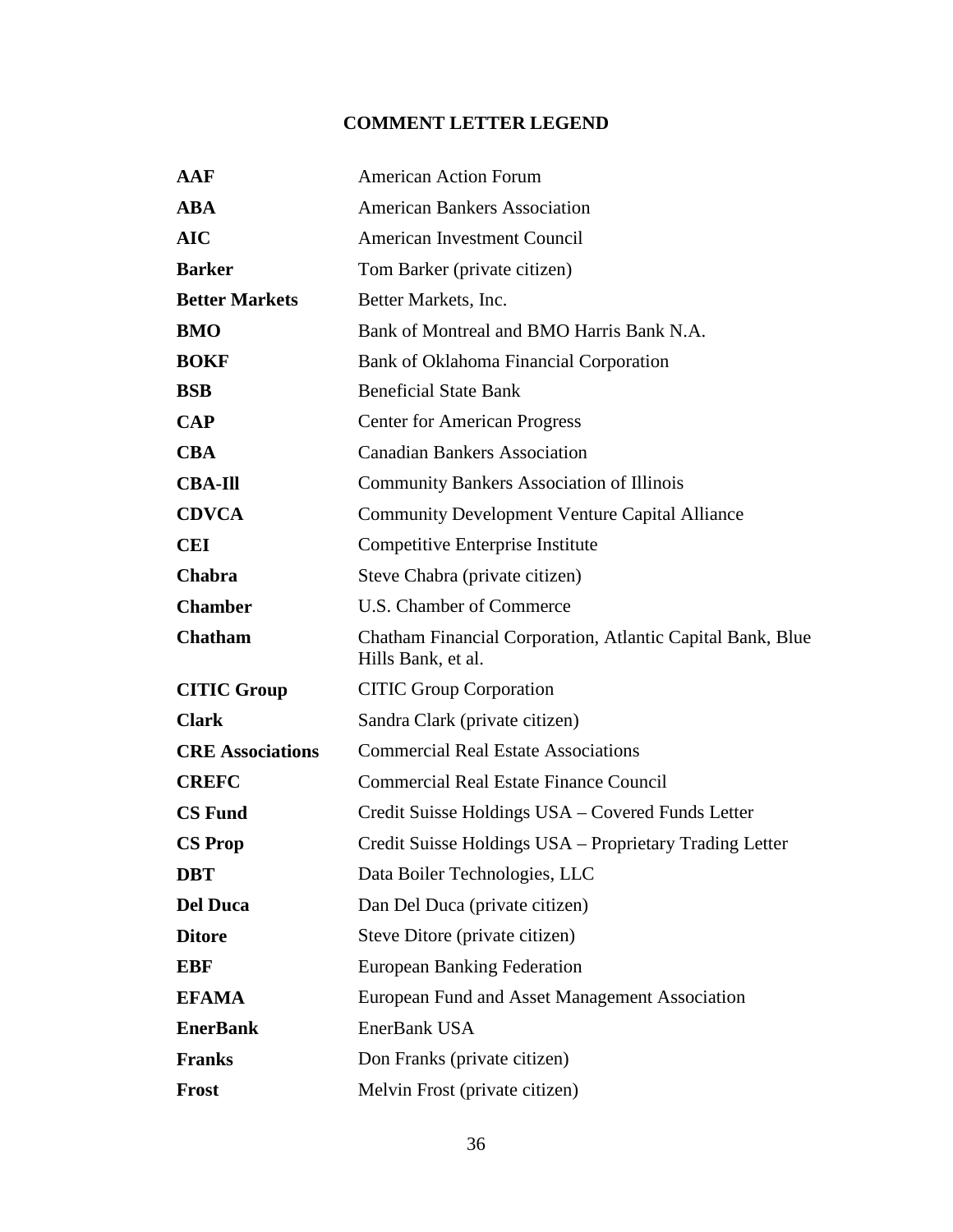| <b>FSR</b>                 | <b>Financial Services Roundtable</b>                  |
|----------------------------|-------------------------------------------------------|
| <b>Halsey</b>              | Bill Halsey (private citizen)                         |
| <b>Harris</b>              | Mark Harris (private citizen)                         |
| <b>Hollowell</b>           | Edwin Hollowell (private citizen)                     |
| <b>Huntington</b>          | <b>Huntington National Bank</b>                       |
| <b>Huzenis</b>             | Audrey Huzenis (private citizen)                      |
| <b>IAA</b>                 | <b>Investment Adviser Association</b>                 |
| <b>ICBA</b>                | <b>Independent Community Bankers of America</b>       |
| ICI                        | <b>Investment Company Institute</b>                   |
| <b>IIB</b>                 | <b>Institute of International Bankers</b>             |
| <b>Insurance Coalition</b> | The Insurance Coalition                               |
| <b>ISDA</b>                | International Swaps and Derivatives Association, Inc. |
| Japan                      | FSA of Japan and Bank of Japan                        |
| <b>Jackson</b>             | Ellen Jackson (private citizen)                       |
| <b>JBA</b>                 | <b>Japanese Bankers Association</b>                   |
| <b>Jubilee</b>             | Jubilee USA                                           |
| Klein                      | Frederick Klein (private citizen)                     |
| <b>Kline</b>               | Norma Kline (private citizen)                         |
| LaPage                     | Theresa LaPage (private citizen)                      |
| Louton                     | John Louton (private citizen)                         |
| <b>LSTA</b>                | Loan Syndication & Trading Association                |
| Lynch                      | Janet Lynch (private citizen)                         |
| <b>Maddox</b>              | Charles Maddox (private citizen)                      |
| <b>Magnan</b>              | Robert Magnan (private citizen)                       |
| <b>Malone</b>              | Peggy Malone (private citizen)                        |
| <b>Martin</b>              | Stephen Martin (private citizen)                      |
| <b>MBA</b>                 | <b>Mortgage Bankers Association</b>                   |
| <b>MBCA</b>                | Midsize Bank Coalition of America                     |
| <b>MUFG</b>                | Mitsubishi UFJ Financial Group, Inc.                  |
| <b>NSB</b>                 | Norway Savings Bank                                   |
| <b>NVCA</b>                | National Venture Capital Association                  |
| <b>OSEC</b>                | Occupy the SEC                                        |